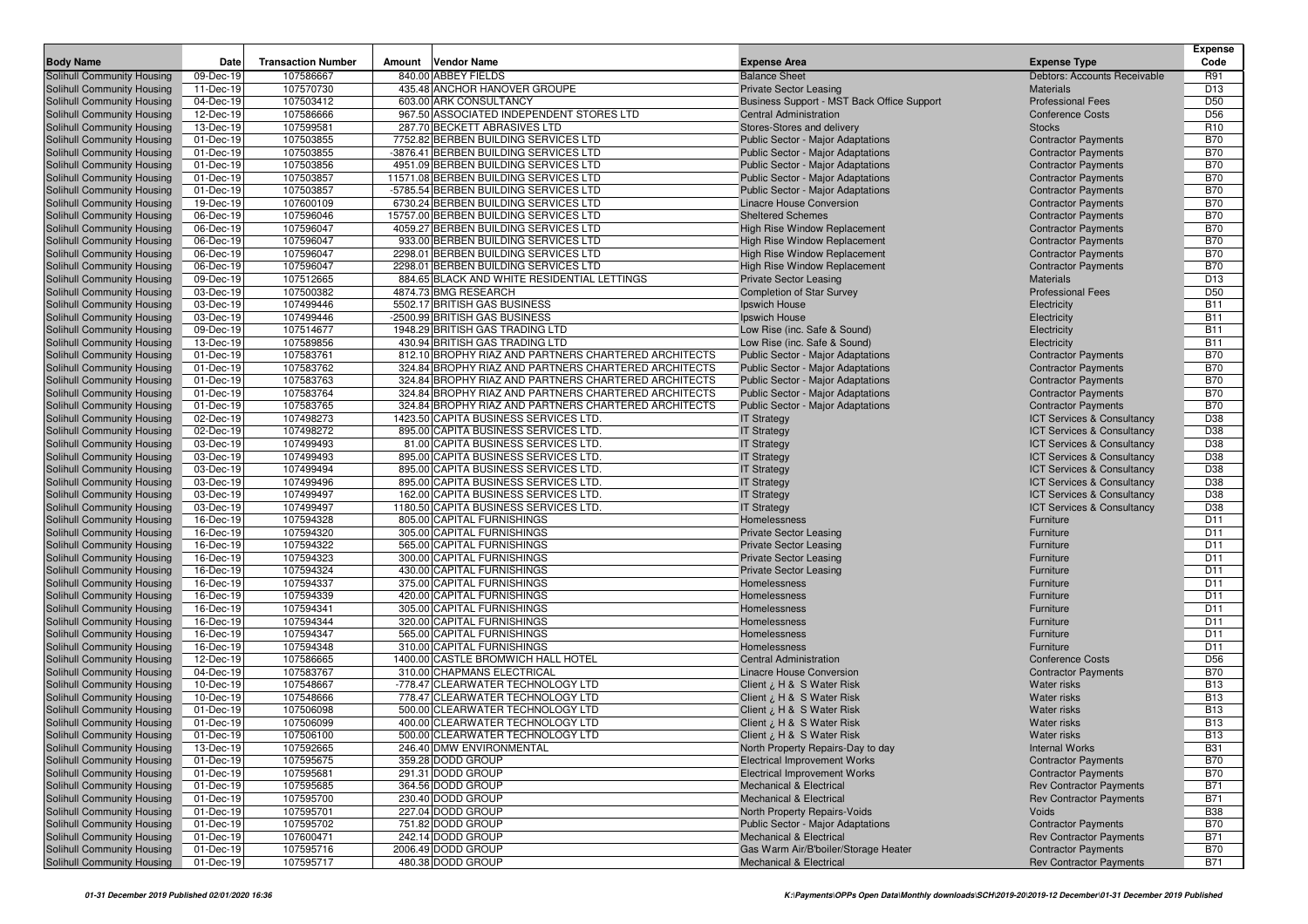|                                                          |                        |                           |                                        |                                                                        |                                                | <b>Expense</b>           |
|----------------------------------------------------------|------------------------|---------------------------|----------------------------------------|------------------------------------------------------------------------|------------------------------------------------|--------------------------|
| <b>Body Name</b>                                         | Date                   | <b>Transaction Number</b> | <b>Vendor Name</b><br>Amount           | <b>Expense Area</b>                                                    | <b>Expense Type</b>                            | Code                     |
| Solihull Community Housing                               | 01-Dec-19              | 107595730                 | 225.75 DODD GROUP                      | <b>Electrical Improvement Works</b>                                    | <b>Contractor Payments</b>                     | <b>B70</b>               |
| Solihull Community Housing                               | 01-Dec-19              | 107595731                 | 505.42 DODD GROUP                      | Public Sector - Major Adaptations                                      | <b>Contractor Payments</b>                     | <b>B70</b>               |
| Solihull Community Housing                               | 01-Dec-19              | 107595733                 | 612.26 DODD GROUP                      | <b>Mechanical &amp; Electrical</b>                                     | <b>Rev Contractor Payments</b>                 | <b>B71</b>               |
| Solihull Community Housing                               | 01-Dec-19              | 107589745                 | 592.43 DODD GROUP                      | North Property Repairs-Day to day                                      | <b>Internal Works</b>                          | <b>B31</b>               |
| Solihull Community Housing                               | 01-Dec-19              | 107589746                 | 243.90 DODD GROUP                      | North Property Repairs-Day to day                                      | <b>Internal Works</b>                          | <b>B31</b>               |
| Solihull Community Housing                               | 01-Dec-19              | 107589747                 | 615.41 DODD GROUP                      | North Property Repairs-Day to day                                      | <b>Internal Works</b>                          | <b>B31</b>               |
| Solihull Community Housing                               | 01-Dec-19              | 107589748                 | 222.41 DODD GROUP                      | North Property Repairs-Day to day                                      | <b>Internal Works</b>                          | <b>B31</b>               |
| Solihull Community Housing                               | 01-Dec-19              | 107589749                 | 254.13 DODD GROUP                      | North Property Repairs-Day to day                                      | <b>Internal Works</b>                          | <b>B31</b><br><b>B31</b> |
| Solihull Community Housing                               | 01-Dec-19<br>01-Dec-19 | 107589750<br>107589770    | 254.95 DODD GROUP<br>909.53 DODD GROUP | North Property Repairs-Day to day                                      | <b>Internal Works</b><br><b>Internal Works</b> | <b>B31</b>               |
| Solihull Community Housing<br>Solihull Community Housing |                        |                           |                                        | North Property Repairs-Day to day                                      |                                                |                          |
| Solihull Community Housing                               | 01-Dec-19<br>01-Dec-19 | 107589791<br>107589792    | 603.73 DODD GROUP<br>295.81 DODD GROUP | North Property Repairs-Day to day<br>North Property Repairs-Day to day | <b>Internal Works</b><br><b>Internal Works</b> | <b>B31</b><br><b>B31</b> |
| Solihull Community Housing                               | 01-Dec-19              | 107589797                 | 269.08 DODD GROUP                      | North Property Repairs-Day to day                                      | <b>Internal Works</b>                          | <b>B31</b>               |
| Solihull Community Housing                               | 01-Dec-19              | 107589798                 | 490.43 DODD GROUP                      | North Property Repairs-Day to day                                      | <b>Internal Works</b>                          | <b>B31</b>               |
| Solihull Community Housing                               | 01-Dec-19              | 107589804                 | 222.41 DODD GROUP                      | North Property Repairs-Day to day                                      | <b>Internal Works</b>                          | <b>B31</b>               |
| Solihull Community Housing                               | 01-Dec-19              | 107589808                 | 289.08 DODD GROUP                      | North Property Repairs-Day to day                                      | <b>Internal Works</b>                          | <b>B31</b>               |
| Solihull Community Housing                               | 01-Dec-19              | 107595748                 | 1147.82 DODD GROUP                     | <b>Mechanical &amp; Electrical</b>                                     | <b>Rev Contractor Payments</b>                 | <b>B71</b>               |
| Solihull Community Housing                               | 01-Dec-19              | 107595759                 | 438.33 DODD GROUP                      | Mechanical & Electrical                                                | <b>Rev Contractor Payments</b>                 | <b>B71</b>               |
| Solihull Community Housing                               | 01-Dec-19              | 107595760                 | 222.41 DODD GROUP                      | <b>Mechanical &amp; Electrical</b>                                     | <b>Rev Contractor Payments</b>                 | <b>B71</b>               |
| Solihull Community Housing                               | 01-Dec-19              | 107595767                 | 237.73 DODD GROUP                      | <b>Mechanical &amp; Electrical</b>                                     | <b>Rev Contractor Payments</b>                 | <b>B71</b>               |
| Solihull Community Housing                               | 01-Dec-19              | 107600473                 | 220.41 DODD GROUP                      | Low Rise - Envelope Programme                                          | <b>Contractor Payments</b>                     | <b>B70</b>               |
| Solihull Community Housing                               | 01-Dec-19              | 107600474                 | 384.69 DODD GROUP                      | Low Rise - Envelope Programme                                          | <b>Contractor Payments</b>                     | <b>B70</b>               |
| Solihull Community Housing                               | 01-Dec-19              | 107600475                 | 461.12 DODD GROUP                      | Low Rise - Envelope Programme                                          | <b>Contractor Payments</b>                     | <b>B70</b>               |
| Solihull Community Housing                               | 01-Dec-19              | 107600477                 | 426.13 DODD GROUP                      | Low Rise - Envelope Programme                                          | <b>Contractor Payments</b>                     | <b>B70</b>               |
| <b>Solihull Community Housing</b>                        | 01-Dec-19              | 107600479                 | 384.21 DODD GROUP                      | Low Rise - Envelope Programme                                          | <b>Contractor Payments</b>                     | <b>B70</b>               |
| Solihull Community Housing                               | 01-Dec-19              | 107600480                 | 294.24 DODD GROUP                      | Low Rise - Envelope Programme                                          | <b>Contractor Payments</b>                     | <b>B70</b>               |
| Solihull Community Housing                               | 01-Dec-19              | 107600482                 | 576.63 DODD GROUP                      | Low Rise - Envelope Programme                                          | <b>Contractor Payments</b>                     | <b>B70</b>               |
| Solihull Community Housing                               | 01-Dec-19              | 107600483                 | 487.44 DODD GROUP                      | Low Rise - Envelope Programme                                          | <b>Contractor Payments</b>                     | <b>B70</b>               |
| Solihull Community Housing                               | 01-Dec-19              | 107600484                 | 269.98 DODD GROUP                      | Low Rise - Envelope Programme                                          | <b>Contractor Payments</b>                     | <b>B70</b>               |
| Solihull Community Housing                               | 01-Dec-19              | 107600485                 | 298.16 DODD GROUP                      | Low Rise - Envelope Programme                                          | <b>Contractor Payments</b>                     | <b>B70</b>               |
| Solihull Community Housing                               | 01-Dec-19              | 107600486                 | 422.35 DODD GROUP                      | Low Rise - Envelope Programme                                          | <b>Contractor Payments</b>                     | <b>B70</b>               |
| Solihull Community Housing                               | 01-Dec-19              | 107605690                 | 380.11 DODD GROUP                      | <b>Mechanical &amp; Electrical</b>                                     | <b>Rev Contractor Payments</b>                 | <b>B71</b>               |
| Solihull Community Housing                               | 01-Dec-19              | 107540671                 | 2900.04 DODD GROUP                     | <b>Electrical Improvement Works</b>                                    | <b>Contractor Payments</b>                     | <b>B70</b>               |
| Solihull Community Housing                               | 01-Dec-19              | 107540672                 | 555.92 DODD GROUP                      | North Property Repairs-Voids                                           | Voids                                          | <b>B38</b>               |
| Solihull Community Housing                               | 01-Dec-19              | 107540673                 | 669.59 DODD GROUP                      | North Property Repairs-Voids                                           | Voids                                          | <b>B38</b>               |
| Solihull Community Housing                               | 01-Dec-19              | 107540674                 | 923.65 DODD GROUP                      | North Property Repairs-Voids                                           | Voids                                          | <b>B38</b>               |
| Solihull Community Housing                               | 01-Dec-19              | 107540675                 | 748.39 DODD GROUP                      | North Property Repairs-Voids                                           | Voids                                          | <b>B38</b>               |
| Solihull Community Housing                               | 01-Dec-19              | 107540676                 | 802.68 DODD GROUP                      | North Property Repairs-Voids                                           | Voids                                          | <b>B38</b>               |
| Solihull Community Housing                               | 01-Dec-19              | 107540677                 | 1292.69 DODD GROUP                     | North Property Repairs-Voids                                           | Voids                                          | <b>B38</b>               |
| Solihull Community Housing                               | 01-Dec-19              | 107540678                 | 699.37 DODD GROUP                      | North Property Repairs-Voids                                           | Voids                                          | <b>B38</b>               |
| Solihull Community Housing                               | 01-Dec-19              | 107540679                 | 480.05 DODD GROUP                      | North Property Repairs-Voids                                           | Voids                                          | <b>B38</b>               |
| Solihull Community Housing                               | 01-Dec-19              | 107540680                 | 499.75 DODD GROUP                      | North Property Repairs-Voids                                           | Voids                                          | <b>B38</b>               |
| Solihull Community Housing                               | 01-Dec-19              | 107540681                 | 528.24 DODD GROUP                      | North Property Repairs-Voids                                           | Voids                                          | <b>B38</b>               |
| Solihull Community Housing                               | 01-Dec-19              | 107540682                 | 2343.65 DODD GROUP                     | North Property Repairs-Voids                                           | Voids                                          | <b>B38</b>               |
| Solihull Community Housing                               | 01-Dec-19              | 107540683                 | 722.46 DODD GROUP                      | North Property Repairs-Voids                                           | Voids                                          | <b>B38</b>               |
| Solihull Community Housing                               | 01-Dec-19              | 107540684                 | 3223.97 DODD GROUP                     | <b>Electrical Improvement Works</b>                                    | <b>Contractor Payments</b>                     | <b>B70</b>               |
| Solihull Community Housing                               | 01-Dec-19              | 107540685                 | 1468.80 DODD GROUP                     | North Property Repairs-Voids                                           | Voids                                          | <b>B38</b>               |
| Solihull Community Housing                               | 01-Dec-19              | 107605694                 | 3529.13 DODD GROUP                     | Gas Warm Air/B'boiler/Storage Heater                                   | <b>Contractor Payments</b>                     | <b>B70</b>               |
| Solihull Community Housing                               | 01-Dec-19              | 107540686                 | 626.02 DODD GROUP                      | <b>North Property Repairs-Voids</b>                                    | Voids                                          | <b>B38</b>               |
| Solihull Community Housing                               | 01-Dec-19              | 107540687                 | 1022.27 DODD GROUP                     | North Property Repairs-Voids                                           | Voids                                          | <b>B38</b>               |
| Solihull Community Housing                               | 01-Dec-19              | 107540688                 | 834.91 DODD GROUP                      | North Property Repairs-Voids                                           | Voids                                          | <b>B38</b>               |
| Solihull Community Housing                               | 01-Dec-19              | 107540689                 | 960.72 DODD GROUP                      | North Property Repairs-Voids                                           | Voids                                          | <b>B38</b>               |
| Solihull Community Housing                               | 01-Dec-19              | 107595782                 | 316.88 DODD GROUP                      | Mechanical & Electrical                                                | <b>Rev Contractor Payments</b>                 | <b>B71</b>               |
| Solihull Community Housing                               | 01-Dec-19              | 107583669                 | 228.87 DODD GROUP                      | <b>Mechanical &amp; Electrical</b>                                     | <b>Rev Contractor Payments</b>                 | <b>B71</b>               |
| Solihull Community Housing                               | 01-Dec-19              | 107583670                 | 388.24 DODD GROUP                      | <b>Mechanical &amp; Electrical</b>                                     | <b>Rev Contractor Payments</b>                 | <b>B71</b>               |
| Solihull Community Housing                               | 01-Dec-19              | 107595783                 | 462.35 DODD GROUP                      | Mechanical & Electrical                                                | <b>Rev Contractor Payments</b>                 | <b>B71</b>               |
| Solihull Community Housing                               | 01-Dec-19              | 107583672                 | 221.31 DODD GROUP                      | <b>Mechanical &amp; Electrical</b>                                     | <b>Rev Contractor Payments</b>                 | <b>B71</b>               |
| Solihull Community Housing                               | 01-Dec-19              | 107498675                 | 1026.05 DODD GROUP                     | <b>Mechanical &amp; Electrical</b>                                     | <b>Rev Contractor Payments</b>                 | <b>B71</b>               |
| Solihull Community Housing                               | 01-Dec-19              | 107540691                 | 402.65 DODD GROUP                      | <b>Mechanical &amp; Electrical</b>                                     | <b>Rev Contractor Payments</b>                 | <b>B71</b>               |
| Solihull Community Housing                               | 01-Dec-19              | 107498676                 | 1486.40 DODD GROUP                     | Mechanical & Electrical                                                | <b>Rev Contractor Payments</b>                 | <b>B71</b>               |
| Solihull Community Housing                               | 01-Dec-19              | 107540692                 | 1153.00 DODD GROUP                     | North Property Repairs-Voids                                           | Voids                                          | <b>B38</b>               |
| Solihull Community Housing                               | 01-Dec-19              | 107540693                 | 713.46 DODD GROUP                      | North Property Repairs-Voids                                           | Voids                                          | <b>B38</b>               |
| Solihull Community Housing                               | 01-Dec-19              | 107540694                 | 470.67 DODD GROUP                      | North Property Repairs-Voids                                           | Voids                                          | <b>B38</b>               |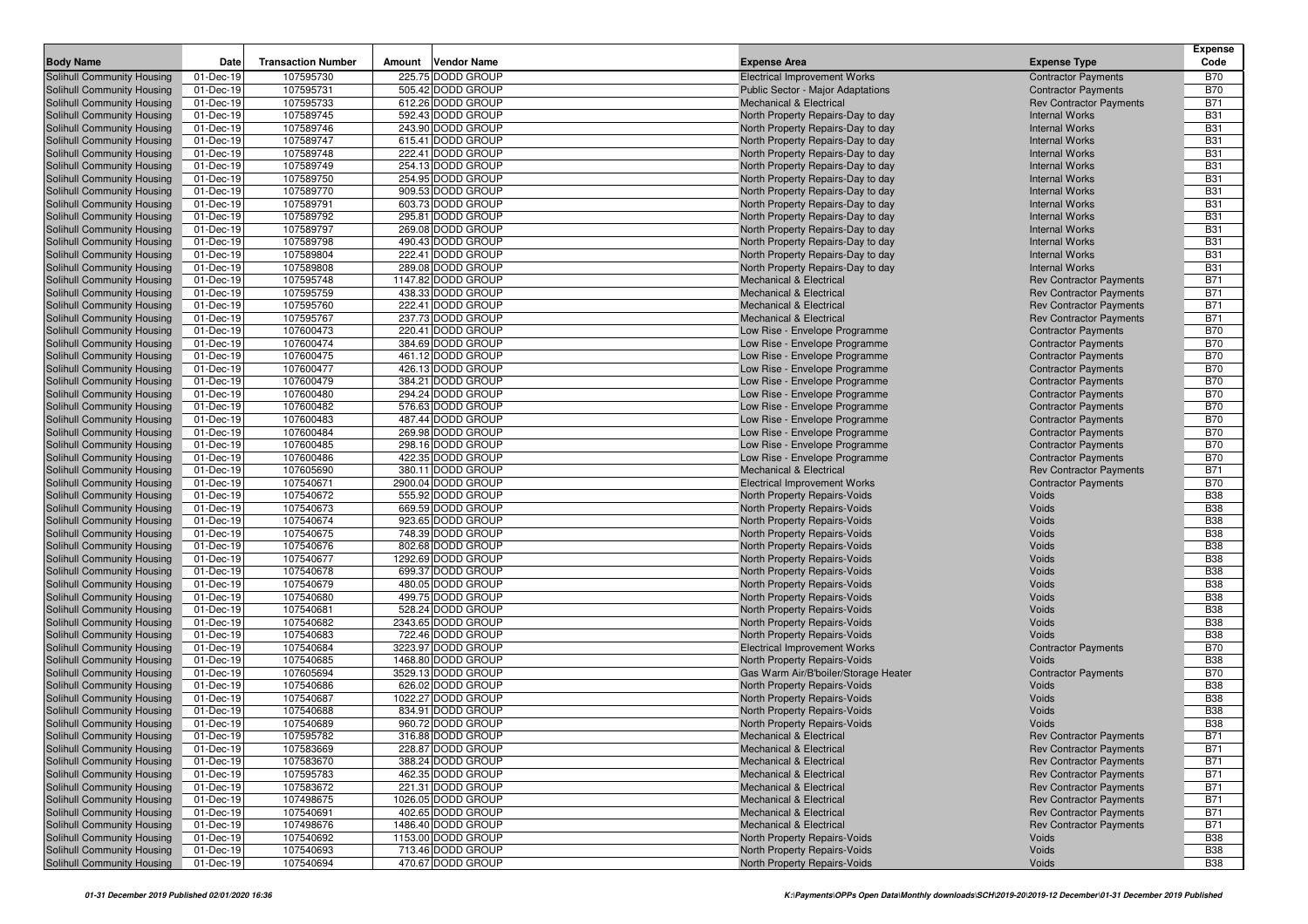|                                                          |                        |                           |        |                                        |                                                                            |                                                                  | <b>Expense</b>           |
|----------------------------------------------------------|------------------------|---------------------------|--------|----------------------------------------|----------------------------------------------------------------------------|------------------------------------------------------------------|--------------------------|
| <b>Body Name</b>                                         | Date                   | <b>Transaction Number</b> | Amount | <b>Vendor Name</b>                     | <b>Expense Area</b>                                                        | <b>Expense Type</b>                                              | Code                     |
| Solihull Community Housing                               | 01-Dec-19              | 107540695                 |        | 881.13 DODD GROUP                      | North Property Repairs-Voids                                               | Voids                                                            | <b>B38</b>               |
| Solihull Community Housing                               | 01-Dec-19              | 107540696                 |        | 1204.86 DODD GROUP                     | North Property Repairs-Voids                                               | Voids                                                            | <b>B38</b>               |
| Solihull Community Housing                               | 01-Dec-19              | 107540697                 |        | 474.51 DODD GROUP                      | North Property Repairs-Voids                                               | Voids                                                            | <b>B38</b>               |
| Solihull Community Housing                               | 01-Dec-19              | 107540698                 |        | 3339.70 DODD GROUP                     | <b>Electrical Improvement Works</b>                                        | <b>Contractor Payments</b>                                       | <b>B70</b>               |
| Solihull Community Housing                               | 01-Dec-19              | 107540699                 |        | 457.69 DODD GROUP                      | North Property Repairs-Voids                                               | Voids                                                            | <b>B38</b>               |
| Solihull Community Housing                               | 01-Dec-19              | 107540700                 |        | 549.51 DODD GROUP                      | North Property Repairs-Voids                                               | Voids                                                            | <b>B38</b>               |
| Solihull Community Housing                               | 01-Dec-19              | 107540701                 |        | 887.90 DODD GROUP                      | North Property Repairs-Voids                                               | Voids                                                            | <b>B38</b>               |
| Solihull Community Housing                               | 01-Dec-19              | 107595785<br>107583674    |        | 466.83 DODD GROUP<br>385.73 DODD GROUP | <b>Electrical Improvement Works</b>                                        | <b>Contractor Payments</b>                                       | <b>B70</b><br><b>B70</b> |
| Solihull Community Housing<br>Solihull Community Housing | 01-Dec-19<br>01-Dec-19 | 107498677                 |        | 1196.01 DODD GROUP                     | <b>Electrical Improvement Works</b><br><b>Electrical Improvement Works</b> | <b>Contractor Payments</b><br><b>Contractor Payments</b>         | <b>B70</b>               |
| Solihull Community Housing                               | 01-Dec-19              | 107600488                 |        | 273.31 DODD GROUP                      | <b>Electrical Improvement Works</b>                                        | <b>Contractor Payments</b>                                       | <b>B70</b>               |
| Solihull Community Housing                               | 01-Dec-19              | 107498680                 |        | 241.23 DODD GROUP                      | <b>Electrical Improvement Works</b>                                        | <b>Contractor Payments</b>                                       | <b>B70</b>               |
| Solihull Community Housing                               | 01-Dec-19              | 107583675                 |        | 351.64 DODD GROUP                      | <b>Electrical Improvement Works</b>                                        | <b>Contractor Payments</b>                                       | <b>B70</b>               |
| Solihull Community Housing                               | 01-Dec-19              | 107583676                 |        | 256.61 DODD GROUP                      | <b>Mechanical &amp; Electrical</b>                                         | <b>Rev Contractor Payments</b>                                   | <b>B71</b>               |
| Solihull Community Housing                               | 01-Dec-19              | 107583677                 |        | 280.95 DODD GROUP                      | <b>Mechanical &amp; Electrical</b>                                         | <b>Rev Contractor Payments</b>                                   | <b>B71</b>               |
| Solihull Community Housing                               | 01-Dec-19              | 107595786                 |        | 406.01 DODD GROUP                      | <b>Mechanical &amp; Electrical</b>                                         | <b>Rev Contractor Payments</b>                                   | <b>B71</b>               |
| Solihull Community Housing                               | 01-Dec-19              | 107600489                 |        | 414.30 DODD GROUP                      | Mechanical & Electrical                                                    | <b>Rev Contractor Payments</b>                                   | <b>B71</b>               |
| Solihull Community Housing                               | 01-Dec-19              | 107595787                 |        | 391.89 DODD GROUP                      | <b>Mechanical &amp; Electrical</b>                                         | <b>Rev Contractor Payments</b>                                   | <b>B71</b>               |
| Solihull Community Housing                               | 01-Dec-19              | 107595788                 |        | 243.26 DODD GROUP                      | <b>Mechanical &amp; Electrical</b>                                         | <b>Rev Contractor Payments</b>                                   | B71                      |
| Solihull Community Housing                               | 01-Dec-19              | 107600490                 |        | 405.68 DODD GROUP                      | <b>Mechanical &amp; Electrical</b>                                         | <b>Rev Contractor Payments</b>                                   | <b>B71</b>               |
| Solihull Community Housing                               | 01-Dec-19              | 107595789                 |        | 402.48 DODD GROUP                      | <b>Mechanical &amp; Electrical</b>                                         | <b>Rev Contractor Payments</b>                                   | <b>B71</b>               |
| Solihull Community Housing                               | 01-Dec-19              | 107600491                 |        | 239.72 DODD GROUP                      | <b>Mechanical &amp; Electrical</b>                                         | <b>Rev Contractor Payments</b>                                   | <b>B71</b>               |
| Solihull Community Housing                               | 01-Dec-19              | 107583678                 |        | 228.87 DODD GROUP                      | <b>Mechanical &amp; Electrical</b>                                         | <b>Rev Contractor Payments</b>                                   | B71                      |
| Solihull Community Housing                               | 01-Dec-19              | 107583679                 |        | 228.87 DODD GROUP                      | <b>Mechanical &amp; Electrical</b>                                         | <b>Rev Contractor Payments</b>                                   | <b>B71</b>               |
| <b>Solihull Community Housing</b>                        | 01-Dec-19              | 107540702                 |        | 454.74 DODD GROUP                      | <b>Mechanical &amp; Electrical</b>                                         | <b>Rev Contractor Payments</b>                                   | <b>B71</b>               |
| Solihull Community Housing                               | 01-Dec-19              | 107595790                 |        | 586.51 DODD GROUP                      | <b>Mechanical &amp; Electrical</b>                                         | <b>Rev Contractor Payments</b>                                   | B71                      |
| Solihull Community Housing                               | 01-Dec-19              | 107595791                 |        | 494.36 DODD GROUP                      | <b>Mechanical &amp; Electrical</b>                                         | <b>Rev Contractor Payments</b>                                   | <b>B71</b>               |
| Solihull Community Housing                               | 01-Dec-19              | 107595792                 |        | 343.02 DODD GROUP                      | <b>Mechanical &amp; Electrical</b>                                         | <b>Rev Contractor Payments</b>                                   | <b>B71</b>               |
| Solihull Community Housing                               | 01-Dec-19              | 107583680                 |        | 251.38 DODD GROUP                      | <b>Mechanical &amp; Electrical</b>                                         | <b>Rev Contractor Payments</b>                                   | <b>B71</b>               |
| Solihull Community Housing                               | 01-Dec-19              | 107583681                 |        | 310.53 DODD GROUP                      | <b>Mechanical &amp; Electrical</b>                                         | <b>Rev Contractor Payments</b>                                   | <b>B71</b>               |
| Solihull Community Housing                               | 01-Dec-19              | 107540703                 |        | 311.20 DODD GROUP                      | <b>Mechanical &amp; Electrical</b>                                         | <b>Rev Contractor Payments</b>                                   | <b>B71</b>               |
| Solihull Community Housing                               | 01-Dec-19              | 107595793                 |        | 598.13 DODD GROUP                      | <b>Mechanical &amp; Electrical</b>                                         | <b>Rev Contractor Payments</b>                                   | <b>B71</b>               |
| Solihull Community Housing                               | 01-Dec-19              | 107583682<br>107600492    |        | 303.26 DODD GROUP<br>323.67 DODD GROUP | <b>Mechanical &amp; Electrical</b>                                         | <b>Rev Contractor Payments</b>                                   | <b>B71</b><br><b>B71</b> |
| Solihull Community Housing<br>Solihull Community Housing | 01-Dec-19<br>01-Dec-19 | 107595794                 |        | 258.86 DODD GROUP                      | <b>Mechanical &amp; Electrical</b><br><b>Mechanical &amp; Electrical</b>   | <b>Rev Contractor Payments</b><br><b>Rev Contractor Payments</b> | <b>B71</b>               |
| Solihull Community Housing                               | 01-Dec-19              | 107595795                 |        | 232.58 DODD GROUP                      | <b>Mechanical &amp; Electrical</b>                                         | <b>Rev Contractor Payments</b>                                   | <b>B71</b>               |
| Solihull Community Housing                               | 01-Dec-19              | 107595796                 |        | 265.60 DODD GROUP                      | <b>Mechanical &amp; Electrical</b>                                         | <b>Rev Contractor Payments</b>                                   | B71                      |
| Solihull Community Housing                               | 01-Dec-19              | 107595797                 |        | 578.07 DODD GROUP                      | <b>Mechanical &amp; Electrical</b>                                         | <b>Rev Contractor Payments</b>                                   | <b>B71</b>               |
| Solihull Community Housing                               | 01-Dec-19              | 107600495                 |        | 317.37 DODD GROUP                      | <b>Mechanical &amp; Electrical</b>                                         | <b>Rev Contractor Payments</b>                                   | <b>B71</b>               |
| Solihull Community Housing                               | 01-Dec-19              | 107600496                 |        | 432.76 DODD GROUP                      | <b>Mechanical &amp; Electrical</b>                                         | <b>Rev Contractor Payments</b>                                   | <b>B71</b>               |
| Solihull Community Housing                               | 01-Dec-19              | 107540704                 |        | 972.15 DODD GROUP                      | North Property Repairs-Voids                                               | Voids                                                            | <b>B38</b>               |
| Solihull Community Housing                               | 01-Dec-19              | 107540705                 |        | 652.13 DODD GROUP                      | North Property Repairs-Voids                                               | Voids                                                            | <b>B38</b>               |
| Solihull Community Housing                               | 01-Dec-19              | 107540706                 |        | 507.58 DODD GROUP                      | North Property Repairs-Voids                                               | Voids                                                            | <b>B38</b>               |
| Solihull Community Housing                               | 01-Dec-19              | 107540707                 |        | 1097.81 DODD GROUP                     | North Property Repairs-Voids                                               | Voids                                                            | <b>B38</b>               |
| Solihull Community Housing                               | 01-Dec-19              | 107605697                 |        | 2221.38 DODD GROUP                     | Gas Warm Air/B'boiler/Storage Heater                                       | <b>Contractor Payments</b>                                       | <b>B70</b>               |
| Solihull Community Housing                               | 01-Dec-19              | 107605698                 |        | 2924.06 DODD GROUP                     | Gas Warm Air/B'boiler/Storage Heater                                       | <b>Contractor Payments</b>                                       | <b>B70</b>               |
| Solihull Community Housing                               | 01-Dec-19              | 107605699                 |        | 3529.13 DODD GROUP                     | Gas Warm Air/B'boiler/Storage Heater                                       | <b>Contractor Payments</b>                                       | <b>B70</b>               |
| Solihull Community Housing                               | 01-Dec-19              | 107605701                 |        | 2924.06 DODD GROUP                     | Gas Warm Air/B'boiler/Storage Heater                                       | <b>Contractor Payments</b>                                       | <b>B70</b>               |
| Solihull Community Housing                               | 01-Dec-19              | 107605703                 |        | 2221.38 DODD GROUP                     | Gas Warm Air/B'boiler/Storage Heater                                       | <b>Contractor Payments</b>                                       | <b>B70</b>               |
| Solihull Community Housing                               | 01-Dec-19              | 107605705                 |        | 2221.38 DODD GROUP                     | Gas Warm Air/B'boiler/Storage Heater                                       | <b>Contractor Payments</b>                                       | <b>B70</b>               |
| Solihull Community Housing                               | 01-Dec-19              | 107605706                 |        | 3529.13 DODD GROUP                     | Gas Warm Air/B'boiler/Storage Heater                                       | <b>Contractor Payments</b>                                       | <b>B70</b>               |
| Solihull Community Housing                               | 01-Dec-19              | 107605708                 |        | 3529.13 DODD GROUP                     | Gas Warm Air/B'boiler/Storage Heater                                       | <b>Contractor Payments</b>                                       | <b>B70</b>               |
| Solihull Community Housing                               | 01-Dec-19              | 107600497                 |        | 2221.38 DODD GROUP                     | Gas Warm Air/B'boiler/Storage Heater                                       | <b>Contractor Payments</b>                                       | <b>B70</b>               |
| Solihull Community Housing                               | 01-Dec-19              | 107605710                 |        | 2221.38 DODD GROUP                     | Gas Warm Air/B'boiler/Storage Heater                                       | <b>Contractor Payments</b>                                       | <b>B70</b>               |
| Solihull Community Housing                               | 01-Dec-19              | 107540708                 |        | 285.63 DODD GROUP                      | <b>Electrical Improvement Works</b>                                        | <b>Contractor Payments</b>                                       | <b>B70</b>               |
| Solihull Community Housing                               | 01-Dec-19              | 107595798                 |        | 281.67 DODD GROUP                      | <b>Electrical Improvement Works</b>                                        | <b>Contractor Payments</b>                                       | <b>B70</b>               |
| Solihull Community Housing                               | 01-Dec-19<br>01-Dec-19 | 107498711                 |        | 554.80 DODD GROUP<br>303.41 DODD GROUP | <b>Electrical Improvement Works</b>                                        | <b>Contractor Payments</b><br><b>Contractor Payments</b>         | <b>B70</b>               |
| Solihull Community Housing<br>Solihull Community Housing | 01-Dec-19              | 107583683<br>107498721    |        | 241.23 DODD GROUP                      | <b>Electrical Improvement Works</b><br><b>Electrical Improvement Works</b> | <b>Contractor Payments</b>                                       | <b>B70</b><br><b>B70</b> |
| Solihull Community Housing                               | 01-Dec-19              | 107498723                 |        | 241.23 DODD GROUP                      | <b>Electrical Improvement Works</b>                                        | <b>Contractor Payments</b>                                       | <b>B70</b>               |
| Solihull Community Housing                               | 01-Dec-19              | 107498725                 |        | 296.04 DODD GROUP                      | <b>Electrical Improvement Works</b>                                        | <b>Contractor Payments</b>                                       | <b>B70</b>               |
| Solihull Community Housing                               | 01-Dec-19              | 107600498                 |        | 659.86 DODD GROUP                      | <b>Electrical Improvement Works</b>                                        | <b>Contractor Payments</b>                                       | <b>B70</b>               |
| Solihull Community Housing                               | 01-Dec-19              | 107498740                 |        | 263.06 DODD GROUP                      | <b>Electrical Improvement Works</b>                                        | <b>Contractor Payments</b>                                       | <b>B70</b>               |
|                                                          |                        |                           |        |                                        |                                                                            |                                                                  |                          |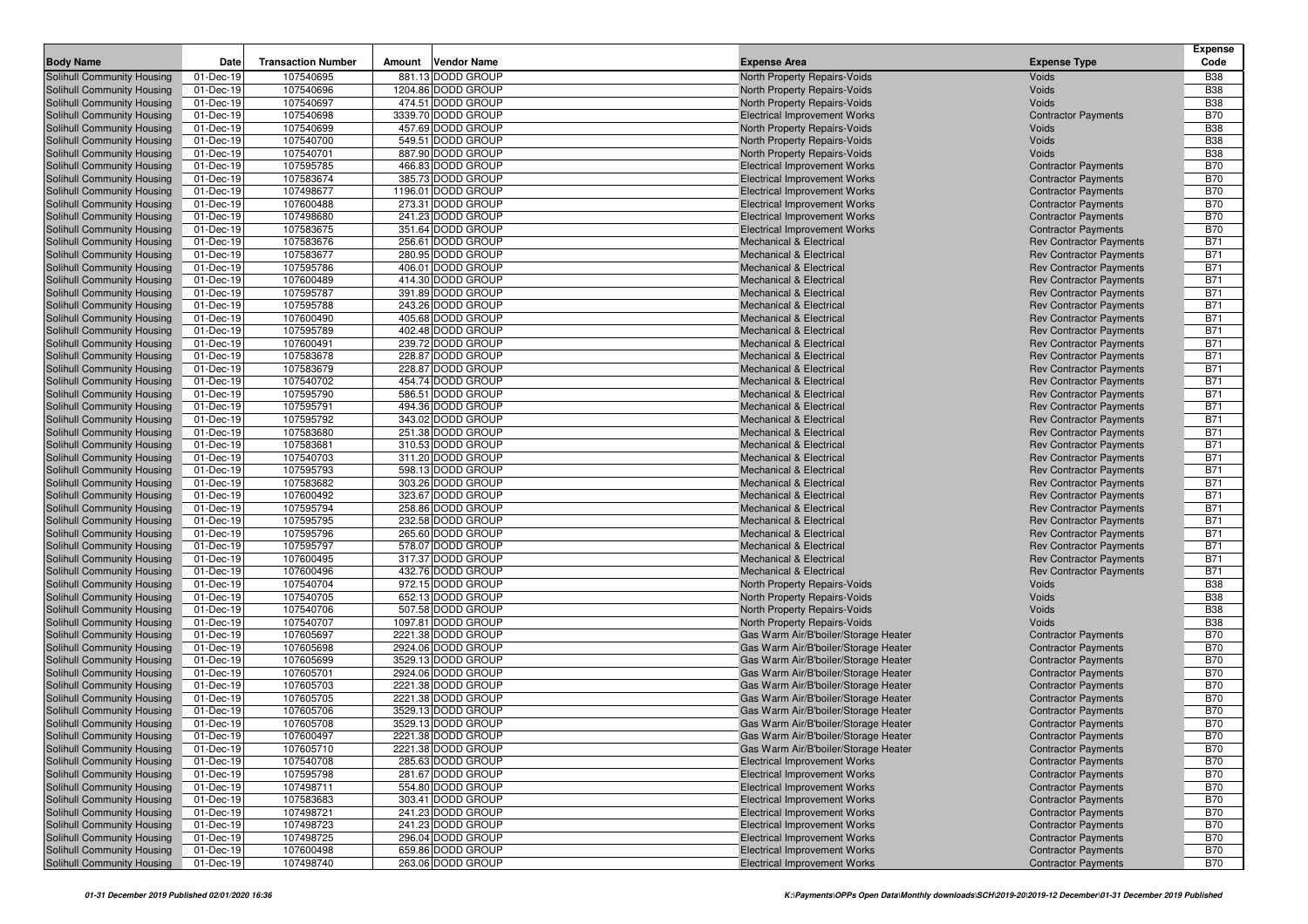|                                                          |                        |                           |        |                                                           |                                                              |                                         | <b>Expense</b>                     |
|----------------------------------------------------------|------------------------|---------------------------|--------|-----------------------------------------------------------|--------------------------------------------------------------|-----------------------------------------|------------------------------------|
| <b>Body Name</b>                                         | Date                   | <b>Transaction Number</b> | Amount | Vendor Name                                               | <b>Expense Area</b>                                          | <b>Expense Type</b>                     | Code                               |
| Solihull Community Housing                               | 01-Dec-19              | 107600499                 |        | 246.78 DODD GROUP                                         | <b>Mechanical &amp; Electrical</b>                           | <b>Rev Contractor Payments</b>          | <b>B71</b>                         |
| Solihull Community Housing                               | 01-Dec-19              | 107600500                 |        | 246.78 DODD GROUP                                         | <b>Mechanical &amp; Electrical</b>                           | <b>Rev Contractor Payments</b>          | <b>B71</b>                         |
| Solihull Community Housing                               | 01-Dec-19              | 107600501                 |        | 430.37 DODD GROUP                                         | <b>Mechanical &amp; Electrical</b>                           | <b>Rev Contractor Payments</b>          | <b>B71</b>                         |
| Solihull Community Housing                               | 01-Dec-19              | 107600502                 |        | 356.57 DODD GROUP                                         | <b>Mechanical &amp; Electrical</b>                           | <b>Rev Contractor Payments</b>          | <b>B71</b>                         |
| Solihull Community Housing                               | 01-Dec-19              | 107600503                 |        | 383.27 DODD GROUP                                         | <b>Mechanical &amp; Electrical</b>                           | <b>Rev Contractor Payments</b>          | <b>B71</b>                         |
| Solihull Community Housing                               | 01-Dec-19              | 107600504                 |        | 383.27 DODD GROUP                                         | <b>Mechanical &amp; Electrical</b>                           | <b>Rev Contractor Payments</b>          | <b>B71</b>                         |
| Solihull Community Housing                               | 01-Dec-19              | 107600505                 |        | 246.78 DODD GROUP                                         | <b>Mechanical &amp; Electrical</b>                           | <b>Rev Contractor Payments</b>          | <b>B71</b>                         |
| Solihull Community Housing                               | 01-Dec-19              | 107600506                 |        | 438.30 DODD GROUP                                         | <b>Mechanical &amp; Electrical</b>                           | <b>Rev Contractor Payments</b>          | <b>B71</b>                         |
| Solihull Community Housing                               | 01-Dec-19              | 107540709                 |        | 516.91 DODD GROUP                                         | North Property Repairs-Voids                                 | Voids                                   | <b>B38</b>                         |
| Solihull Community Housing                               | 01-Dec-19              | 107595799                 |        | 212.75 DODD GROUP<br>256.30 DODD GROUP                    | <b>Mechanical &amp; Electrical</b>                           | <b>Rev Contractor Payments</b>          | <b>B71</b>                         |
| Solihull Community Housing                               | 01-Dec-19<br>01-Dec-19 | 107595800                 |        |                                                           | <b>Mechanical &amp; Electrical</b>                           | <b>Rev Contractor Payments</b>          | <b>B71</b>                         |
| Solihull Community Housing<br>Solihull Community Housing | 01-Dec-19              | 107600512<br>107498749    |        | 323.64 DODD GROUP<br>423.24 DODD GROUP                    | <b>Mechanical &amp; Electrical</b>                           | <b>Rev Contractor Payments</b><br>Voids | <b>B71</b><br><b>B38</b>           |
| Solihull Community Housing                               | 01-Dec-19              | 107540712                 |        | 1068.99 DODD GROUP                                        | North Property Repairs-Voids<br>North Property Repairs-Voids | Voids                                   | <b>B38</b>                         |
| Solihull Community Housing                               | 01-Dec-19              | 107498750                 |        | 587.58 DODD GROUP                                         | North Property Repairs-Voids                                 | Voids                                   | <b>B38</b>                         |
| Solihull Community Housing                               | 01-Dec-19              | 107498755                 |        | 286.34 DODD GROUP                                         | <b>Electrical Improvement Works</b>                          | <b>Contractor Payments</b>              | <b>B70</b>                         |
| Solihull Community Housing                               | 01-Dec-19              | 107600514                 |        | 415.44 DODD GROUP                                         | <b>Mechanical &amp; Electrical</b>                           | <b>Rev Contractor Payments</b>          | <b>B71</b>                         |
| Solihull Community Housing                               | 01-Dec-19              | 107600515                 |        | 391.89 DODD GROUP                                         | <b>Mechanical &amp; Electrical</b>                           | <b>Rev Contractor Payments</b>          | <b>B71</b>                         |
| Solihull Community Housing                               | 01-Dec-19              | 107600516                 |        | 380.11 DODD GROUP                                         | <b>Mechanical &amp; Electrical</b>                           | <b>Rev Contractor Payments</b>          | <b>B71</b>                         |
| Solihull Community Housing                               | 01-Dec-19              | 107600517                 |        | 368.35 DODD GROUP                                         | <b>Mechanical &amp; Electrical</b>                           | <b>Rev Contractor Payments</b>          | <b>B71</b>                         |
| Solihull Community Housing                               | 01-Dec-19              | 107600518                 |        | 391.89 DODD GROUP                                         | <b>Mechanical &amp; Electrical</b>                           | <b>Rev Contractor Payments</b>          | <b>B71</b>                         |
| Solihull Community Housing                               | 01-Dec-19              | 107600519                 |        | 391.89 DODD GROUP                                         | <b>Mechanical &amp; Electrical</b>                           | <b>Rev Contractor Payments</b>          | <b>B71</b>                         |
| Solihull Community Housing                               | 01-Dec-19              | 107540713                 |        | 303.26 DODD GROUP                                         | <b>Mechanical &amp; Electrical</b>                           | <b>Rev Contractor Payments</b>          | <b>B71</b>                         |
| Solihull Community Housing                               | 01-Dec-19              | 107540714                 |        | 290.84 DODD GROUP                                         | <b>Mechanical &amp; Electrical</b>                           | <b>Rev Contractor Payments</b>          | <b>B71</b>                         |
| Solihull Community Housing                               | 01-Dec-19              | 107595801                 |        | 363.91 DODD GROUP                                         | <b>Mechanical &amp; Electrical</b>                           | <b>Rev Contractor Payments</b>          | <b>B71</b>                         |
| Solihull Community Housing                               | 01-Dec-19              | 107595802                 |        | 223.49 DODD GROUP                                         | <b>Mechanical &amp; Electrical</b>                           | <b>Rev Contractor Payments</b>          | <b>B71</b>                         |
| Solihull Community Housing                               | 01-Dec-19              | 107595803                 |        | 246.05 DODD GROUP                                         | <b>Mechanical &amp; Electrical</b>                           | <b>Rev Contractor Payments</b>          | <b>B71</b>                         |
| Solihull Community Housing                               | 01-Dec-19              | 107498766                 |        | 526.19 DODD GROUP                                         | <b>Mechanical &amp; Electrical</b>                           | <b>Rev Contractor Payments</b>          | <b>B71</b>                         |
| Solihull Community Housing                               | 01-Dec-19              | 107595804                 |        | 220.30 DODD GROUP                                         | <b>Mechanical &amp; Electrical</b>                           | <b>Rev Contractor Payments</b>          | <b>B71</b>                         |
| Solihull Community Housing                               | 24-Dec-19              | 107605904                 |        | 233.67 DODD GROUP                                         | <b>Mechanical &amp; Electrical</b>                           | <b>Utility Related Works</b>            | <b>B34</b>                         |
| Solihull Community Housing                               | 24-Dec-19              | 107606071                 |        | 233.67 DODD GROUP                                         | <b>Mechanical &amp; Electrical</b>                           | <b>Utility Related Works</b>            | <b>B34</b>                         |
| Solihull Community Housing                               | 10-Dec-19              | 107541305                 |        | 272.03 DODD GROUP                                         | <b>Mechanical &amp; Electrical</b>                           | <b>Other Building Costs</b>             | <b>B39</b>                         |
| Solihull Community Housing                               | 01-Dec-19              | 107572784                 |        | 782.00 DOORFIT PRODUCTS LTD                               | Stores-Stores and delivery                                   | <b>Stocks</b>                           | R <sub>10</sub>                    |
| Solihull Community Housing                               | 01-Dec-19              | 107572785                 |        | 332.00 DOORFIT PRODUCTS LTD                               | Stores-Stores and delivery                                   | <b>Stocks</b>                           | R <sub>10</sub>                    |
| Solihull Community Housing                               | 01-Dec-19              | 107503068                 |        | 239.90 DOORFIT PRODUCTS LTD                               | Stores-Stores and delivery                                   | <b>Stocks</b>                           | R <sub>10</sub>                    |
| Solihull Community Housing                               | 01-Dec-19              | 107572786                 |        | 344.00 DOORFIT PRODUCTS LTD                               | Stores-Stores and delivery                                   | <b>Stocks</b>                           | R <sub>10</sub>                    |
| Solihull Community Housing                               | 01-Dec-19              | 107572788                 |        | 391.00 DOORFIT PRODUCTS LTD                               | Stores-Stores and delivery                                   | <b>Stocks</b>                           | R <sub>10</sub><br>R <sub>10</sub> |
| Solihull Community Housing                               | 01-Dec-19<br>01-Dec-19 | 107572788<br>107572790    |        | 60.00 DOORFIT PRODUCTS LTD<br>107.24 DOORFIT PRODUCTS LTD | Stores-Stores and delivery<br>Stores-Stores and delivery     | <b>Stocks</b><br><b>Stocks</b>          | R <sub>10</sub>                    |
| Solihull Community Housing<br>Solihull Community Housing | 01-Dec-19              | 107572790                 |        | 100.20 DOORFIT PRODUCTS LTD                               | Stores-Stores and delivery                                   | <b>Stocks</b>                           | R <sub>10</sub>                    |
| Solihull Community Housing                               | 01-Dec-19              | 107572790                 |        | 142.20 DOORFIT PRODUCTS LTD                               | Stores-Stores and delivery                                   | <b>Stocks</b>                           | R <sub>10</sub>                    |
| <b>Solihull Community Housing</b>                        | 01-Dec-19              | 107572790                 |        | 181.15 DOORFIT PRODUCTS LTD                               | Stores-Stores and delivery                                   | <b>Stocks</b>                           | R <sub>10</sub>                    |
| Solihull Community Housing                               | 01-Dec-19              | 107572793                 |        | 29.90 DOORFIT PRODUCTS LTD                                | Stores-Stores and delivery                                   | <b>Stocks</b>                           | R <sub>10</sub>                    |
| Solihull Community Housing                               | 01-Dec-19              | 107572793                 |        | 12.30 DOORFIT PRODUCTS LTD                                | Stores-Stores and delivery                                   | <b>Stocks</b>                           | R <sub>10</sub>                    |
| Solihull Community Housing                               | 01-Dec-19              | 107572793                 |        | 13.50 DOORFIT PRODUCTS LTD                                | Stores-Stores and delivery                                   | <b>Stocks</b>                           | R <sub>10</sub>                    |
| Solihull Community Housing                               | 01-Dec-19              | 107572793                 |        | 181.15 DOORFIT PRODUCTS LTD                               | Stores-Stores and delivery                                   | <b>Stocks</b>                           | R <sub>10</sub>                    |
| Solihull Community Housing                               | 06-Dec-19              | 107599540                 |        | 391.00 DOORFIT PRODUCTS LTD                               | Stores-Stores and delivery                                   | <b>Stocks</b>                           | R <sub>10</sub>                    |
| Solihull Community Housing                               | 06-Dec-19              | 107599540                 |        | 30.00 DOORFIT PRODUCTS LTD                                | Stores-Stores and delivery                                   | <b>Stocks</b>                           | R <sub>10</sub>                    |
| Solihull Community Housing                               | 06-Dec-19              | 107599541                 |        | 326.00 DOORFIT PRODUCTS LTD                               | Stores-Stores and delivery                                   | <b>Stocks</b>                           | R <sub>10</sub>                    |
| Solihull Community Housing                               | 09-Dec-19              | 107599542                 |        | 223.80 DOORFIT PRODUCTS LTD                               | Stores-Stores and delivery                                   | <b>Stocks</b>                           | R <sub>10</sub>                    |
| Solihull Community Housing                               | 01-Dec-19              | 107599544                 |        | 14.92 E J GILBERT & SONS                                  | Stores-Stores and delivery                                   | <b>Stocks</b>                           | R <sub>10</sub>                    |
| Solihull Community Housing                               | 01-Dec-19              | 107599544                 |        | 4.76 E J GILBERT & SONS                                   | Stores-Stores and delivery                                   | <b>Stocks</b>                           | R <sub>10</sub>                    |
| Solihull Community Housing                               | 01-Dec-19              | 107599544                 |        | 138.51 E J GILBERT & SONS                                 | Stores-Stores and delivery                                   | <b>Stocks</b>                           | R <sub>10</sub>                    |
| Solihull Community Housing                               | 01-Dec-19              | 107599544                 |        | 109.26 E J GILBERT & SONS                                 | Stores-Stores and delivery                                   | <b>Stocks</b>                           | R <sub>10</sub>                    |
| Solihull Community Housing                               | 12-Dec-19              | 107586671                 |        | 3848.40 ELDERCARE                                         | Safe and Sound Operational                                   | Other Supplier/Services Costs           | D90                                |
| Solihull Community Housing                               | 01-Dec-19              | 107503706                 |        | 521.59 ENVIROCALL LTD                                     | <b>Sheltered Schemes</b>                                     | <b>Contractor Payments</b>              | <b>B70</b>                         |
| Solihull Community Housing                               | 01-Dec-19              | 107503707                 |        | 853.03 ENVIROCALL LTD                                     | <b>MST</b> -Structural Works                                 | <b>Contractor Payments</b>              | <b>B70</b>                         |
| Solihull Community Housing                               | 03-Dec-19              | 107595902                 |        | 535.89 ENVIROCALL LTD                                     | North Property Repairs-Day to day                            | <b>Internal Works</b>                   | <b>B31</b>                         |
| Solihull Community Housing                               | 01-Dec-19              | 107503708                 |        | 404.91 ENVIROCALL LTD                                     | North Property Repairs-Day to day                            | <b>Internal Works</b>                   | <b>B31</b>                         |
| Solihull Community Housing                               | 01-Dec-19              | 107503709                 |        | 395.88 ENVIROCALL LTD                                     | North Property Repairs-Day to day                            | <b>Internal Works</b>                   | <b>B31</b>                         |
| Solihull Community Housing                               | 01-Dec-19              | 107499107                 |        | 281.60 ENVIROCALL LTD                                     | North Property Repairs-Day to day                            | <b>Internal Works</b>                   | <b>B31</b>                         |
| Solihull Community Housing                               | 01-Dec-19              | 107499112                 |        | 228.80 ENVIROCALL LTD                                     | North Property Repairs-Day to day                            | <b>Internal Works</b>                   | <b>B31</b>                         |
| Solihull Community Housing                               | 05-Dec-19              | 107583703                 |        | 246.40 ENVIROCALL LTD                                     | North Property Repairs-Day to day                            | <b>Internal Works</b>                   | <b>B31</b>                         |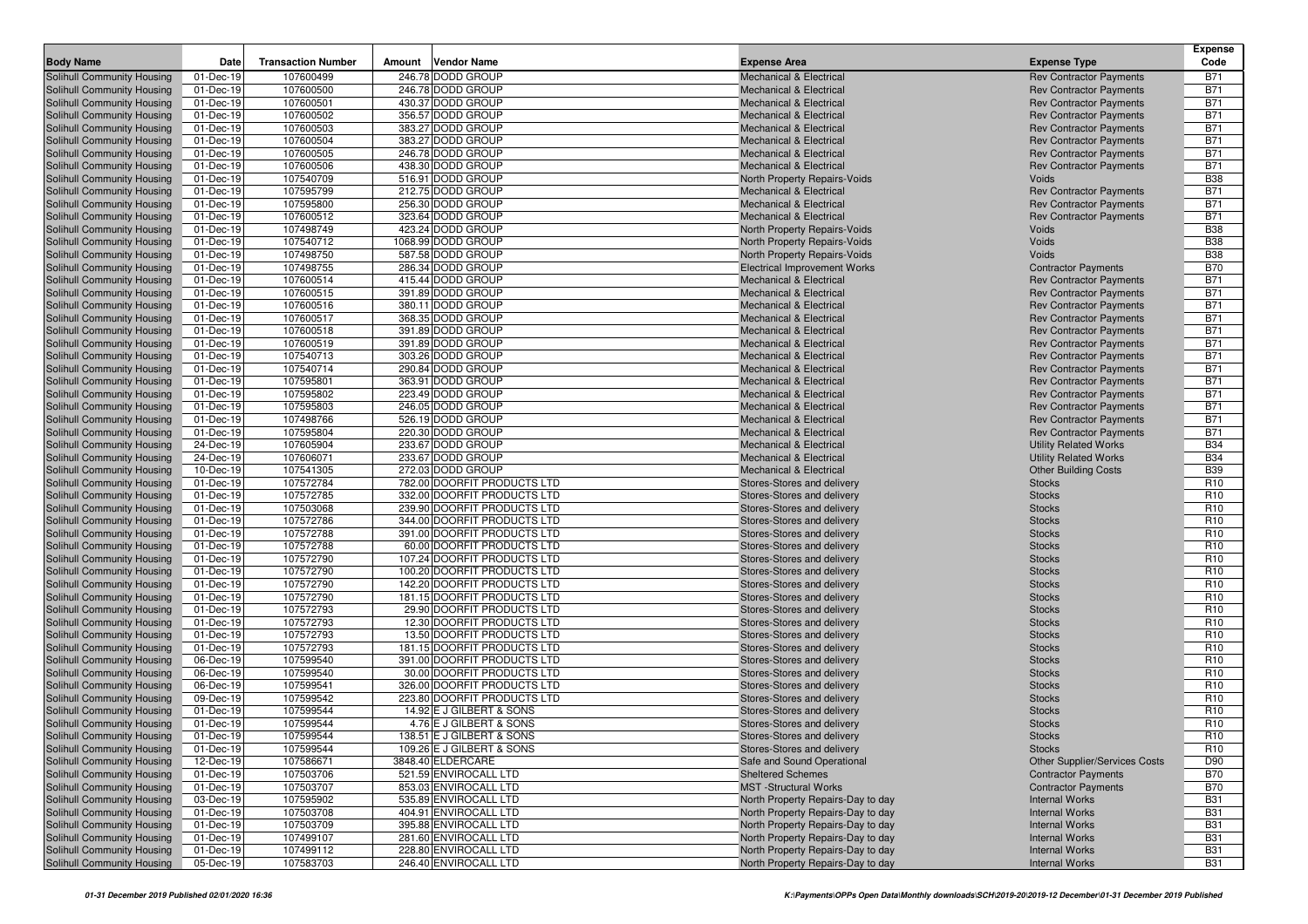|                            |                 |                           |                                                |                                       |                                      | <b>Expense</b>  |
|----------------------------|-----------------|---------------------------|------------------------------------------------|---------------------------------------|--------------------------------------|-----------------|
| <b>Body Name</b>           | Date            | <b>Transaction Number</b> | <b>Vendor Name</b><br>Amount                   | <b>Expense Area</b>                   | <b>Expense Type</b>                  | Code            |
| Solihull Community Housing | 03-Dec-19       | 107595903                 | 770.28 ENVIROCALL LTD                          | North Property Repairs-Day to day     | <b>Internal Works</b>                | <b>B31</b>      |
| Solihull Community Housing | 11-Dec-19       | 107575821                 | 13155.12 ENVIRONMENTAL CONTRACTS LTD           | Stores-Stores and delivery            | <b>Waste Disposal</b>                | E20             |
| Solihull Community Housing | 01-Dec-19       | 107606348                 | 793.25 FAMILY CARE TRUST (SOLIHULL)            | North Property Repairs-Voids          | Voids                                | <b>B38</b>      |
| Solihull Community Housing | 01-Dec-19       | 107606348                 | 132.25 FAMILY CARE TRUST (SOLIHULL)            | North Property Repairs-Voids          | Voids                                | <b>B38</b>      |
| Solihull Community Housing | 01-Dec-19       | 107606348                 | 68.77 FAMILY CARE TRUST (SOLIHULL)             | North Property Repairs-Voids          | Voids                                | <b>B38</b>      |
| Solihull Community Housing | 01-Dec-19       | 107606348                 | 264.50 FAMILY CARE TRUST (SOLIHULL)            | North Property Repairs-Voids          | Voids                                | <b>B38</b>      |
| Solihull Community Housing | 01-Dec-19       | 107606348                 | 68.77 FAMILY CARE TRUST (SOLIHULL)             | North Property Repairs-Voids          | Voids                                | <b>B38</b>      |
| Solihull Community Housing | 01-Dec-19       | 107606348                 | 68.77 FAMILY CARE TRUST (SOLIHULL)             | North Property Repairs-Voids          | Voids                                | <b>B38</b>      |
| Solihull Community Housing | 01-Dec-19       | 107606348                 | 68.77 FAMILY CARE TRUST (SOLIHULL)             | North Property Repairs-Voids          | Voids                                | <b>B38</b>      |
| Solihull Community Housing | 01-Dec-19       | 107606348                 | 132.25 FAMILY CARE TRUST (SOLIHULL)            | North Property Repairs-Voids          | Voids                                | <b>B38</b>      |
| Solihull Community Housing | 01-Dec-19       | 107606348                 | 132.25 FAMILY CARE TRUST (SOLIHULL)            | North Property Repairs-Voids          | Voids                                | <b>B38</b>      |
| Solihull Community Housing | 01-Dec-19       | 107606348                 | 132.25 FAMILY CARE TRUST (SOLIHULL)            | North Property Repairs-Voids          | Voids                                | <b>B38</b>      |
| Solihull Community Housing | 01-Dec-19       | 107606348                 | 132.25 FAMILY CARE TRUST (SOLIHULL)            | North Property Repairs-Voids          | Voids                                | <b>B38</b>      |
| Solihull Community Housing | 01-Dec-19       | 107606350                 | 661.25 FAMILY CARE TRUST (SOLIHULL)            | North Property Repairs-Day to day     | <b>Internal Works</b>                | <b>B31</b>      |
| Solihull Community Housing | 01-Dec-19       | 107606350                 | 132.25 FAMILY CARE TRUST (SOLIHULL)            | North Property Repairs-Day to day     | <b>Internal Works</b>                | <b>B31</b>      |
| Solihull Community Housing | 01-Dec-19       | 107606350                 | 264.50 FAMILY CARE TRUST (SOLIHULL)            | North Property Repairs-Day to day     | <b>Internal Works</b>                | <b>B31</b>      |
| Solihull Community Housing | 01-Dec-19       | 107606350                 | 396.75 FAMILY CARE TRUST (SOLIHULL)            | North Property Repairs-Day to day     | <b>Other Works</b>                   | <b>B32</b>      |
| Solihull Community Housing | 01-Dec-19       | 107606350                 | 132.25 FAMILY CARE TRUST (SOLIHULL)            | North Property Repairs-Day to day     | <b>Other Works</b>                   | <b>B32</b>      |
| Solihull Community Housing | 01-Dec-19       | 107606350                 | 405.70 FAMILY CARE TRUST (SOLIHULL)            | North Property Repairs-Day to day     | <b>Other Works</b>                   | <b>B32</b>      |
| Solihull Community Housing | 01-Dec-19       | 107606350                 | 68.77 FAMILY CARE TRUST (SOLIHULL)             | North Property Repairs-Day to day     | <b>Other Works</b>                   | <b>B32</b>      |
| Solihull Community Housing | 01-Dec-19       | 107606350                 | 661.25 FAMILY CARE TRUST (SOLIHULL)            | North Property Repairs-Day to day     | <b>External Structures</b>           | <b>B33</b>      |
| Solihull Community Housing | 01-Dec-19       | 107606350                 | 132.25 FAMILY CARE TRUST (SOLIHULL)            | North Property Repairs-Voids          | Voids                                | <b>B38</b>      |
| Solihull Community Housing | 01-Dec-19       | 107606350                 | 68.77 FAMILY CARE TRUST (SOLIHULL)             | North Property Repairs-Voids          | Voids                                | <b>B38</b>      |
| Solihull Community Housing | 01-Dec-19       | 107503072                 | 20.00 GENESIS DISPLAY LTD                      | Stores-Stores and delivery            | <b>Stocks</b>                        | R <sub>10</sub> |
| Solihull Community Housing | 01-Dec-19       | 107503072                 | 243.50 GENESIS DISPLAY LTD                     | Stores-Stores and delivery            | <b>Stocks</b>                        | R <sub>10</sub> |
| Solihull Community Housing | 16-Dec-19       | 107594780                 | 1080.00 GRANGE REMOVAL CO LTD                  | <b>Housing Aid &amp; Homelessness</b> | <b>Other Supplier/Services Costs</b> | D90             |
| Solihull Community Housing | 12-Dec-19       | 107585727                 | 253.00 GRANGE REMOVAL CO LTD                   | Public Sector - Major Adaptations     | <b>Contractor Payments</b>           | <b>B70</b>      |
| Solihull Community Housing | $18 - Dec - 19$ | 107599117                 | 797.68 HANDICARE ACCESSIBILITY LTD             | Home Improvement Agency               | Adaptations                          | <b>B83</b>      |
| Solihull Community Housing | 18-Dec-19       | 107599118                 | 1236.10 HANDICARE ACCESSIBILITY LTD            | Home Improvement Agency               | Adaptations                          | <b>B83</b>      |
| Solihull Community Housing | 18-Dec-19       | 107599120                 | 569.66 HANDICARE ACCESSIBILITY LTD             | Home Improvement Agency               | Adaptations                          | <b>B83</b>      |
| Solihull Community Housing | 11-Dec-19       | 107576667                 | 725.00 HATC LTD                                | Training                              | Training                             | A80             |
| Solihull Community Housing | 10-Dec-19       | 107551672                 | 154924.00 HM REVENUE & CUSTOMS                 | <b>VAT</b>                            | <b>Creditor: Government</b>          | S04             |
| Solihull Community Housing | 23-Dec-19       | 107602987                 | 9616.80 HOUSEMARK LTD                          | <b>Central Administration</b>         | <b>Professional Fees</b>             | D <sub>50</sub> |
| Solihull Community Housing | 11-Dec-19       | 107577668                 | 820.00 HQN LTD                                 | <b>Central Administration</b>         | <b>Professional Fees</b>             | D <sub>50</sub> |
| Solihull Community Housing | 12-Dec-19       | 107586026                 | 250.00 HQN LTD                                 | <b>Central Administration</b>         | <b>Conference Costs</b>              | D <sub>56</sub> |
| Solihull Community Housing | 23-Dec-19       | 107602670                 | 300.00 HQN LTD                                 | <b>Central Administration</b>         | <b>Conference Costs</b>              | D <sub>56</sub> |
| Solihull Community Housing | 12-Dec-19       | 107584839                 | 516.71 HUNTLEY REFRIGERATION LTD               | <b>Mechanical &amp; Electrical</b>    | <b>Utility Related Works</b>         | <b>B34</b>      |
| Solihull Community Housing | 01-Dec-19       | 107583768                 | 292.45 HUNTLEY REFRIGERATION LTD               | <b>Endeavour House</b>                | <b>General Building Costs</b>        | <b>B30</b>      |
| Solihull Community Housing | 12-Dec-19       | 107584841                 | -516.71 HUNTLEY REFRIGERATION LTD              | <b>Mechanical &amp; Electrical</b>    | <b>Utility Related Works</b>         | <b>B34</b>      |
| Solihull Community Housing | 03-Dec-19       | 107499486                 | 854.00 JAMES ANDREWS RECRUITMENT SOLUTIONS LTD | Housing Aid & Homelessness            | Agency Staff (Funded Posts)          | A61             |
| Solihull Community Housing | 03-Dec-19       | 107499483                 | 526.21 JAMES ANDREWS RECRUITMENT SOLUTIONS LTD | Housing Aid & Homelessness            | Agency Staff (Funded Posts)          | A61             |
| Solihull Community Housing | 05-Dec-19       | 107503782                 | 795.50 JAMES ANDREWS RECRUITMENT SOLUTIONS LTD | <b>Estate Mgmt Team</b>               | <b>Agency Staff</b>                  | A60             |
| Solihull Community Housing | 05-Dec-19       | 107503783                 | 795.50 JAMES ANDREWS RECRUITMENT SOLUTIONS LTD | <b>Estate Mgmt Team</b>               | <b>Agency Staff</b>                  | A60             |
| Solihull Community Housing | 17-Dec-19       | 107596266                 | 924.00 JAMES ANDREWS RECRUITMENT SOLUTIONS LTD | Housing Aid & Homelessness            | Agency Staff (Funded Posts)          | A61             |
| Solihull Community Housing | 19-Dec-19       | 107600099                 | 868.00 JAMES ANDREWS RECRUITMENT SOLUTIONS LTD | Housing Aid & Homelessness            | <b>Agency Staff (Funded Posts)</b>   | A61             |
| Solihull Community Housing | 19-Dec-19       | 107601225                 | 342.93 JAMES ANDREWS RECRUITMENT SOLUTIONS LTD | <b>Housing Aid &amp; Homelessness</b> | Agency Staff (Funded Posts)          | A61             |
| Solihull Community Housing | 18-Dec-19       | 107599621                 | 322.50 JAMES ANDREWS RECRUITMENT SOLUTIONS LTD | <b>Estate Mgmt Team</b>               | <b>Agency Staff</b>                  | A60             |
| Solihull Community Housing | 18-Dec-19       | 107599516                 | 966.00 JAMES ANDREWS RECRUITMENT SOLUTIONS LTD | Housing Aid & Homelessness            | Agency Staff (Funded Posts)          | A61             |
| Solihull Community Housing | 18-Dec-19       | 107599518                 | 608.99 JAMES ANDREWS RECRUITMENT SOLUTIONS LTD | Housing Aid & Homelessness            | <b>Agency Staff (Funded Posts)</b>   | A61             |
| Solihull Community Housing | 03-Dec-19       | 107500302                 | 285.00 JAN CAR WASH LTD                        | Client - Fleet Management             | <b>Other Transport Costs</b>         | C90             |
| Solihull Community Housing | 01-Dec-19       | 107572794                 | 11.16 JEWSON LTD                               | Stores-Stores and delivery            | <b>Stocks</b>                        | R <sub>10</sub> |
| Solihull Community Housing | 01-Dec-19       | 107572794                 | 23.55 JEWSON LTD                               | Stores-Stores and delivery            | <b>Stocks</b>                        | R <sub>10</sub> |
| Solihull Community Housing | 01-Dec-19       | 107572794                 | 115.00 JEWSON LTD                              | Stores-Stores and delivery            | <b>Stocks</b>                        | R <sub>10</sub> |
| Solihull Community Housing | 01-Dec-19       | 107572794                 | 173.60 JEWSON LTD                              | Stores-Stores and delivery            | <b>Stocks</b>                        | R <sub>10</sub> |
| Solihull Community Housing | 01-Dec-19       | 107572794                 | 71.80 JEWSON LTD                               | Stores-Stores and delivery            | <b>Stocks</b>                        | R <sub>10</sub> |
| Solihull Community Housing | 01-Dec-19       | 107572794                 | 9.60 JEWSON LTD                                | Stores-Stores and delivery            | <b>Stocks</b>                        | R <sub>10</sub> |
| Solihull Community Housing | 01-Dec-19       | 107572794                 | 14.80 JEWSON LTD                               | Stores-Stores and delivery            | <b>Stocks</b>                        | R <sub>10</sub> |
| Solihull Community Housing | 01-Dec-19       | 107572794                 | 198.40 JEWSON LTD                              | Stores-Stores and delivery            | <b>Stocks</b>                        | R <sub>10</sub> |
| Solihull Community Housing | 01-Dec-19       | 107572794                 | 11.70 JEWSON LTD                               | Stores-Stores and delivery            | <b>Stocks</b>                        | R <sub>10</sub> |
| Solihull Community Housing | 01-Dec-19       | 107572794                 | 247.24 JEWSON LTD                              | Stores-Stores and delivery            | <b>Stocks</b>                        | R <sub>10</sub> |
| Solihull Community Housing | 01-Dec-19       | 107572794                 | 233.60 JEWSON LTD                              | Stores-Stores and delivery            | <b>Stocks</b>                        | R <sub>10</sub> |
| Solihull Community Housing | 01-Dec-19       | 107572794                 | 20.70 JEWSON LTD                               | Stores-Stores and delivery            | <b>Stocks</b>                        | R <sub>10</sub> |
| Solihull Community Housing | 01-Dec-19       | 107572794                 | 70.56 JEWSON LTD                               | Stores-Stores and delivery            | <b>Stocks</b>                        | R <sub>10</sub> |
|                            |                 |                           |                                                |                                       |                                      |                 |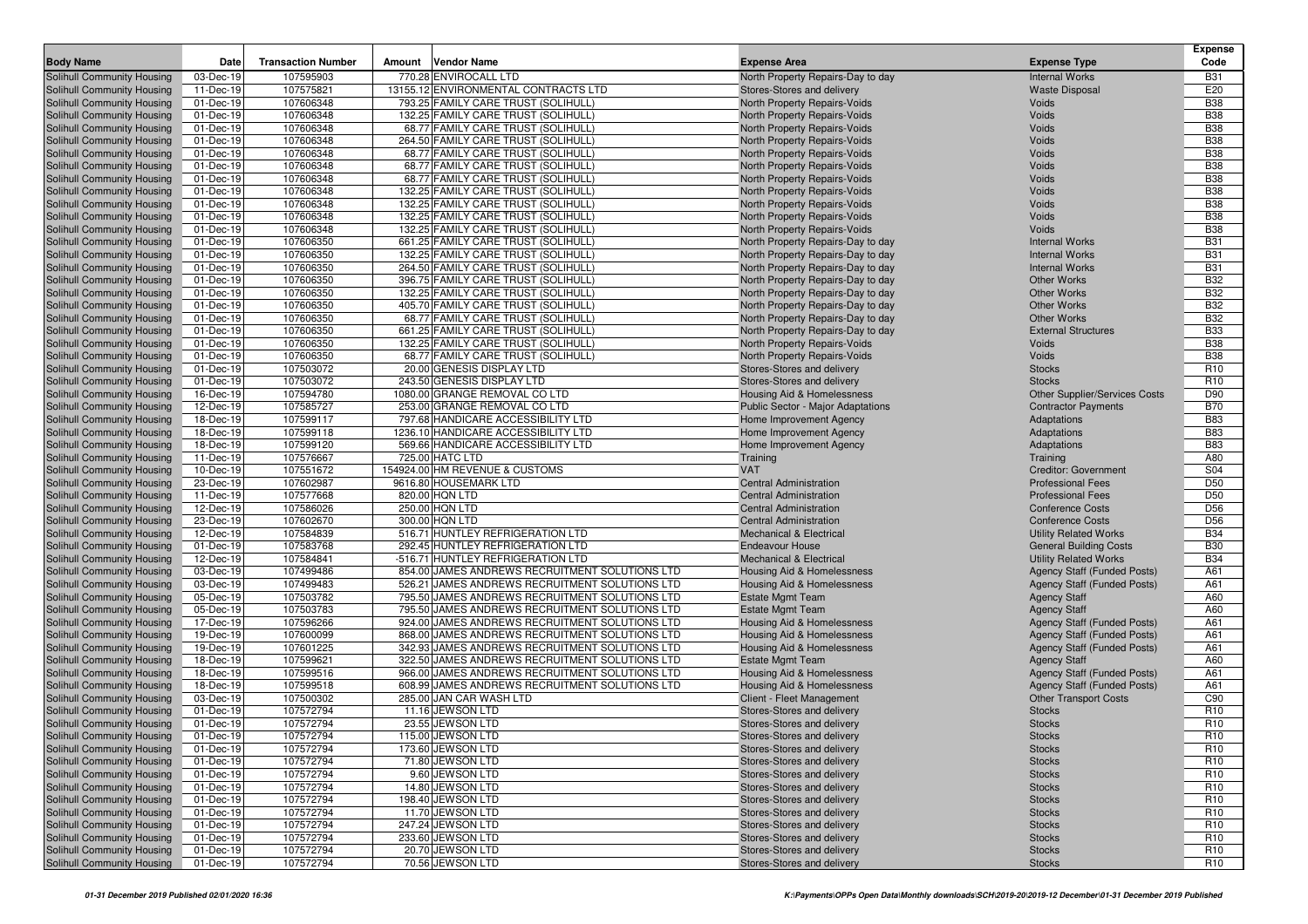| <b>Body Name</b>                                         | Date                   | <b>Transaction Number</b> | Amount | <b>Vendor Name</b>                      | <b>Expense Area</b>                                      | <b>Expense Type</b>            | <b>Expense</b><br>Code             |
|----------------------------------------------------------|------------------------|---------------------------|--------|-----------------------------------------|----------------------------------------------------------|--------------------------------|------------------------------------|
| Solihull Community Housing                               | 01-Dec-19              | 107572794                 |        | 56.00 JEWSON LTD                        | Stores-Stores and delivery                               | <b>Stocks</b>                  | R <sub>10</sub>                    |
| Solihull Community Housing                               | 01-Dec-19              | 107572794                 |        | 267.60 JEWSON LTD                       | Stores-Stores and delivery                               | <b>Stocks</b>                  | R <sub>10</sub>                    |
| Solihull Community Housing                               | 01-Dec-19              | 107572794                 |        | 53.10 JEWSON LTD                        | Stores-Stores and delivery                               | <b>Stocks</b>                  | R <sub>10</sub>                    |
| Solihull Community Housing                               | 01-Dec-19              | 107572794                 |        | 62.90 JEWSON LTD                        | Stores-Stores and delivery                               | <b>Stocks</b>                  | R <sub>10</sub>                    |
| Solihull Community Housing                               | 01-Dec-19              | 107572794                 |        | 19.35 JEWSON LTD                        | Stores-Stores and delivery                               | <b>Stocks</b>                  | R <sub>10</sub>                    |
| Solihull Community Housing                               | 01-Dec-19              | 107572794                 |        | 81.30 JEWSON LTD                        | Stores-Stores and delivery                               | <b>Stocks</b>                  | R <sub>10</sub>                    |
| Solihull Community Housing                               | 01-Dec-19              | 107572794                 |        | 15.00 JEWSON LTD                        | Stores-Stores and delivery                               | <b>Stocks</b>                  | R <sub>10</sub>                    |
| Solihull Community Housing                               | 01-Dec-19              | 107572801                 |        | 2.15 JEWSON LTD                         | Stores-Stores and delivery                               | <b>Stocks</b>                  | R <sub>10</sub>                    |
| Solihull Community Housing                               | 01-Dec-19              | 107572801                 |        | 83.16 JEWSON LTD                        | Stores-Stores and delivery                               | <b>Stocks</b>                  | R <sub>10</sub>                    |
| Solihull Community Housing                               | 01-Dec-19              | 107572801                 |        | 79.46 JEWSON LTD                        | Stores-Stores and delivery                               | <b>Stocks</b>                  | R <sub>10</sub>                    |
| Solihull Community Housing                               | 01-Dec-19              | 107572801                 |        | 36.60 JEWSON LTD                        | Stores-Stores and delivery                               | <b>Stocks</b>                  | R <sub>10</sub>                    |
| Solihull Community Housing                               | 01-Dec-19              | 107572801                 |        | 14.74 JEWSON LTD                        | Stores-Stores and delivery                               | <b>Stocks</b>                  | R <sub>10</sub>                    |
| Solihull Community Housing                               | 01-Dec-19              | 107572801                 |        | 17.40 JEWSON LTD                        | Stores-Stores and delivery                               | <b>Stocks</b>                  | R <sub>10</sub>                    |
| Solihull Community Housing                               | 01-Dec-19              | 107572801                 |        | 101.20 JEWSON LTD                       | Stores-Stores and delivery                               | <b>Stocks</b>                  | R <sub>10</sub>                    |
| Solihull Community Housing                               | 01-Dec-19              | 107572801                 |        | 164.58 JEWSON LTD                       | Stores-Stores and delivery                               | <b>Stocks</b>                  | R <sub>10</sub>                    |
| Solihull Community Housing                               | 01-Dec-19              | 107572801                 |        | 214.20 JEWSON LTD                       | Stores-Stores and delivery                               | <b>Stocks</b>                  | R <sub>10</sub>                    |
| Solihull Community Housing                               | 01-Dec-19              | 107572801                 |        | 21.81 JEWSON LTD                        | Stores-Stores and delivery                               | <b>Stocks</b>                  | R <sub>10</sub>                    |
| Solihull Community Housing                               | 01-Dec-19              | 107572801                 |        | 94.80 JEWSON LTD                        | Stores-Stores and delivery                               | <b>Stocks</b>                  | R <sub>10</sub>                    |
| Solihull Community Housing                               | 01-Dec-19              | 107572801                 |        | 139.70 JEWSON LTD                       | Stores-Stores and delivery                               | <b>Stocks</b>                  | R <sub>10</sub>                    |
| Solihull Community Housing                               | 01-Dec-19              | 107572801                 |        | 201.50 JEWSON LTD                       | Stores-Stores and delivery                               | <b>Stocks</b>                  | R <sub>10</sub>                    |
| Solihull Community Housing                               | 01-Dec-19              | 107572801                 |        | 71.70 JEWSON LTD                        | Stores-Stores and delivery                               | <b>Stocks</b>                  | R <sub>10</sub>                    |
| Solihull Community Housing                               | 01-Dec-19              | 107572801                 |        | 27.30 JEWSON LTD                        | Stores-Stores and delivery                               | <b>Stocks</b>                  | R <sub>10</sub>                    |
| Solihull Community Housing                               | 01-Dec-19              | 107572801                 |        | 27.30 JEWSON LTD                        | Stores-Stores and delivery                               | <b>Stocks</b>                  | R <sub>10</sub>                    |
| Solihull Community Housing                               | 01-Dec-19              | 107572801                 |        | 55.25 JEWSON LTD                        | Stores-Stores and delivery                               | <b>Stocks</b>                  | R <sub>10</sub>                    |
| Solihull Community Housing                               | 01-Dec-19              | 107572801                 |        | 95.00 JEWSON LTD                        | Stores-Stores and delivery                               | <b>Stocks</b>                  | R <sub>10</sub>                    |
| Solihull Community Housing                               | 01-Dec-19              | 107572801                 |        | 16.60 JEWSON LTD                        | Stores-Stores and delivery                               | <b>Stocks</b>                  | R <sub>10</sub>                    |
| Solihull Community Housing                               | 01-Dec-19              | 107572801                 |        | 63.18 JEWSON LTD                        | Stores-Stores and delivery                               | <b>Stocks</b>                  | R <sub>10</sub>                    |
| Solihull Community Housing                               | 01-Dec-19              | 107572801                 |        | 1542.24 JEWSON LTD<br>245.50 JEWSON LTD | Stores-Stores and delivery                               | <b>Stocks</b>                  | R <sub>10</sub>                    |
| Solihull Community Housing<br>Solihull Community Housing | 01-Dec-19<br>01-Dec-19 | 107572801<br>107572801    |        | 43.60 JEWSON LTD                        | Stores-Stores and delivery                               | <b>Stocks</b><br><b>Stocks</b> | R <sub>10</sub><br>R <sub>10</sub> |
| Solihull Community Housing                               | 01-Dec-19              | 107572801                 |        | 132.70 JEWSON LTD                       | Stores-Stores and delivery<br>Stores-Stores and delivery | <b>Stocks</b>                  | R <sub>10</sub>                    |
| Solihull Community Housing                               | 01-Dec-19              | 107572801                 |        | 13.60 JEWSON LTD                        | Stores-Stores and delivery                               | <b>Stocks</b>                  | R <sub>10</sub>                    |
| Solihull Community Housing                               | 01-Dec-19              | 107572801                 |        | 305.40 JEWSON LTD                       | Stores-Stores and delivery                               | <b>Stocks</b>                  | R <sub>10</sub>                    |
| Solihull Community Housing                               | 01-Dec-19              | 107572801                 |        | 13.75 JEWSON LTD                        | Stores-Stores and delivery                               | <b>Stocks</b>                  | R <sub>10</sub>                    |
| Solihull Community Housing                               | 01-Dec-19              | 107572803                 |        | 443.09 JEWSON LTD                       | Stores-Stores and delivery                               | <b>Stocks</b>                  | R <sub>10</sub>                    |
| Solihull Community Housing                               | 01-Dec-19              | 107572805                 |        | 254.00 JEWSON LTD                       | Stores-Stores and delivery                               | <b>Stocks</b>                  | R <sub>10</sub>                    |
| Solihull Community Housing                               | 01-Dec-19              | 107572805                 |        | 17.98 JEWSON LTD                        | Stores-Stores and delivery                               | <b>Stocks</b>                  | R <sub>10</sub>                    |
| Solihull Community Housing                               | 01-Dec-19              | 107572812                 |        | 578.70 JEWSON LTD                       | Stores-Stores and delivery                               | <b>Stocks</b>                  | R <sub>10</sub>                    |
| Solihull Community Housing                               | 01-Dec-19              | 107572812                 |        | 122.20 JEWSON LTD                       | Stores-Stores and delivery                               | <b>Stocks</b>                  | R <sub>10</sub>                    |
| Solihull Community Housing                               | 01-Dec-19              | 107572812                 |        | 41.80 JEWSON LTD                        | Stores-Stores and delivery                               | <b>Stocks</b>                  | R <sub>10</sub>                    |
| Solihull Community Housing                               | 01-Dec-19              | 107572812                 |        | 16.20 JEWSON LTD                        | Stores-Stores and delivery                               | <b>Stocks</b>                  | R <sub>10</sub>                    |
| Solihull Community Housing                               | 01-Dec-19              | 107572812                 |        | 239.80 JEWSON LTD                       | Stores-Stores and delivery                               | <b>Stocks</b>                  | R <sub>10</sub>                    |
| Solihull Community Housing                               | 01-Dec-19              | 107572812                 |        | 8.00 JEWSON LTD                         | Stores-Stores and delivery                               | <b>Stocks</b>                  | R <sub>10</sub>                    |
| Solihull Community Housing                               | 01-Dec-19              | 107572812                 |        | 27.90 JEWSON LTD                        | Stores-Stores and delivery                               | <b>Stocks</b>                  | R <sub>10</sub>                    |
| Solihull Community Housing                               | 01-Dec-19              | 107572816                 |        | 665.28 JEWSON LTD                       | Stores-Stores and delivery                               | <b>Stocks</b>                  | R <sub>10</sub>                    |
| Solihull Community Housing                               | 01-Dec-19              | 107572817                 |        | 32.40 JEWSON LTD                        | Stores-Stores and delivery                               | <b>Stocks</b>                  | R <sub>10</sub>                    |
| Solihull Community Housing                               | 01-Dec-19              | 107572817                 |        | 7.60 JEWSON LTD                         | Stores-Stores and delivery                               | <b>Stocks</b>                  | R <sub>10</sub>                    |
| Solihull Community Housing                               | 01-Dec-19              | 107572817                 |        | 13.40 JEWSON LTD                        | Stores-Stores and delivery                               | <b>Stocks</b>                  | R <sub>10</sub>                    |
| Solihull Community Housing                               | 01-Dec-19              | 107572817                 |        | 106.80 JEWSON LTD                       | Stores-Stores and delivery                               | <b>Stocks</b>                  | R <sub>10</sub>                    |
| Solihull Community Housing                               | 01-Dec-19              | 107572817                 |        | 28.02 JEWSON LTD                        | Stores-Stores and delivery                               | <b>Stocks</b>                  | R <sub>10</sub>                    |
| Solihull Community Housing                               | 01-Dec-19              | 107572817                 |        | 91.62 JEWSON LTD                        | Stores-Stores and delivery                               | <b>Stocks</b>                  | R <sub>10</sub>                    |
| <b>Solihull Community Housing</b>                        | 01-Dec-19              | 107572817                 |        | 20.70 JEWSON LTD                        | Stores-Stores and delivery                               | <b>Stocks</b>                  | R <sub>10</sub>                    |
| Solihull Community Housing                               | 01-Dec-19              | 107572817                 |        | 56.00 JEWSON LTD                        | Stores-Stores and delivery                               | <b>Stocks</b>                  | R <sub>10</sub>                    |
| Solihull Community Housing                               | 01-Dec-19              | 107572818                 |        | 470.25 JEWSON LTD                       | Stores-Stores and delivery                               | <b>Stocks</b>                  | R <sub>10</sub>                    |
| Solihull Community Housing                               | 01-Dec-19              | 107572819                 |        | 254.40 JEWSON LTD                       | Stores-Stores and delivery                               | <b>Stocks</b>                  | R <sub>10</sub>                    |
| Solihull Community Housing                               | 01-Dec-19              | 107572819                 |        | 14.21 JEWSON LTD                        | Stores-Stores and delivery                               | <b>Stocks</b>                  | R <sub>10</sub>                    |
| Solihull Community Housing                               | 01-Dec-19              | 107599547                 |        | 263.52 JEWSON LTD                       | Stores-Stores and delivery                               | <b>Stocks</b>                  | R <sub>10</sub>                    |
| Solihull Community Housing                               | 01-Dec-19              | 107599547                 |        | 46.50 JEWSON LTD                        | Stores-Stores and delivery                               | <b>Stocks</b>                  | R <sub>10</sub>                    |
| Solihull Community Housing                               | 01-Dec-19              | 107599547                 |        | 633.60 JEWSON LTD                       | Stores-Stores and delivery                               | <b>Stocks</b>                  | R <sub>10</sub>                    |
| Solihull Community Housing                               | 01-Dec-19              | 107599547                 |        | 81.30 JEWSON LTD                        | Stores-Stores and delivery                               | <b>Stocks</b>                  | R <sub>10</sub>                    |
| Solihull Community Housing                               | 01-Dec-19              | 107572821                 |        | 567.40 JEWSON LTD                       | Stores-Stores and delivery                               | <b>Stocks</b>                  | R <sub>10</sub>                    |
| Solihull Community Housing                               | 01-Dec-19              | 107572822                 |        | 269.04 JEWSON LTD                       | Stores-Stores and delivery                               | <b>Stocks</b>                  | R <sub>10</sub>                    |
| Solihull Community Housing                               | 01-Dec-19              | 107572823                 |        | 24.30 JEWSON LTD                        | Stores-Stores and delivery                               | <b>Stocks</b>                  | R <sub>10</sub>                    |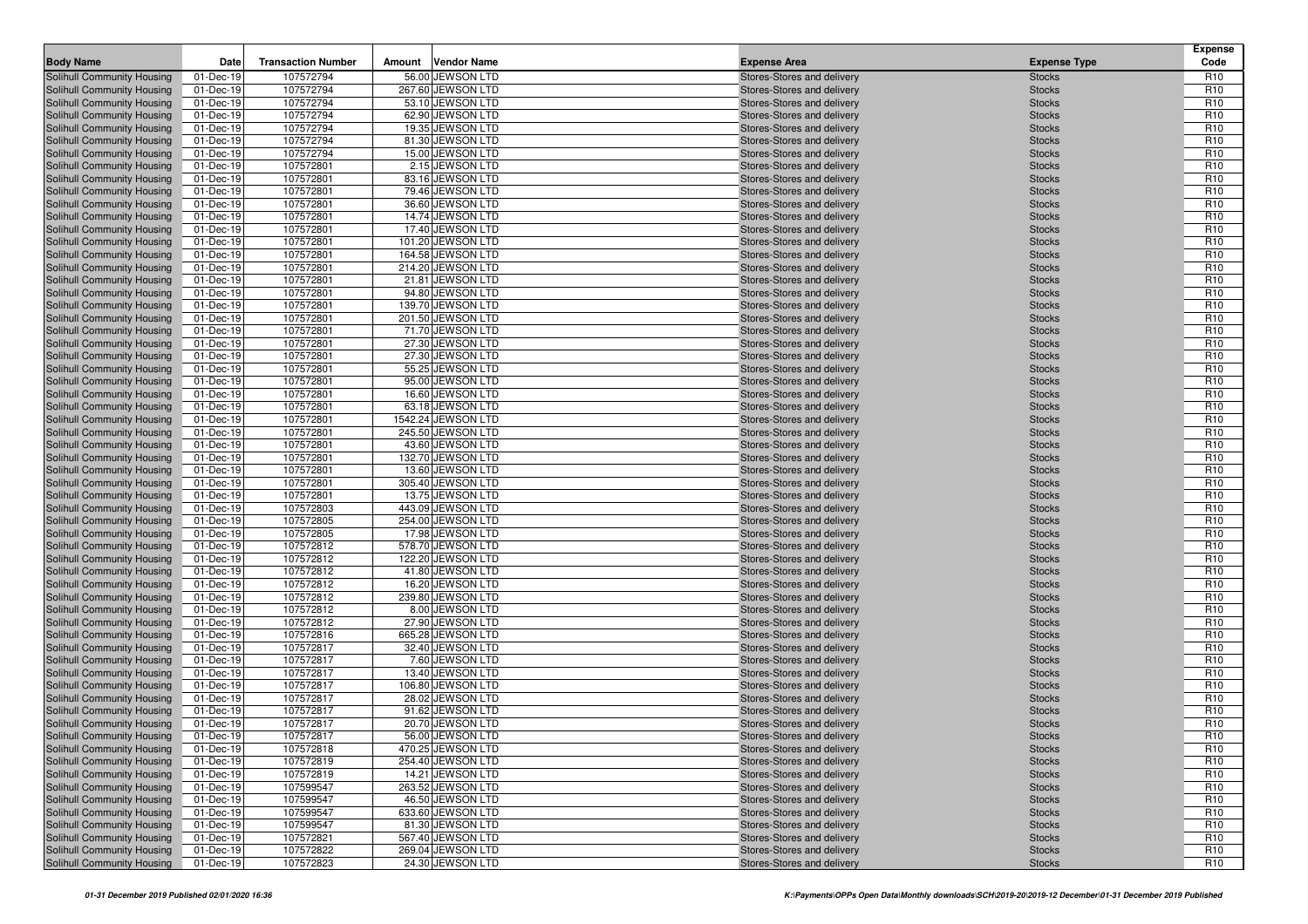|                                                          |                        |                           |        |                                       |                                                          |                                | <b>Expense</b>                     |
|----------------------------------------------------------|------------------------|---------------------------|--------|---------------------------------------|----------------------------------------------------------|--------------------------------|------------------------------------|
| <b>Body Name</b>                                         | Date                   | <b>Transaction Number</b> | Amount | <b>Vendor Name</b>                    | <b>Expense Area</b>                                      | <b>Expense Type</b>            | Code                               |
| Solihull Community Housing                               | 01-Dec-19              | 107572823                 |        | 83.22 JEWSON LTD                      | Stores-Stores and delivery                               | <b>Stocks</b>                  | R <sub>10</sub>                    |
| Solihull Community Housing<br>Solihull Community Housing | 01-Dec-19<br>01-Dec-19 | 107572823<br>107572823    |        | 49.50 JEWSON LTD<br>23.04 JEWSON LTD  | Stores-Stores and delivery<br>Stores-Stores and delivery | <b>Stocks</b><br><b>Stocks</b> | R <sub>10</sub><br>R <sub>10</sub> |
| Solihull Community Housing                               | 01-Dec-19              | 107572823                 |        | 158.24 JEWSON LTD                     | Stores-Stores and delivery                               | <b>Stocks</b>                  | R <sub>10</sub>                    |
| Solihull Community Housing                               | 01-Dec-19              | 107572823                 |        | 48.00 JEWSON LTD                      | Stores-Stores and delivery                               | <b>Stocks</b>                  | R <sub>10</sub>                    |
| Solihull Community Housing                               | 01-Dec-19              | 107572823                 |        | 66.50 JEWSON LTD                      | Stores-Stores and delivery                               | <b>Stocks</b>                  | R <sub>10</sub>                    |
| Solihull Community Housing                               | 01-Dec-19              | 107572823                 |        | 355.36 JEWSON LTD                     | Stores-Stores and delivery                               | <b>Stocks</b>                  | R <sub>10</sub>                    |
| Solihull Community Housing                               | 01-Dec-19              | 107572823                 |        | 303.60 JEWSON LTD                     | Stores-Stores and delivery                               | <b>Stocks</b>                  | R <sub>10</sub>                    |
| Solihull Community Housing                               | 01-Dec-19              | 107572823                 |        | 7.75 JEWSON LTD                       | Stores-Stores and delivery                               | <b>Stocks</b>                  | R <sub>10</sub>                    |
| Solihull Community Housing                               | 01-Dec-19              | 107572823                 |        | 91.68 JEWSON LTD                      | Stores-Stores and delivery                               | <b>Stocks</b>                  | R <sub>10</sub>                    |
| Solihull Community Housing                               | 01-Dec-19              | 107572823                 |        | 198.40 JEWSON LTD                     | Stores-Stores and delivery                               | <b>Stocks</b>                  | R <sub>10</sub>                    |
| Solihull Community Housing                               | 01-Dec-19              | 107572823                 |        | 271.00 JEWSON LTD                     | Stores-Stores and delivery                               | <b>Stocks</b>                  | R <sub>10</sub>                    |
| Solihull Community Housing                               | 01-Dec-19              | 107572823                 |        | 170.60 JEWSON LTD                     | Stores-Stores and delivery                               | <b>Stocks</b>                  | R <sub>10</sub>                    |
| Solihull Community Housing                               | 01-Dec-19              | 107572823                 |        | 190.00 JEWSON LTD                     | Stores-Stores and delivery                               | <b>Stocks</b>                  | R <sub>10</sub>                    |
| Solihull Community Housing                               | 01-Dec-19              | 107572823                 |        | 15.80 JEWSON LTD                      | Stores-Stores and delivery                               | <b>Stocks</b>                  | R <sub>10</sub>                    |
| Solihull Community Housing                               | 01-Dec-19              | 107572823                 |        | 1.51 JEWSON LTD                       | Stores-Stores and delivery                               | <b>Stocks</b>                  | R <sub>10</sub><br>R <sub>10</sub> |
| Solihull Community Housing<br>Solihull Community Housing | 01-Dec-19<br>01-Dec-19 | 107572823<br>107572823    |        | 5.50 JEWSON LTD<br>230.00 JEWSON LTD  | Stores-Stores and delivery<br>Stores-Stores and delivery | <b>Stocks</b><br><b>Stocks</b> | R <sub>10</sub>                    |
| Solihull Community Housing                               | 01-Dec-19              | 107572823                 |        | 3.90 JEWSON LTD                       | Stores-Stores and delivery                               | <b>Stocks</b>                  | R <sub>10</sub>                    |
| Solihull Community Housing                               | 01-Dec-19              | 107572823                 |        | 62.10 JEWSON LTD                      | Stores-Stores and delivery                               | <b>Stocks</b>                  | R <sub>10</sub>                    |
| Solihull Community Housing                               | 01-Dec-19              | 107572823                 |        | 103.20 JEWSON LTD                     | Stores-Stores and delivery                               | <b>Stocks</b>                  | R <sub>10</sub>                    |
| Solihull Community Housing                               | 01-Dec-19              | 107572823                 |        | 203.60 JEWSON LTD                     | Stores-Stores and delivery                               | <b>Stocks</b>                  | R <sub>10</sub>                    |
| Solihull Community Housing                               | 01-Dec-19              | 107572823                 |        | 359.50 JEWSON LTD                     | Stores-Stores and delivery                               | <b>Stocks</b>                  | R <sub>10</sub>                    |
| Solihull Community Housing                               | 01-Dec-19              | 107572823                 |        | 468.00 JEWSON LTD                     | Stores-Stores and delivery                               | <b>Stocks</b>                  | R <sub>10</sub>                    |
| Solihull Community Housing                               | 01-Dec-19              | 107572823                 |        | 202.20 JEWSON LTD                     | Stores-Stores and delivery                               | <b>Stocks</b>                  | R <sub>10</sub>                    |
| Solihull Community Housing                               | 01-Dec-19              | 107572823                 |        | 129.50 JEWSON LTD                     | Stores-Stores and delivery                               | <b>Stocks</b>                  | R <sub>10</sub>                    |
| Solihull Community Housing                               | 01-Dec-19              | 107572823                 |        | 3.20 JEWSON LTD                       | Stores-Stores and delivery                               | <b>Stocks</b>                  | R <sub>10</sub>                    |
| Solihull Community Housing                               | 03-Dec-19              | 107599548                 |        | 238.80 JEWSON LTD                     | Stores-Stores and delivery                               | <b>Stocks</b>                  | R <sub>10</sub>                    |
| Solihull Community Housing                               | 03-Dec-19              | 107599548                 |        | 3.53 JEWSON LTD                       | Stores-Stores and delivery                               | <b>Stocks</b>                  | R <sub>10</sub>                    |
| Solihull Community Housing                               | 03-Dec-19              | 107599548                 |        | 154.80 JEWSON LTD                     | Stores-Stores and delivery                               | <b>Stocks</b>                  | R <sub>10</sub>                    |
| Solihull Community Housing                               | 03-Dec-19              | 107599548                 |        | 88.20 JEWSON LTD                      | Stores-Stores and delivery                               | <b>Stocks</b>                  | R <sub>10</sub>                    |
| Solihull Community Housing                               | 03-Dec-19              | 107599548                 |        | 29.60 JEWSON LTD                      | Stores-Stores and delivery                               | <b>Stocks</b>                  | R <sub>10</sub><br>R <sub>10</sub> |
| Solihull Community Housing<br>Solihull Community Housing | 03-Dec-19<br>03-Dec-19 | 107599548<br>107599548    |        | 18.56 JEWSON LTD<br>177.80 JEWSON LTD | Stores-Stores and delivery<br>Stores-Stores and delivery | <b>Stocks</b><br><b>Stocks</b> | R <sub>10</sub>                    |
| Solihull Community Housing                               | 03-Dec-19              | 107599548                 |        | 128.10 JEWSON LTD                     | Stores-Stores and delivery                               | <b>Stocks</b>                  | R <sub>10</sub>                    |
| Solihull Community Housing                               | 03-Dec-19              | 107599550                 |        | 167.67 JEWSON LTD                     | Stores-Stores and delivery                               | <b>Stocks</b>                  | R <sub>10</sub>                    |
| Solihull Community Housing                               | 03-Dec-19              | 107599550                 |        | 38.30 JEWSON LTD                      | Stores-Stores and delivery                               | <b>Stocks</b>                  | R <sub>10</sub>                    |
| Solihull Community Housing                               | 03-Dec-19              | 107599550                 |        | 133.06 JEWSON LTD                     | Stores-Stores and delivery                               | <b>Stocks</b>                  | R <sub>10</sub>                    |
| Solihull Community Housing                               | 03-Dec-19              | 107599550                 |        | 121.50 JEWSON LTD                     | Stores-Stores and delivery                               | <b>Stocks</b>                  | R <sub>10</sub>                    |
| Solihull Community Housing                               | 03-Dec-19              | 107599550                 |        | 202.20 JEWSON LTD                     | Stores-Stores and delivery                               | <b>Stocks</b>                  | R <sub>10</sub>                    |
| Solihull Community Housing                               | 03-Dec-19              | 107599550                 |        | 9.80 JEWSON LTD                       | Stores-Stores and delivery                               | <b>Stocks</b>                  | R <sub>10</sub>                    |
| Solihull Community Housing                               | 03-Dec-19              | 107599550                 |        | 29.10 JEWSON LTD                      | Stores-Stores and delivery                               | <b>Stocks</b>                  | R <sub>10</sub>                    |
| Solihull Community Housing                               | 03-Dec-19              | 107599550                 |        | 159.00 JEWSON LTD                     | Stores-Stores and delivery                               | <b>Stocks</b>                  | R <sub>10</sub>                    |
| Solihull Community Housing                               | 03-Dec-19              | 107599550                 |        | 74.00 JEWSON LTD                      | Stores-Stores and delivery                               | <b>Stocks</b>                  | R <sub>10</sub>                    |
| Solihull Community Housing                               | 04-Dec-19              | 107599552                 |        | 239.85 JEWSON LTD                     | Stores-Stores and delivery                               | <b>Stocks</b>                  | R <sub>10</sub>                    |
| Solihull Community Housing<br>Solihull Community Housing | 04-Dec-19<br>04-Dec-19 | 107599553<br>107599553    |        | 5.04 JEWSON LTD<br>36.64 JEWSON LTD   | Stores-Stores and delivery<br>Stores-Stores and delivery | <b>Stocks</b><br><b>Stocks</b> | R <sub>10</sub><br>R <sub>10</sub> |
| Solihull Community Housing                               | 04-Dec-19              | 107599553                 |        | 16.00 JEWSON LTD                      | Stores-Stores and delivery                               | <b>Stocks</b>                  | R <sub>10</sub>                    |
| Solihull Community Housing                               | 04-Dec-19              | 107599553                 |        | 161.55 JEWSON LTD                     | Stores-Stores and delivery                               | <b>Stocks</b>                  | R <sub>10</sub>                    |
| Solihull Community Housing                               | 04-Dec-19              | 107599554                 |        | 47.10 JEWSON LTD                      | Stores-Stores and delivery                               | <b>Stocks</b>                  | R <sub>10</sub>                    |
| Solihull Community Housing                               | 04-Dec-19              | 107599554                 |        | 41.60 JEWSON LTD                      | Stores-Stores and delivery                               | <b>Stocks</b>                  | R <sub>10</sub>                    |
| Solihull Community Housing                               | 04-Dec-19              | 107599554                 |        | 15.20 JEWSON LTD                      | Stores-Stores and delivery                               | <b>Stocks</b>                  | R <sub>10</sub>                    |
| Solihull Community Housing                               | 04-Dec-19              | 107599554                 |        | 139.70 JEWSON LTD                     | Stores-Stores and delivery                               | <b>Stocks</b>                  | R <sub>10</sub>                    |
| Solihull Community Housing                               | 04-Dec-19              | 107599554                 |        | 53.15 JEWSON LTD                      | Stores-Stores and delivery                               | <b>Stocks</b>                  | R <sub>10</sub>                    |
| Solihull Community Housing                               | 04-Dec-19              | 107599554                 |        | 21.20 JEWSON LTD                      | Stores-Stores and delivery                               | <b>Stocks</b>                  | R <sub>10</sub>                    |
| Solihull Community Housing                               | 04-Dec-19              | 107599554                 |        | 27.30 JEWSON LTD                      | Stores-Stores and delivery                               | <b>Stocks</b>                  | R <sub>10</sub>                    |
| Solihull Community Housing                               | 04-Dec-19              | 107599554                 |        | 170.60 JEWSON LTD                     | Stores-Stores and delivery                               | <b>Stocks</b>                  | R <sub>10</sub>                    |
| Solihull Community Housing                               | 04-Dec-19              | 107599554                 |        | 195.60 JEWSON LTD                     | Stores-Stores and delivery                               | <b>Stocks</b>                  | R <sub>10</sub>                    |
| Solihull Community Housing                               | 04-Dec-19              | 107599554                 |        | 104.60 JEWSON LTD                     | Stores-Stores and delivery                               | <b>Stocks</b>                  | R <sub>10</sub>                    |
| Solihull Community Housing                               | 04-Dec-19              | 107599554                 |        | 29.70 JEWSON LTD                      | Stores-Stores and delivery                               | <b>Stocks</b>                  | R <sub>10</sub>                    |
| Solihull Community Housing                               | 04-Dec-19              | 107599554                 |        | 31.00 JEWSON LTD                      | Stores-Stores and delivery                               | <b>Stocks</b>                  | R <sub>10</sub>                    |
| Solihull Community Housing                               | 04-Dec-19              | 107599554                 |        | 226.80 JEWSON LTD<br>7.50 JEWSON LTD  | Stores-Stores and delivery                               | <b>Stocks</b>                  | R <sub>10</sub>                    |
| Solihull Community Housing                               | 04-Dec-19              | 107599554                 |        |                                       | Stores-Stores and delivery                               | <b>Stocks</b>                  | R <sub>10</sub>                    |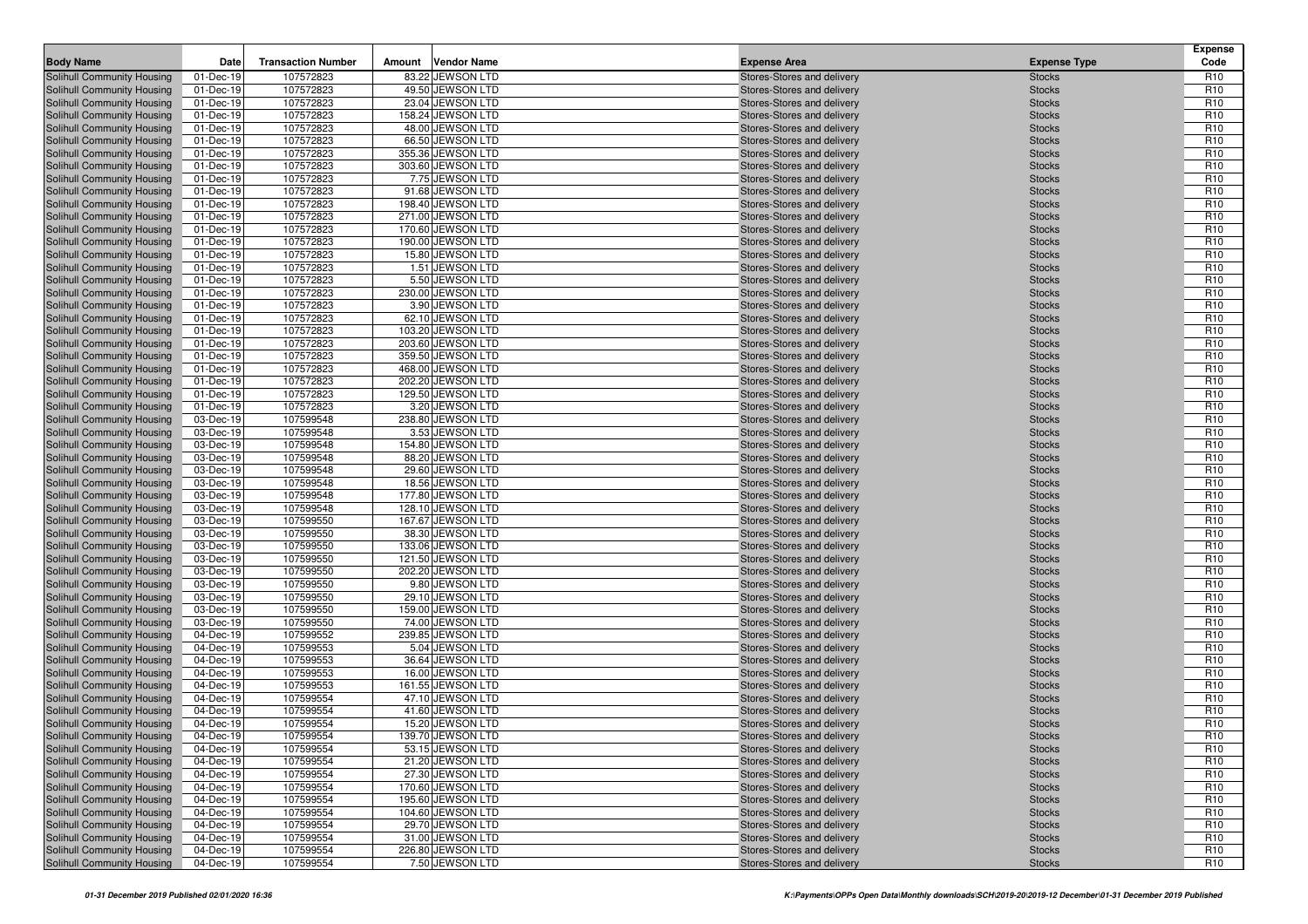| <b>Body Name</b>                                         | Date                   | <b>Transaction Number</b> | Amount | <b>Vendor Name</b>                     | <b>Expense Area</b>                                      | <b>Expense Type</b>            | <b>Expense</b><br>Code             |
|----------------------------------------------------------|------------------------|---------------------------|--------|----------------------------------------|----------------------------------------------------------|--------------------------------|------------------------------------|
| Solihull Community Housing                               | 04-Dec-19              | 107599554                 |        | 87.24 JEWSON LTD                       | Stores-Stores and delivery                               | <b>Stocks</b>                  | R <sub>10</sub>                    |
| Solihull Community Housing                               | 04-Dec-19              | 107599554                 |        | 76.80 JEWSON LTD                       | Stores-Stores and delivery                               | <b>Stocks</b>                  | R <sub>10</sub>                    |
| Solihull Community Housing                               | 04-Dec-19              | 107599554                 |        | 59.50 JEWSON LTD                       | Stores-Stores and delivery                               | <b>Stocks</b>                  | R <sub>10</sub>                    |
| Solihull Community Housing                               | 04-Dec-19              | 107599554                 |        | 103.20 JEWSON LTD                      | Stores-Stores and delivery                               | <b>Stocks</b>                  | R <sub>10</sub>                    |
| Solihull Community Housing                               | 04-Dec-19              | 107599554                 |        | 205.20 JEWSON LTD                      | Stores-Stores and delivery                               | <b>Stocks</b>                  | R <sub>10</sub>                    |
| Solihull Community Housing                               | 04-Dec-19              | 107599554                 |        | 78.75 JEWSON LTD                       | Stores-Stores and delivery                               | <b>Stocks</b>                  | R <sub>10</sub>                    |
| Solihull Community Housing                               | 04-Dec-19              | 107599554                 |        | 111.00 JEWSON LTD                      | Stores-Stores and delivery                               | <b>Stocks</b>                  | R <sub>10</sub>                    |
| Solihull Community Housing                               | 04-Dec-19              | 107599554                 |        | 53.10 JEWSON LTD                       | Stores-Stores and delivery                               | <b>Stocks</b>                  | R <sub>10</sub>                    |
| Solihull Community Housing                               | 04-Dec-19              | 107599554                 |        | 82.53 JEWSON LTD                       | Stores-Stores and delivery                               | <b>Stocks</b>                  | R <sub>10</sub>                    |
| Solihull Community Housing                               | 04-Dec-19              | 107599554                 |        | 2.59 JEWSON LTD                        | Stores-Stores and delivery                               | <b>Stocks</b>                  | R <sub>10</sub>                    |
| Solihull Community Housing                               | 04-Dec-19              | 107599554                 |        | 35.10 JEWSON LTD                       | Stores-Stores and delivery                               | <b>Stocks</b>                  | R <sub>10</sub>                    |
| Solihull Community Housing                               | 04-Dec-19              | 107599554                 |        | 19.35 JEWSON LTD                       | Stores-Stores and delivery                               | <b>Stocks</b>                  | R <sub>10</sub>                    |
| Solihull Community Housing                               | 04-Dec-19              | 107599554                 |        | 22.65 JEWSON LTD                       | Stores-Stores and delivery                               | <b>Stocks</b>                  | R <sub>10</sub>                    |
| Solihull Community Housing                               | 04-Dec-19              | 107599554                 |        | 40.20 JEWSON LTD                       | Stores-Stores and delivery                               | <b>Stocks</b>                  | R <sub>10</sub>                    |
| Solihull Community Housing                               | 04-Dec-19              | 107599558                 |        | 357.60 JEWSON LTD                      | Stores-Stores and delivery                               | <b>Stocks</b>                  | R <sub>10</sub>                    |
| Solihull Community Housing                               | 04-Dec-19              | 107599558                 |        | 322.20 JEWSON LTD                      | Stores-Stores and delivery                               | <b>Stocks</b>                  | R <sub>10</sub>                    |
| Solihull Community Housing                               | 05-Dec-19              | 107599561<br>107599565    |        | 501.00 JEWSON LTD<br>32.20 JEWSON LTD  | Stores-Stores and delivery                               | <b>Stocks</b>                  | R <sub>10</sub><br>R <sub>10</sub> |
| Solihull Community Housing<br>Solihull Community Housing | 05-Dec-19<br>05-Dec-19 | 107599565                 |        | 17.30 JEWSON LTD                       | Stores-Stores and delivery<br>Stores-Stores and delivery | <b>Stocks</b><br><b>Stocks</b> | R <sub>10</sub>                    |
| Solihull Community Housing                               | 05-Dec-19              | 107599565                 |        | 36.40 JEWSON LTD                       | Stores-Stores and delivery                               | <b>Stocks</b>                  | R <sub>10</sub>                    |
| Solihull Community Housing                               | 05-Dec-19              | 107599565                 |        | 7.80 JEWSON LTD                        | Stores-Stores and delivery                               | <b>Stocks</b>                  | R <sub>10</sub>                    |
| Solihull Community Housing                               | 05-Dec-19              | 107599565                 |        | 645.48 JEWSON LTD                      | Stores-Stores and delivery                               | <b>Stocks</b>                  | R <sub>10</sub>                    |
| Solihull Community Housing                               | 05-Dec-19              | 107599565                 |        | 20.80 JEWSON LTD                       | Stores-Stores and delivery                               | <b>Stocks</b>                  | R <sub>10</sub>                    |
| Solihull Community Housing                               | 05-Dec-19              | 107599565                 |        | 77.95 JEWSON LTD                       | Stores-Stores and delivery                               | <b>Stocks</b>                  | R <sub>10</sub>                    |
| Solihull Community Housing                               | 05-Dec-19              | 107599565                 |        | 28.44 JEWSON LTD                       | Stores-Stores and delivery                               | <b>Stocks</b>                  | R <sub>10</sub>                    |
| Solihull Community Housing                               | 05-Dec-19              | 107599565                 |        | 450.60 JEWSON LTD                      | Stores-Stores and delivery                               | <b>Stocks</b>                  | R <sub>10</sub>                    |
| Solihull Community Housing                               | 05-Dec-19              | 107599565                 |        | 28.02 JEWSON LTD                       | Stores-Stores and delivery                               | <b>Stocks</b>                  | R <sub>10</sub>                    |
| Solihull Community Housing                               | 05-Dec-19              | 107599565                 |        | 47.00 JEWSON LTD                       | Stores-Stores and delivery                               | <b>Stocks</b>                  | R <sub>10</sub>                    |
| Solihull Community Housing                               | 05-Dec-19              | 107599565                 |        | 9.90 JEWSON LTD                        | Stores-Stores and delivery                               | <b>Stocks</b>                  | R <sub>10</sub>                    |
| Solihull Community Housing                               | 05-Dec-19              | 107599565                 |        | 6.89 JEWSON LTD                        | Stores-Stores and delivery                               | <b>Stocks</b>                  | R <sub>10</sub>                    |
| Solihull Community Housing                               | 05-Dec-19              | 107599565                 |        | 205.10 JEWSON LTD                      | Stores-Stores and delivery                               | <b>Stocks</b>                  | R <sub>10</sub>                    |
| Solihull Community Housing                               | 05-Dec-19              | 107599565                 |        | 340.90 JEWSON LTD                      | Stores-Stores and delivery                               | <b>Stocks</b>                  | R <sub>10</sub>                    |
| Solihull Community Housing                               | 13-Dec-19              | 107588679                 |        | -390.00 JEWSON LTD                     | Stores-Stores and delivery                               | <b>Stocks</b>                  | R <sub>10</sub>                    |
| Solihull Community Housing                               | 06-Dec-19              | 107599568                 |        | 485.10 JEWSON LTD                      | Stores-Stores and delivery                               | <b>Stocks</b>                  | R <sub>10</sub>                    |
| Solihull Community Housing                               | 06-Dec-19              | 107599568                 |        | 444.20 JEWSON LTD                      | Stores-Stores and delivery                               | <b>Stocks</b>                  | R <sub>10</sub>                    |
| Solihull Community Housing                               | 06-Dec-19              | 107599568                 |        | 184.80 JEWSON LTD                      | Stores-Stores and delivery                               | <b>Stocks</b>                  | R <sub>10</sub>                    |
| Solihull Community Housing                               | 06-Dec-19              | 107599569                 |        | 694.40 JEWSON LTD                      | Stores-Stores and delivery                               | <b>Stocks</b>                  | R <sub>10</sub>                    |
| Solihull Community Housing                               | 06-Dec-19              | 107599569<br>107599569    |        | 125.20 JEWSON LTD                      | Stores-Stores and delivery                               | <b>Stocks</b>                  | R <sub>10</sub><br>R <sub>10</sub> |
| Solihull Community Housing<br>Solihull Community Housing | 06-Dec-19<br>06-Dec-19 | 107599569                 |        | 155.90 JEWSON LTD<br>187.80 JEWSON LTD | Stores-Stores and delivery<br>Stores-Stores and delivery | <b>Stocks</b><br><b>Stocks</b> | R <sub>10</sub>                    |
| Solihull Community Housing                               | 06-Dec-19              | 107599570                 |        | 72.84 JEWSON LTD                       | Stores-Stores and delivery                               | <b>Stocks</b>                  | R <sub>10</sub>                    |
| Solihull Community Housing                               | 06-Dec-19              | 107599570                 |        | 170.60 JEWSON LTD                      | Stores-Stores and delivery                               | <b>Stocks</b>                  | R <sub>10</sub>                    |
| Solihull Community Housing                               | 06-Dec-19              | 107599571                 |        | 247.24 JEWSON LTD                      | Stores-Stores and delivery                               | <b>Stocks</b>                  | R <sub>10</sub>                    |
| Solihull Community Housing                               | 09-Dec-19              | 107599572                 |        | 16.56 JEWSON LTD                       | Stores-Stores and delivery                               | <b>Stocks</b>                  | R <sub>10</sub>                    |
| Solihull Community Housing                               | 09-Dec-19              | 107599572                 |        | 57.50 JEWSON LTD                       | Stores-Stores and delivery                               | <b>Stocks</b>                  | R <sub>10</sub>                    |
| Solihull Community Housing                               | 09-Dec-19              | 107599572                 |        | 128.29 JEWSON LTD                      | Stores-Stores and delivery                               | <b>Stocks</b>                  | R <sub>10</sub>                    |
| Solihull Community Housing                               | 09-Dec-19              | 107599572                 |        | 15.92 JEWSON LTD                       | Stores-Stores and delivery                               | <b>Stocks</b>                  | R <sub>10</sub>                    |
| Solihull Community Housing                               | 09-Dec-19              | 107599575                 |        | 17.40 JEWSON LTD                       | Stores-Stores and delivery                               | <b>Stocks</b>                  | R <sub>10</sub>                    |
| Solihull Community Housing                               | 09-Dec-19              | 107599575                 |        | 23.00 JEWSON LTD                       | Stores-Stores and delivery                               | <b>Stocks</b>                  | R <sub>10</sub>                    |
| Solihull Community Housing                               | 09-Dec-19              | 107599575                 |        | 2.15 JEWSON LTD                        | Stores-Stores and delivery                               | <b>Stocks</b>                  | R <sub>10</sub>                    |
| Solihull Community Housing                               | 09-Dec-19              | 107599575                 |        | 61.40 JEWSON LTD                       | Stores-Stores and delivery                               | <b>Stocks</b>                  | R <sub>10</sub>                    |
| <b>Solihull Community Housing</b>                        | 09-Dec-19              | 107599575                 |        | 26.60 JEWSON LTD                       | Stores-Stores and delivery                               | <b>Stocks</b>                  | R <sub>10</sub>                    |
| Solihull Community Housing                               | 09-Dec-19              | 107599575                 |        | 33.90 JEWSON LTD                       | Stores-Stores and delivery                               | <b>Stocks</b>                  | R <sub>10</sub>                    |
| Solihull Community Housing                               | 09-Dec-19              | 107599575                 |        | 20.50 JEWSON LTD                       | Stores-Stores and delivery                               | <b>Stocks</b>                  | R <sub>10</sub>                    |
| Solihull Community Housing                               | 09-Dec-19              | 107599575                 |        | 23.55 JEWSON LTD                       | Stores-Stores and delivery                               | <b>Stocks</b>                  | R <sub>10</sub>                    |
| Solihull Community Housing                               | 09-Dec-19              | 107599575                 |        | 35.00 JEWSON LTD                       | Stores-Stores and delivery                               | <b>Stocks</b>                  | R <sub>10</sub>                    |
| Solihull Community Housing                               | 09-Dec-19              | 107599575                 |        | 104.75 JEWSON LTD                      | Stores-Stores and delivery                               | <b>Stocks</b>                  | R <sub>10</sub>                    |
| Solihull Community Housing                               | 09-Dec-19              | 107599575                 |        | 3.55 JEWSON LTD                        | Stores-Stores and delivery                               | <b>Stocks</b>                  | R <sub>10</sub>                    |
| Solihull Community Housing                               | 09-Dec-19              | 107599575                 |        | 9.60 JEWSON LTD                        | Stores-Stores and delivery                               | <b>Stocks</b>                  | R <sub>10</sub>                    |
| Solihull Community Housing                               | 09-Dec-19              | 107599575                 |        | 26.80 JEWSON LTD                       | Stores-Stores and delivery                               | <b>Stocks</b>                  | R <sub>10</sub>                    |
| Solihull Community Housing                               | 09-Dec-19              | 107599575                 |        | 9.55 JEWSON LTD                        | Stores-Stores and delivery                               | <b>Stocks</b>                  | R <sub>10</sub>                    |
| Solihull Community Housing                               | 09-Dec-19              | 107599575                 |        | 55.60 JEWSON LTD                       | Stores-Stores and delivery                               | <b>Stocks</b>                  | R <sub>10</sub>                    |
| Solihull Community Housing                               | 09-Dec-19              | 107599575                 |        | 75.75 JEWSON LTD                       | Stores-Stores and delivery                               | <b>Stocks</b>                  | R <sub>10</sub>                    |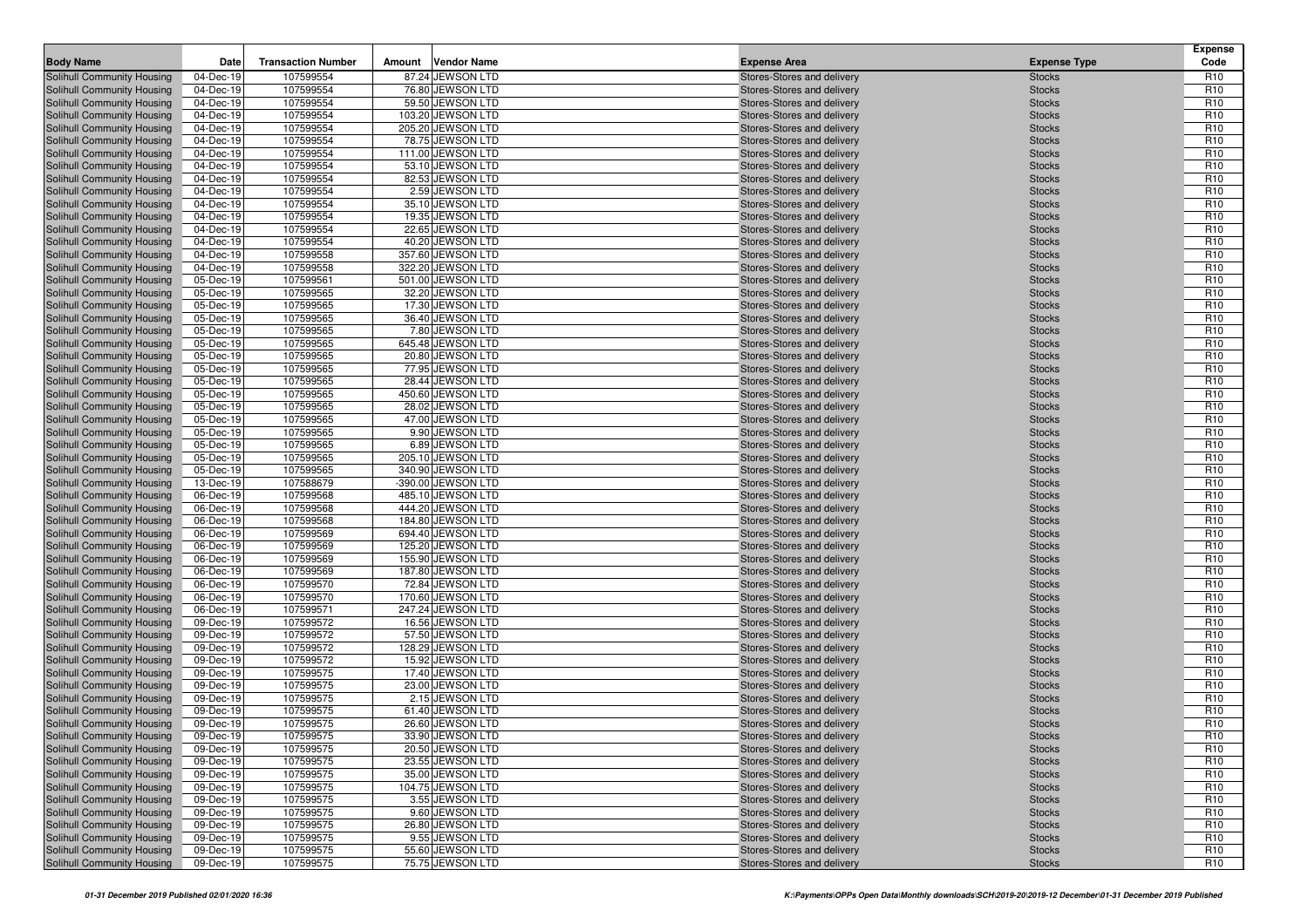| <b>Body Name</b>                                         | Date                   | <b>Transaction Number</b> | Amount | <b>Vendor Name</b>                                                       | <b>Expense Area</b>                                                      | <b>Expense Type</b>                                          | Expense<br>Code          |
|----------------------------------------------------------|------------------------|---------------------------|--------|--------------------------------------------------------------------------|--------------------------------------------------------------------------|--------------------------------------------------------------|--------------------------|
| Solihull Community Housing                               | 09-Dec-19              | 107599575                 |        | 70.80 JEWSON LTD                                                         | Stores-Stores and delivery                                               | <b>Stocks</b>                                                | R <sub>10</sub>          |
| Solihull Community Housing                               | 09-Dec-19              | 107599575                 |        | 101.80 JEWSON LTD                                                        | Stores-Stores and delivery                                               | <b>Stocks</b>                                                | R <sub>10</sub>          |
| Solihull Community Housing                               | 09-Dec-19              | 107599575                 |        | 88.45 JEWSON LTD                                                         | Stores-Stores and delivery                                               | <b>Stocks</b>                                                | R <sub>10</sub>          |
| Solihull Community Housing                               | 09-Dec-19              | 107599575                 |        | 108.00 JEWSON LTD                                                        | Stores-Stores and delivery                                               | <b>Stocks</b>                                                | R <sub>10</sub>          |
| Solihull Community Housing                               | 09-Dec-19              | 107599575                 |        | 17.23 JEWSON LTD                                                         | Stores-Stores and delivery                                               | <b>Stocks</b>                                                | R <sub>10</sub>          |
| Solihull Community Housing                               | 09-Dec-19              | 107599575                 |        | 132.70 JEWSON LTD                                                        | Stores-Stores and delivery                                               | <b>Stocks</b>                                                | R <sub>10</sub>          |
| Solihull Community Housing                               | 09-Dec-19              | 107599575                 |        | 13.80 JEWSON LTD                                                         | Stores-Stores and delivery                                               | <b>Stocks</b>                                                | R <sub>10</sub>          |
| Solihull Community Housing                               | 09-Dec-19              | 107599575                 |        | 60.50 JEWSON LTD                                                         | Stores-Stores and delivery                                               | <b>Stocks</b>                                                | R <sub>10</sub>          |
| Solihull Community Housing                               | 09-Dec-19              | 107599575                 |        | 6.40 JEWSON LTD                                                          | Stores-Stores and delivery                                               | <b>Stocks</b>                                                | R <sub>10</sub>          |
| Solihull Community Housing                               | 09-Dec-19              | 107599575                 |        | 15.00 JEWSON LTD                                                         | Stores-Stores and delivery                                               | <b>Stocks</b>                                                | R <sub>10</sub>          |
| Solihull Community Housing                               | 13-Dec-19              | 107588678                 |        | 390.00 JEWSON LTD                                                        | Stores-Stores and delivery                                               | <b>Stocks</b>                                                | R <sub>10</sub>          |
| Solihull Community Housing                               | 01-Dec-19              | 107602008                 |        | 4969.33 JOHN GILLESPIE CONTRACTORS LTD                                   | Kitchens                                                                 | <b>Contractor Payments</b>                                   | <b>B70</b>               |
| Solihull Community Housing                               | 01-Dec-19              | 107602009                 |        | 4419.53 JOHN GILLESPIE CONTRACTORS LTD                                   | Kitchens                                                                 | <b>Contractor Payments</b>                                   | <b>B70</b>               |
| Solihull Community Housing                               | 01-Dec-19              | 107602010                 |        | 4419.53 JOHN GILLESPIE CONTRACTORS LTD                                   | Kitchens                                                                 | <b>Contractor Payments</b>                                   | <b>B70</b>               |
| Solihull Community Housing                               | 04-Dec-19              | 107503669                 |        | 921.00 KARTER THOMAS LTD                                                 | <b>Estate Mgmt Team</b>                                                  | <b>Agency Staff</b>                                          | A60                      |
| Solihull Community Housing                               | 18-Dec-19              | 107599622                 |        | 796.95 KARTER THOMAS LTD                                                 | <b>Estate Mgmt Team</b>                                                  | <b>Agency Staff</b>                                          | A60                      |
| Solihull Community Housing                               | 05-Dec-19              | 107504342                 |        | 251.10 LEGRAND                                                           | Safe and Sound Operational                                               | <b>Equipment Rental/Lease</b>                                | D <sub>18</sub>          |
| Solihull Community Housing                               | 05-Dec-19              | 107504341                 |        | 502.20 LEGRAND                                                           | Safe and Sound Operational                                               | <b>Equipment Rental/Lease</b>                                | D <sub>18</sub>          |
| Solihull Community Housing                               | 30-Dec-19              | 107607691                 |        | 5964.00 LIBERATA UK LIMITED                                              | Income Collection Team                                                   | <b>Court Fees</b>                                            | D <sub>54</sub>          |
| Solihull Community Housing                               | 01-Dec-19              | 107606103                 |        | 1677.00 LIFT & ENGINEERING SERVICES                                      | <b>Mechanical &amp; Electrical</b>                                       | <b>Utility Related Works</b>                                 | <b>B34</b>               |
| Solihull Community Housing                               | 01-Dec-19              | 107606104                 |        | 1564.00 LIFT & ENGINEERING SERVICES                                      | <b>Mechanical &amp; Electrical</b>                                       | <b>Utility Related Works</b>                                 | <b>B34</b>               |
| Solihull Community Housing                               | 01-Dec-19              | 107600585                 |        | 42110.03 LIFT & ENGINEERING SERVICES                                     | Lift Refurbishment                                                       | <b>Contractor Payments</b>                                   | <b>B70</b>               |
| Solihull Community Housing                               | 01-Dec-19              | 107600586                 |        | 3916.00 LIFT & ENGINEERING SERVICES                                      | <b>Lift Refurbishment</b>                                                | <b>Contractor Payments</b>                                   | <b>B70</b>               |
| Solihull Community Housing                               | 01-Dec-19              | 107498956                 |        | 328.38 LIFT & ENGINEERING SERVICES                                       | <b>Mechanical &amp; Electrical</b>                                       | <b>Utility Related Works</b>                                 | <b>B34</b>               |
| Solihull Community Housing                               | 01-Dec-19              | 107498957                 |        | 226.51 LIFT & ENGINEERING SERVICES                                       | <b>Mechanical &amp; Electrical</b>                                       | <b>Utility Related Works</b>                                 | <b>B34</b>               |
| Solihull Community Housing<br>Solihull Community Housing | 01-Dec-19<br>01-Dec-19 | 107498959<br>107498960    |        | 322.00 LIFT & ENGINEERING SERVICES                                       | Mechanical & Electrical                                                  | <b>Utility Related Works</b>                                 | <b>B34</b><br><b>B34</b> |
|                                                          |                        | 107498961                 |        | 239.25 LIFT & ENGINEERING SERVICES                                       | <b>Mechanical &amp; Electrical</b><br><b>Mechanical &amp; Electrical</b> | <b>Utility Related Works</b>                                 | <b>B34</b>               |
| Solihull Community Housing<br>Solihull Community Housing | 01-Dec-19<br>01-Dec-19 | 107498962                 |        | 624.38 LIFT & ENGINEERING SERVICES<br>624.38 LIFT & ENGINEERING SERVICES | <b>Mechanical &amp; Electrical</b>                                       | <b>Utility Related Works</b><br><b>Utility Related Works</b> | <b>B34</b>               |
| Solihull Community Housing                               | 01-Dec-19              | 107498963                 |        | 471.44 LIFT & ENGINEERING SERVICES                                       | <b>Mechanical &amp; Electrical</b>                                       | <b>Utility Related Works</b>                                 | <b>B34</b>               |
| Solihull Community Housing                               | 01-Dec-19              | 107498964                 |        | 471.44 LIFT & ENGINEERING SERVICES                                       | <b>Mechanical &amp; Electrical</b>                                       | <b>Utility Related Works</b>                                 | <b>B34</b>               |
| Solihull Community Housing                               | 01-Dec-19              | 107498965                 |        | 322.00 LIFT & ENGINEERING SERVICES                                       | <b>Mechanical &amp; Electrical</b>                                       | <b>Utility Related Works</b>                                 | <b>B34</b>               |
| Solihull Community Housing                               | 01-Dec-19              | 107498967                 |        | 500.33 LIFT & ENGINEERING SERVICES                                       | Mechanical & Electrical                                                  | <b>Rev Contractor Payments</b>                               | <b>B71</b>               |
| Solihull Community Housing                               | 01-Dec-19              | 107498972                 |        | 416.47 LIFT & ENGINEERING SERVICES                                       | Direct-Standby                                                           | <b>Other Building Costs</b>                                  | <b>B39</b>               |
| Solihull Community Housing                               | 01-Dec-19              | 107498974                 |        | 334.26 LIFT & ENGINEERING SERVICES                                       | <b>Mechanical &amp; Electrical</b>                                       | <b>Rev Contractor Payments</b>                               | <b>B71</b>               |
| Solihull Community Housing                               | 01-Dec-19              | 107498979                 |        | 2349.97 LIFT & ENGINEERING SERVICES                                      | <b>Mechanical &amp; Electrical</b>                                       | <b>Rev Contractor Payments</b>                               | <b>B71</b>               |
| Solihull Community Housing                               | 01-Dec-19              | 107498981                 |        | 226.51 LIFT & ENGINEERING SERVICES                                       | <b>Mechanical &amp; Electrical</b>                                       | <b>Rev Contractor Payments</b>                               | <b>B71</b>               |
| Solihull Community Housing                               | 01-Dec-19              | 107498983                 |        | 615.58 LIFT & ENGINEERING SERVICES                                       | <b>Mechanical &amp; Electrical</b>                                       | <b>Rev Contractor Payments</b>                               | <b>B71</b>               |
| Solihull Community Housing                               | 01-Dec-19              | 107498988                 |        | 297.09 LIFT & ENGINEERING SERVICES                                       | Direct-Standby                                                           | <b>Other Building Costs</b>                                  | <b>B39</b>               |
| Solihull Community Housing                               | 10-Dec-19              | 107549872                 |        | 800.15 LYRECO UK LTD                                                     | <b>Endeavour House</b>                                                   | Stationery                                                   | D <sub>25</sub>          |
| Solihull Community Housing                               | 10-Dec-19              | 107549865                 |        | 377.34 LYRECO UK LTD                                                     | <b>Endeavour House</b>                                                   | Stationery                                                   | D <sub>25</sub>          |
| Solihull Community Housing                               | 02-Dec-19              | 107498286                 |        | 20620.49 MAN COMMERCIAL PROTECTION LTD                                   | <b>CCTV</b>                                                              | Security                                                     | <b>B43</b>               |
| Solihull Community Housing                               | 30-Dec-19              | 107608742                 |        | 2033.34 MANOR HOTEL                                                      | <b>Central Administration</b>                                            | <b>Conference Costs</b>                                      | D <sub>56</sub>          |
| Solihull Community Housing                               | 30-Dec-19              | 107608742                 |        | -1016.67 MANOR HOTEL                                                     | <b>Central Administration</b>                                            | <b>Conference Costs</b>                                      | D <sub>56</sub>          |
| Solihull Community Housing                               | 23-Dec-19              | 107602669                 |        | 1190.00 MAYBO LTD                                                        | Training                                                                 | Training                                                     | A80                      |
| Solihull Community Housing                               | 11-Dec-19              | 107575819                 |        | 495.43 MORGAN HUNT UK LTD                                                | Mechanical & Electrical                                                  | <b>Agency Staff</b>                                          | A60                      |
| Solihull Community Housing                               | 06-Dec-19              | 107506161                 |        | 925.68 MORGAN HUNT UK LTD                                                | Housing Aid & Homelessness                                               | <b>Agency Staff</b>                                          | A60                      |
| Solihull Community Housing                               | 11-Dec-19              | 107575822                 |        | 495.43 MORGAN HUNT UK LTD                                                | <b>Mechanical &amp; Electrical</b>                                       | <b>Agency Staff</b>                                          | A60                      |
| Solihull Community Housing                               | 16-Dec-19              | 107594228                 |        | 246.08 MORGAN HUNT UK LTD                                                | <b>Welfare Reform Work</b>                                               | <b>Agency Staff</b>                                          | A60                      |
| Solihull Community Housing                               | 16-Dec-19              | 107594228                 |        | 278.40 MORGAN HUNT UK LTD                                                | <b>Welfare Reform Work</b>                                               | <b>Agency Staff</b>                                          | A60                      |
| Solihull Community Housing                               | 04-Dec-19              | 107503673                 |        | 786.75 MORGAN HUNT UK LTD                                                | Anti Graffiti Team                                                       | <b>Agency Staff</b>                                          | A60                      |
| <b>Solihull Community Housing</b>                        | 11-Dec-19              | 107575823                 |        | 495.43 MORGAN HUNT UK LTD                                                | <b>Mechanical &amp; Electrical</b>                                       | <b>Agency Staff</b>                                          | A60                      |
| Solihull Community Housing                               | 10-Dec-19              | 107549870                 |        | 923.07 MORGAN HUNT UK LTD                                                | Housing Aid & Homelessness                                               | <b>Agency Staff</b>                                          | A60                      |
| Solihull Community Housing                               | 04-Dec-19              | 107503699                 |        | 500.85 MORGAN HUNT UK LTD                                                | North Property Repairs-Day to day                                        | <b>Agency Staff</b>                                          | A60                      |
| Solihull Community Housing                               | 04-Dec-19              | 107503700                 |        | 834.75 MORGAN HUNT UK LTD                                                | North Property Repairs-Day to day                                        | <b>Agency Staff</b>                                          | A60                      |
| Solihull Community Housing                               | 04-Dec-19              | 107503676                 |        | 328.27 MORGAN HUNT UK LTD<br>337.51 MORGAN HUNT UK LTD                   | North Property Repairs-Day to day                                        | <b>Agency Staff</b>                                          | A60                      |
| Solihull Community Housing<br>Solihull Community Housing | 04-Dec-19              | 107503676<br>107503677    |        | 855.87 MORGAN HUNT UK LTD                                                | North Property Repairs-Day to day<br>North Property Repairs-Day to day   | <b>Agency Staff</b>                                          | A60<br>A60               |
| Solihull Community Housing                               | 04-Dec-19<br>04-Dec-19 | 107503683                 |        | 659.52 MORGAN HUNT UK LTD                                                | North Property Repairs-Day to day                                        | <b>Agency Staff</b>                                          | A60                      |
| Solihull Community Housing                               | 11-Dec-19              | 107576665                 |        | 495.43 MORGAN HUNT UK LTD                                                | Mechanical & Electrical                                                  | <b>Agency Staff</b><br><b>Agency Staff</b>                   | A60                      |
| Solihull Community Housing                               | 03-Dec-19              | 107499479                 |        | 664.68 MORGAN HUNT UK LTD                                                | Housing Aid & Homelessness                                               | <b>Agency Staff</b>                                          | A60                      |
| Solihull Community Housing                               | 04-Dec-19              | 107503682                 |        | 423.90 MORGAN HUNT UK LTD                                                | North Property Repairs-Day to day                                        | <b>Agency Staff</b>                                          | A60                      |
| Solihull Community Housing                               | 04-Dec-19              | 107503684                 |        | 493.06 MORGAN HUNT UK LTD                                                | North Property Repairs-Day to day                                        | <b>Agency Staff</b>                                          | A60                      |
|                                                          |                        |                           |        |                                                                          |                                                                          |                                                              |                          |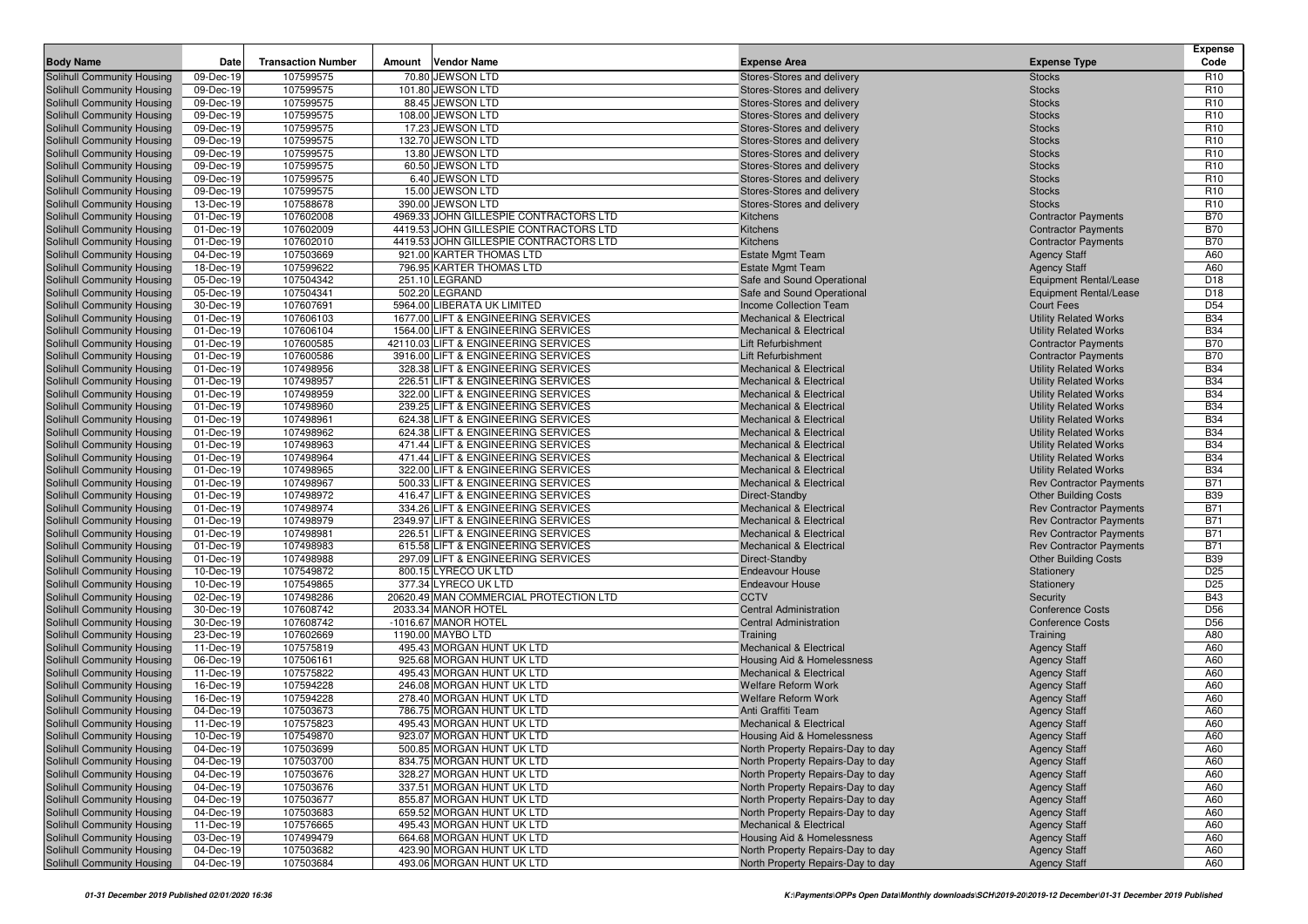|                                                          |                        |                           |                                                        |                                                                         |                                                | <b>Expense</b>           |
|----------------------------------------------------------|------------------------|---------------------------|--------------------------------------------------------|-------------------------------------------------------------------------|------------------------------------------------|--------------------------|
| <b>Body Name</b>                                         | Date                   | <b>Transaction Number</b> | <b>Vendor Name</b><br>Amount                           | <b>Expense Area</b>                                                     | <b>Expense Type</b>                            | Code                     |
| Solihull Community Housing                               | 04-Dec-19              | 107503680                 | 847.80 MORGAN HUNT UK LTD                              | North Property Repairs-Day to day                                       | <b>Agency Staff</b>                            | A60                      |
| Solihull Community Housing                               | 16-Dec-19              | 107594294                 | 524.48 MORGAN HUNT UK LTD                              | <b>Welfare Reform Work</b>                                              | <b>Agency Staff</b>                            | A60                      |
| Solihull Community Housing                               | 04-Dec-19              | 107503679                 | 862.33 MORGAN HUNT UK LTD                              | North Property Repairs-Day to day                                       | <b>Agency Staff</b>                            | A60                      |
| Solihull Community Housing                               | 06-Dec-19              | 107506119                 | 675.00 MORGAN HUNT UK LTD                              | North Property Repairs-Day to day                                       | <b>Agency Staff</b>                            | A60                      |
| Solihull Community Housing                               | 06-Dec-19              | 107506108                 | 834.75 MORGAN HUNT UK LTD                              | North Property Repairs-Day to day                                       | <b>Agency Staff</b>                            | A60                      |
| Solihull Community Housing                               | 06-Dec-19              | 107506116                 | 862.33 MORGAN HUNT UK LTD                              | North Property Repairs-Day to day                                       | <b>Agency Staff</b>                            | A60                      |
| Solihull Community Housing                               | 05-Dec-19              | 107503742                 | 577.58 MORGAN HUNT UK LTD                              | Call Centre                                                             | <b>Agency Staff</b>                            | A60                      |
| Solihull Community Housing                               | 06-Dec-19              | 107506114                 | 808.78 MORGAN HUNT UK LTD                              | North Property Repairs-Day to day                                       | <b>Agency Staff</b>                            | A60                      |
| Solihull Community Housing                               | 06-Dec-19              | 107506112                 | 659.52 MORGAN HUNT UK LTD                              | North Property Repairs-Day to day                                       | <b>Agency Staff</b>                            | A60                      |
| Solihull Community Housing                               | 04-Dec-19              | 107503667                 | 786.75 MORGAN HUNT UK LTD                              | Anti Graffiti Team                                                      | <b>Agency Staff</b>                            | A60                      |
| Solihull Community Housing                               | 06-Dec-19              | 107506117                 | 657.41 MORGAN HUNT UK LTD                              | North Property Repairs-Day to day<br><b>Mechanical &amp; Electrical</b> | <b>Agency Staff</b>                            | A60                      |
| Solihull Community Housing<br>Solihull Community Housing | 11-Dec-19<br>06-Dec-19 | 107576666<br>107506097    | 495.43 MORGAN HUNT UK LTD<br>333.90 MORGAN HUNT UK LTD |                                                                         | <b>Agency Staff</b>                            | A60<br>A60               |
| Solihull Community Housing                               | 16-Dec-19              | 107594295                 | 524.48 MORGAN HUNT UK LTD                              | North Property Repairs-Day to day<br><b>Welfare Reform Work</b>         | <b>Agency Staff</b><br><b>Agency Staff</b>     | A60                      |
| Solihull Community Housing                               | 06-Dec-19              | 107506107                 | 862.33 MORGAN HUNT UK LTD                              | North Property Repairs-Day to day                                       | <b>Agency Staff</b>                            | A60                      |
| Solihull Community Housing                               | 13-Dec-19              | 107588755                 | 834.75 MORGAN HUNT UK LTD                              | North Property Repairs-Day to day                                       | <b>Agency Staff</b>                            | A60                      |
| Solihull Community Housing                               | 13-Dec-19              | 107588671                 | 862.33 MORGAN HUNT UK LTD                              | North Property Repairs-Day to day                                       | <b>Agency Staff</b>                            | A60                      |
| Solihull Community Housing                               | 13-Dec-19              | 107589837                 | 834.07 MORGAN HUNT UK LTD                              | North Property Repairs-Day to day                                       | <b>Agency Staff</b>                            | A60                      |
| Solihull Community Housing                               | 13-Dec-19              | 107588759                 | 625.30 MORGAN HUNT UK LTD                              | North Property Repairs-Day to day                                       | <b>Agency Staff</b>                            | A60                      |
| Solihull Community Housing                               | 17-Dec-19              | 107596208                 | 495.43 MORGAN HUNT UK LTD                              | Mechanical & Electrical                                                 | <b>Agency Staff</b>                            | A60                      |
| Solihull Community Housing                               | 12-Dec-19              | 107585851                 | 786.75 MORGAN HUNT UK LTD                              | Anti Graffiti Team                                                      | <b>Agency Staff</b>                            | A60                      |
| Solihull Community Housing                               | 13-Dec-19              | 107589838                 | 821.77 MORGAN HUNT UK LTD                              | North Property Repairs-Day to day                                       | <b>Agency Staff</b>                            | A60                      |
| Solihull Community Housing                               | 13-Dec-19              | 107589839                 | 834.75 MORGAN HUNT UK LTD                              | North Property Repairs-Day to day                                       | <b>Agency Staff</b>                            | A60                      |
| Solihull Community Housing                               | 16-Dec-19              | 107594297                 | 524.48 MORGAN HUNT UK LTD                              | <b>Welfare Reform Work</b>                                              | <b>Agency Staff</b>                            | A60                      |
| Solihull Community Housing                               | 13-Dec-19              | 107589840                 | 862.33 MORGAN HUNT UK LTD                              | North Property Repairs-Day to day                                       | <b>Agency Staff</b>                            | A60                      |
| Solihull Community Housing                               | 19-Dec-19              | 107600102                 | 339.75 MORGAN HUNT UK LTD                              | <b>Call Centre</b>                                                      | <b>Agency Staff</b>                            | A60                      |
| Solihull Community Housing                               | 23-Dec-19              | 107602977                 | 791.55 MORGAN HUNT UK LTD                              | North Property Repairs-Day to day                                       | <b>Agency Staff</b>                            | A60                      |
| Solihull Community Housing                               | 23-Dec-19              | 107602978                 | 862.33 MORGAN HUNT UK LTD                              | North Property Repairs-Day to day                                       | <b>Agency Staff</b>                            | A60                      |
| Solihull Community Housing                               | 19-Dec-19              | 107600103                 | 566.25 MORGAN HUNT UK LTD                              | Call Centre                                                             | <b>Agency Staff</b>                            | A60                      |
| Solihull Community Housing                               | 23-Dec-19              | 107602671                 | 647.02 MORGAN HUNT UK LTD                              | North Property Repairs-Day to day                                       | <b>Agency Staff</b>                            | A60                      |
| Solihull Community Housing                               | 23-Dec-19              | 107602674                 | 659.52 MORGAN HUNT UK LTD                              | North Property Repairs-Day to day                                       | <b>Agency Staff</b>                            | A60                      |
| Solihull Community Housing                               | 23-Dec-19              | 107602982                 | 472.05 MORGAN HUNT UK LTD                              | Anti Graffiti Team                                                      | <b>Agency Staff</b>                            | A60                      |
| Solihull Community Housing                               | 23-Dec-19              | 107602673                 | 821.77 MORGAN HUNT UK LTD                              | North Property Repairs-Day to day                                       | <b>Agency Staff</b>                            | A60                      |
| Solihull Community Housing                               | 30-Dec-19              | 107610283                 | 495.43 MORGAN HUNT UK LTD                              | Mechanical & Electrical                                                 | <b>Agency Staff</b>                            | A60                      |
| Solihull Community Housing                               | 23-Dec-19              | 107602672                 | 846.00 MORGAN HUNT UK LTD                              | North Property Repairs-Day to day                                       | <b>Agency Staff</b>                            | A60                      |
| <b>Solihull Community Housing</b>                        | 19-Dec-19              | 107601226                 | 862.33 MORGAN HUNT UK LTD                              | North Property Repairs-Day to day                                       | <b>Agency Staff</b>                            | A60                      |
| Solihull Community Housing                               | 30-Dec-19              | 107610284                 | 341.45 MORGAN HUNT UK LTD                              | <b>Mechanical &amp; Electrical</b>                                      | <b>Agency Staff</b>                            | A60                      |
| Solihull Community Housing                               | 18-Dec-19              | 107599612                 | 1558.00 MORGAN LAMBERT LTD                             | <b>Mechanical &amp; Electrical</b>                                      | <b>Utility Related Works</b>                   | <b>B34</b>               |
| Solihull Community Housing                               | 18-Dec-19              | 107599615                 | 3876.00 MORGAN LAMBERT LTD                             | <b>Mechanical &amp; Electrical</b>                                      | <b>Utility Related Works</b>                   | <b>B34</b>               |
| Solihull Community Housing                               | 18-Dec-19              | 107599616                 | 2318.00 MORGAN LAMBERT LTD                             | <b>Mechanical &amp; Electrical</b>                                      | <b>Utility Related Works</b>                   | <b>B34</b>               |
| Solihull Community Housing                               | 18-Dec-19              | 107599617                 | 1862.00 MORGAN LAMBERT LTD                             | <b>Mechanical &amp; Electrical</b>                                      | <b>Utility Related Works</b>                   | <b>B34</b>               |
| Solihull Community Housing                               | 12-Dec-19              | 107586673                 | 1428.87 NATIONAL SAFETY SUPPLIES                       | Rebranding                                                              | <b>Professional Fees</b>                       | D <sub>50</sub>          |
| Solihull Community Housing                               | 12-Dec-19              | 107586674                 | -1428.87 NATIONAL SAFETY SUPPLIES                      | Rebranding                                                              | <b>Professional Fees</b>                       | D <sub>50</sub>          |
| Solihull Community Housing                               | 01-Dec-19              | 107499180                 | 1483.92 N-CAP FLOORING LTD                             | North Property Repairs-Voids                                            | Voids                                          | <b>B38</b>               |
| Solihull Community Housing                               | 01-Dec-19              | 107499182                 | 769.44 N-CAP FLOORING LTD                              | North Property Repairs-Voids                                            | Voids                                          | <b>B38</b>               |
| Solihull Community Housing                               | 01-Dec-19              | 107499183                 | 302.91 N-CAP FLOORING LTD                              | North Property Repairs-Day to day                                       | <b>Internal Works</b>                          | <b>B31</b>               |
| Solihull Community Housing                               | 04-Dec-19              | 107542720                 | 281.40 N-CAP FLOORING LTD                              | North Property Repairs-Day to day                                       | <b>Internal Works</b>                          | <b>B31</b>               |
| Solihull Community Housing                               | 11-Dec-19              | 107586085                 | 388.50 N-CAP FLOORING LTD                              | North Property Repairs-Day to day                                       | <b>Internal Works</b>                          | <b>B31</b>               |
| Solihull Community Housing                               | 11-Dec-19              | 107586087                 | 245.00 N-CAP FLOORING LTD                              | North Property Repairs-Day to day                                       | <b>Internal Works</b>                          | <b>B31</b>               |
| Solihull Community Housing                               | 13-Dec-19              | 107595944                 | 210.42 N-CAP FLOORING LTD                              | North Property Repairs-Day to day                                       | <b>Internal Works</b>                          | <b>B31</b>               |
| Solihull Community Housing                               | 13-Dec-19              | 107595945                 | 288.48 N-CAP FLOORING LTD                              | North Property Repairs-Day to day                                       | <b>Internal Works</b>                          | <b>B31</b>               |
| Solihull Community Housing                               | 13-Dec-19<br>13-Dec-19 | 107595946<br>107595947    | 240.48 N-CAP FLOORING LTD<br>432.72 N-CAP FLOORING LTD | North Property Repairs-Day to day                                       | <b>Internal Works</b>                          | <b>B31</b>               |
| Solihull Community Housing                               |                        |                           |                                                        | North Property Repairs-Voids                                            | Voids                                          | <b>B38</b>               |
| Solihull Community Housing                               | 19-Dec-19<br>19-Dec-19 | 107602005                 | 302.91 N-CAP FLOORING LTD<br>466.20 N-CAP FLOORING LTD | North Property Repairs-Day to day                                       | <b>Internal Works</b><br><b>Internal Works</b> | <b>B31</b>               |
| Solihull Community Housing<br>Solihull Community Housing | 19-Dec-19              | 107602006<br>107602007    | 329.76 N-CAP FLOORING LTD                              | North Property Repairs-Day to day<br>North Property Repairs-Day to day  | <b>Internal Works</b>                          | <b>B31</b><br><b>B31</b> |
| Solihull Community Housing                               | 01-Dec-19              | 107541571                 | 2269.20 NERG LTD                                       | <b>Biomass System</b>                                                   | <b>Biomass Boilers</b>                         | <b>B45</b>               |
| Solihull Community Housing                               | 01-Dec-19              | 107541572                 | 3352.56 NERG LTD                                       | <b>Biomass System</b>                                                   | <b>Biomass Boilers</b>                         | <b>B45</b>               |
| Solihull Community Housing                               | 01-Dec-19              | 107541572                 | 1088.24 NERG LTD                                       | <b>Biomass System</b>                                                   | <b>Biomass Boilers</b>                         | <b>B45</b>               |
| Solihull Community Housing                               | 01-Dec-19              | 107541573                 | 3347.68 NERG LTD                                       | <b>Biomass System</b>                                                   | <b>Biomass Boilers</b>                         | <b>B45</b>               |
| Solihull Community Housing                               | 01-Dec-19              | 107541574                 | 1424.96 NERG LTD                                       | <b>Biomass System</b>                                                   | <b>Biomass Boilers</b>                         | <b>B45</b>               |
| Solihull Community Housing                               | 01-Dec-19              | 107541575                 | 2471.72 NERG LTD                                       | <b>Biomass System</b>                                                   | <b>Biomass Boilers</b>                         | <b>B45</b>               |
| Solihull Community Housing                               | 01-Dec-19              | 107541576                 | 1883.68 NERG LTD                                       | <b>Biomass System</b>                                                   | <b>Biomass Boilers</b>                         | <b>B45</b>               |
|                                                          |                        |                           |                                                        |                                                                         |                                                |                          |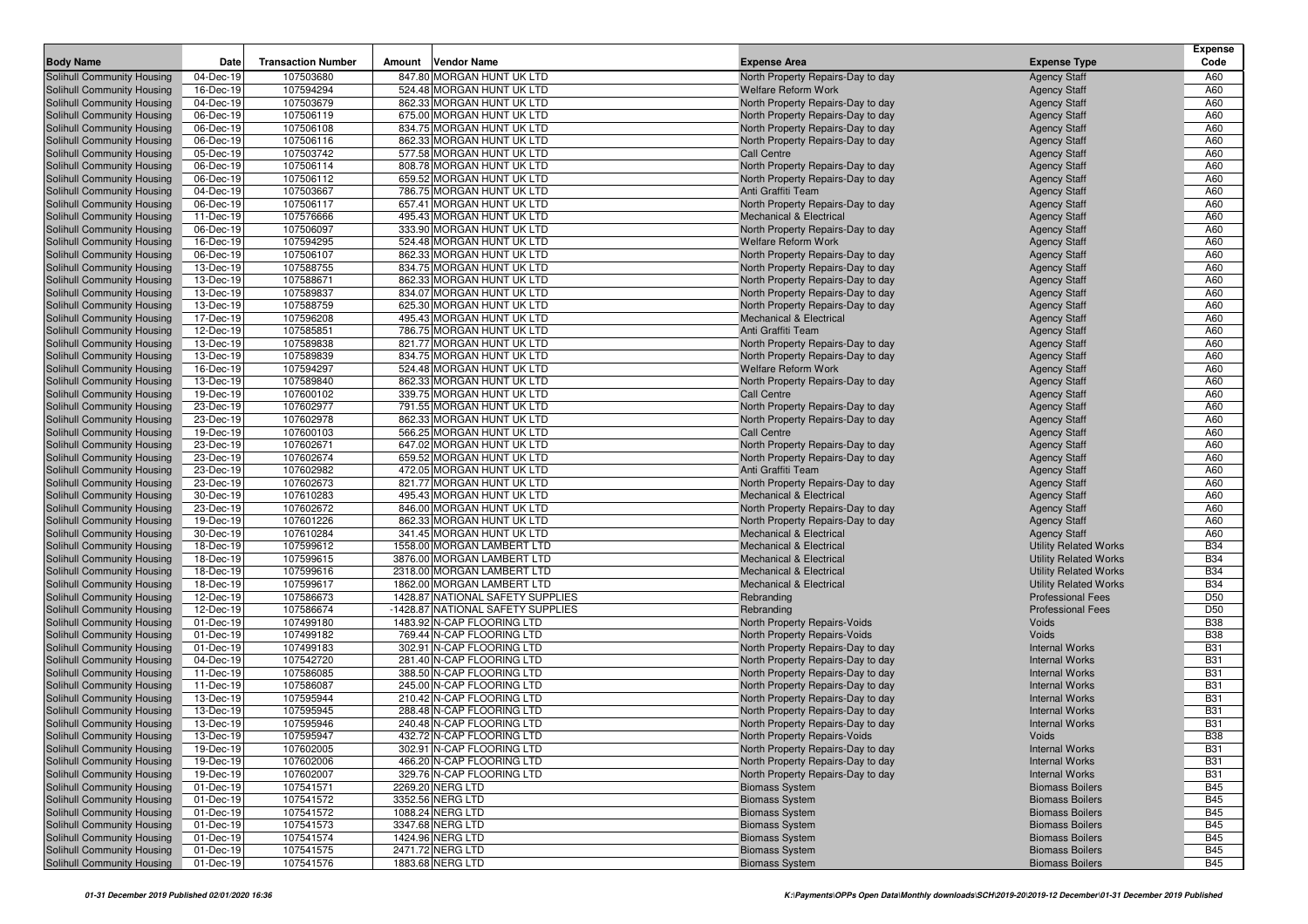|                                                          |                        |                           |                                                                                  |                                                                   |                                | <b>Expense</b>           |
|----------------------------------------------------------|------------------------|---------------------------|----------------------------------------------------------------------------------|-------------------------------------------------------------------|--------------------------------|--------------------------|
| <b>Body Name</b>                                         | Date                   | <b>Transaction Number</b> | <b>Vendor Name</b><br>Amount                                                     | <b>Expense Area</b>                                               | <b>Expense Type</b>            | Code                     |
| Solihull Community Housing                               | 01-Dec-19              | 107541577                 | 1464.00 NERG LTD                                                                 | <b>Biomass System</b>                                             | <b>Biomass Boilers</b>         | <b>B45</b>               |
| Solihull Community Housing                               | 01-Dec-19              | 107541578                 | 3172.00 NERG LTD                                                                 | <b>Biomass System</b>                                             | <b>Biomass Boilers</b>         | <b>B45</b>               |
| Solihull Community Housing                               | 01-Dec-19              | 107541579                 | 1976.40 NERG LTD                                                                 | <b>Biomass System</b>                                             | <b>Biomass Boilers</b>         | <b>B45</b>               |
| Solihull Community Housing                               | 01-Dec-19              | 107541580                 | 2391.20 NERG LTD                                                                 | <b>Biomass System</b>                                             | <b>Biomass Boilers</b>         | <b>B45</b>               |
| Solihull Community Housing                               | 01-Dec-19              | 107541581                 | 976.00 NERG LTD                                                                  | <b>Biomass System</b>                                             | <b>Biomass Boilers</b>         | <b>B45</b>               |
| Solihull Community Housing                               | 04-Dec-19              | 107503672                 | 525.00 NIYAA PEOPLE                                                              | Anti Graffiti Team                                                | <b>Agency Staff</b>            | A60                      |
| Solihull Community Housing                               | 02-Dec-19              | 107498376                 | 275.92 NIYAA PEOPLE                                                              | <b>Estate Mgmt Team</b>                                           | <b>Agency Staff</b>            | A60                      |
| Solihull Community Housing                               | 05-Dec-19              | 107504344                 | 637.50 NIYAA PEOPLE                                                              | <b>Executive Team Support</b>                                     | <b>Agency Staff</b>            | A60                      |
| Solihull Community Housing                               | 06-Dec-19              | 107506091                 | 660.30 NIYAA PEOPLE                                                              | North Property Repairs-Day to day                                 | <b>Agency Staff</b>            | A60                      |
| Solihull Community Housing                               | 06-Dec-19              | 107506093                 | 688.94 NIYAA PEOPLE                                                              | North Property Repairs-Day to day                                 | <b>Agency Staff</b>            | A60                      |
| Solihull Community Housing                               | 06-Dec-19              | 107506159                 | 462.00 NIYAA PEOPLE                                                              | Anti Graffiti Team                                                | <b>Agency Staff</b>            | A60                      |
| Solihull Community Housing                               | 23-Dec-19              | 107604305                 | 795.50 NIYAA PEOPLE                                                              | <b>Estate Mgmt Team</b>                                           | <b>Agency Staff</b>            | A60                      |
| Solihull Community Housing                               | 06-Dec-19              | 107506160                 | 461.50 NIYAA PEOPLE                                                              | Anti Graffiti Team                                                | <b>Agency Staff</b>            | A60                      |
| Solihull Community Housing                               | 13-Dec-19              | 107589853                 | 478.02 NIYAA PEOPLE                                                              | North Property Repairs-Day to day                                 | <b>Agency Staff</b>            | A60                      |
| Solihull Community Housing                               | 11-Dec-19              | 107576668                 | 637.50 NIYAA PEOPLE                                                              | <b>Executive Team Support</b>                                     | <b>Agency Staff</b>            | A60                      |
| Solihull Community Housing                               | 11-Dec-19              | 107576669                 | 390.00 NIYAA PEOPLE                                                              | Anti Graffiti Team                                                | <b>Agency Staff</b>            | A60                      |
| Solihull Community Housing                               | 12-Dec-19              | 107585893                 | 515.20 NIYAA PEOPLE                                                              | Anti Graffiti Team                                                | <b>Agency Staff</b>            | A60                      |
| Solihull Community Housing                               | 13-Dec-19              | 107589851                 | 688.94 NIYAA PEOPLE                                                              | North Property Repairs-Day to day                                 | <b>Agency Staff</b>            | A60                      |
| Solihull Community Housing                               | 17-Dec-19              | 107596212                 | 688.94 NIYAA PEOPLE                                                              | North Property Repairs-Day to day                                 | <b>Agency Staff</b>            | A60                      |
| Solihull Community Housing                               | 30-Dec-19              | 107607928                 | 525.00 NIYAA PEOPLE                                                              | Anti Graffiti Team                                                | <b>Agency Staff</b>            | A60                      |
| Solihull Community Housing                               | 17-Dec-19              | 107596227                 | 637.50 NIYAA PEOPLE                                                              | <b>Executive Team Support</b>                                     | <b>Agency Staff</b>            | A60                      |
| Solihull Community Housing                               | 18-Dec-19              | 107599515                 | 795.50 NIYAA PEOPLE                                                              | <b>Estate Mgmt Team</b>                                           | <b>Agency Staff</b>            | A60                      |
| Solihull Community Housing                               | 17-Dec-19              | 107596209                 | 481.00 NIYAA PEOPLE                                                              | Anti Graffiti Team                                                | <b>Agency Staff</b>            | A60                      |
| Solihull Community Housing                               | 17-Dec-19              | 107596210                 | 827.70 NIYAA PEOPLE                                                              | North Property Repairs-Day to day                                 | <b>Agency Staff</b>            | A60                      |
| <b>Solihull Community Housing</b>                        | 30-Dec-19              | 107608744                 | 752.50 NIYAA PEOPLE                                                              | <b>Estate Mgmt Team</b>                                           | <b>Agency Staff</b>            | A60                      |
| Solihull Community Housing                               | 30-Dec-19              | 107608229                 | 518.00 NIYAA PEOPLE                                                              | Anti Graffiti Team                                                | <b>Agency Staff</b>            | A60                      |
| Solihull Community Housing                               | 20-Dec-19              | 107602021                 | -786.75 NIYAA PEOPLE                                                             | Anti Graffiti Team                                                | <b>Agency Staff</b>            | A60                      |
| Solihull Community Housing                               | 01-Dec-19              | 107503851                 | 369.15 OAKLEAF COMMERCIAL SERVICES LTD                                           | North Property Repairs-Day to day                                 | <b>Internal Works</b>          | <b>B31</b>               |
| Solihull Community Housing                               | 01-Dec-19              | 107586068                 | 570.42 OAKLEAF COMMERCIAL SERVICES LTD                                           | North Property Repairs-Day to day                                 | <b>External Structures</b>     | <b>B33</b>               |
| Solihull Community Housing                               | 01-Dec-19              | 107586071                 | 268.28 OAKLEAF COMMERCIAL SERVICES LTD                                           | North Property Repairs-Day to day                                 | <b>Internal Works</b>          | <b>B31</b>               |
| Solihull Community Housing                               | 01-Dec-19              | 107586073                 | 570.42 OAKLEAF COMMERCIAL SERVICES LTD                                           | North Property Repairs-Voids                                      | Voids                          | <b>B38</b>               |
| Solihull Community Housing                               | 01-Dec-19              | 107586074                 | 615.80 OAKLEAF COMMERCIAL SERVICES LTD                                           | North Property Repairs-Voids                                      | Voids                          | <b>B38</b>               |
| Solihull Community Housing                               | 01-Dec-19              | 107586077                 | 268.28 OAKLEAF COMMERCIAL SERVICES LTD                                           | North Property Repairs-Day to day                                 | <b>Internal Works</b>          | <b>B31</b>               |
| Solihull Community Housing                               | 01-Dec-19              | 107586078                 | 402.42 OAKLEAF COMMERCIAL SERVICES LTD                                           | North Property Repairs-Day to day                                 | <b>Internal Works</b>          | <b>B31</b>               |
| Solihull Community Housing                               | 01-Dec-19              | 107586079                 | 268.28 OAKLEAF COMMERCIAL SERVICES LTD                                           | North Property Repairs-Day to day                                 | <b>Internal Works</b>          | <b>B31</b>               |
| Solihull Community Housing                               | 01-Dec-19              | 107595941                 | 272.36 OAKLEAF COMMERCIAL SERVICES LTD                                           | North Property Repairs-Voids                                      | Voids                          | <b>B38</b>               |
| Solihull Community Housing                               | 01-Dec-19              | 107595943                 | 268.28 OAKLEAF COMMERCIAL SERVICES LTD                                           | North Property Repairs-Day to day                                 | <b>Internal Works</b>          | <b>B31</b><br><b>B31</b> |
| Solihull Community Housing<br>Solihull Community Housing | 01-Dec-19<br>01-Dec-19 | 107503854<br>107506040    | 316.62 OAKLEAF COMMERCIAL SERVICES LTD<br>263.43 OAKLEAF COMMERCIAL SERVICES LTD | North Property Repairs-Day to day<br>North Property Repairs-Voids | <b>Internal Works</b><br>Voids | <b>B38</b>               |
| Solihull Community Housing                               | 01-Dec-19              | 107506042                 | 209.33 OAKLEAF COMMERCIAL SERVICES LTD                                           | North Property Repairs-Day to day                                 | <b>External Structures</b>     | <b>B33</b>               |
| Solihull Community Housing                               | 01-Dec-19              | 107506045                 | 1316.40 OAKLEAF COMMERCIAL SERVICES LTD                                          | North Property Repairs-Day to day                                 | <b>Internal Works</b>          | <b>B31</b>               |
| Solihull Community Housing                               | 01-Dec-19              | 107506047                 | 615.80 OAKLEAF COMMERCIAL SERVICES LTD                                           | North Property Repairs-Day to day                                 | <b>Internal Works</b>          | <b>B31</b>               |
| Solihull Community Housing                               | 01-Dec-19              | 107506050                 | 615.80 OAKLEAF COMMERCIAL SERVICES LTD                                           | North Property Repairs-Day to day                                 | <b>Internal Works</b>          | <b>B31</b>               |
| Solihull Community Housing                               | 01-Dec-19              | 107506054                 | 404.56 OAKLEAF COMMERCIAL SERVICES LTD                                           | North Property Repairs-Day to day                                 | <b>Internal Works</b>          | <b>B31</b>               |
| Solihull Community Housing                               | 01-Dec-19              | 107506055                 | 231.92 OAKLEAF COMMERCIAL SERVICES LTD                                           | North Property Repairs-Day to day                                 | <b>Internal Works</b>          | <b>B31</b>               |
| Solihull Community Housing                               | 01-Dec-19              | 107506063                 | 216.38 OAKLEAF COMMERCIAL SERVICES LTD                                           | North Property Repairs-Day to day                                 | <b>Internal Works</b>          | <b>B31</b>               |
| Solihull Community Housing                               | 18-Dec-19              | 107602058                 | 843.97 OAKLEAF COMMERCIAL SERVICES LTD                                           | North Property Repairs-Day to day                                 | <b>Internal Works</b>          | <b>B31</b>               |
| Solihull Community Housing                               | 18-Dec-19              | 107602060                 | 1146.32 OAKLEAF COMMERCIAL SERVICES LTD                                          | North Property Repairs-Day to day                                 | <b>Internal Works</b>          | <b>B31</b>               |
| Solihull Community Housing                               | 18-Dec-19              | 107602063                 | 830.27 OAKLEAF COMMERCIAL SERVICES LTD                                           | North Property Repairs-Day to day                                 | <b>Internal Works</b>          | <b>B31</b>               |
| Solihull Community Housing                               | 18-Dec-19              | 107602064                 | 615.80 OAKLEAF COMMERCIAL SERVICES LTD                                           | North Property Repairs-Day to day                                 | <b>Internal Works</b>          | <b>B31</b>               |
| Solihull Community Housing                               | 19-Dec-19              | 107606105                 | 6179.81 OAKLEAF COMMERCIAL SERVICES LTD                                          | Low Rise window Replacement                                       | <b>Contractor Payments</b>     | <b>B70</b>               |
| Solihull Community Housing                               | 19-Dec-19              | 107606105                 | 6179.81 OAKLEAF COMMERCIAL SERVICES LTD                                          | Low Rise window Replacement                                       | <b>Contractor Payments</b>     | <b>B70</b>               |
| Solihull Community Housing                               | 19-Dec-19              | 107606105                 | 6179.81 OAKLEAF COMMERCIAL SERVICES LTD                                          | Low Rise window Replacement                                       | <b>Contractor Payments</b>     | <b>B70</b>               |
| Solihull Community Housing                               | 19-Dec-19              | 107606105                 | 5636.30 OAKLEAF COMMERCIAL SERVICES LTD                                          | Low Rise window Replacement                                       | <b>Contractor Payments</b>     | <b>B70</b>               |
| Solihull Community Housing                               | 19-Dec-19              | 107606105                 | 871.58 OAKLEAF COMMERCIAL SERVICES LTD                                           | Low Rise window Replacement                                       | <b>Contractor Payments</b>     | <b>B70</b>               |
| Solihull Community Housing                               | 19-Dec-19              | 107606105                 | 7200.40 OAKLEAF COMMERCIAL SERVICES LTD                                          | Low Rise window Replacement                                       | <b>Contractor Payments</b>     | <b>B70</b>               |
| Solihull Community Housing                               | 19-Dec-19              | 107606105                 | 5034.63 OAKLEAF COMMERCIAL SERVICES LTD                                          | Low Rise window Replacement                                       | <b>Contractor Payments</b>     | <b>B70</b>               |
| Solihull Community Housing                               | 10-Dec-19              | 107549674                 | 282.90 OFFICE DEPOT UK LTD                                                       | <b>Endeavour House</b>                                            | Stationery                     | D <sub>25</sub>          |
| Solihull Community Housing                               | 10-Dec-19              | 107549674                 | 12.12 OFFICE DEPOT UK LTD                                                        | <b>Endeavour House</b>                                            | <b>Catering Provisions</b>     | D75                      |
| Solihull Community Housing                               | 10-Dec-19              | 107551666                 | 678.50 OLIVE BRANCH KITCHEN                                                      | <b>Endeavour House</b>                                            | <b>Catering Provisions</b>     | D75                      |
| Solihull Community Housing                               | 01-Dec-19              | 107499006                 | 338.17 OPENVIEW SECURITY SOLUTIONS LTD                                           | Mechanical & Electrical                                           | <b>Utility Related Works</b>   | <b>B34</b>               |
| Solihull Community Housing                               | 01-Dec-19              | 107499007                 | 1300.18 OPENVIEW SECURITY SOLUTIONS LTD                                          | <b>Sheltered Schemes</b>                                          | <b>Contractor Payments</b>     | <b>B70</b>               |
| Solihull Community Housing                               | 01-Dec-19              | 107499012                 | 395.22 OPENVIEW SECURITY SOLUTIONS LTD                                           | Mechanical & Electrical                                           | <b>Utility Related Works</b>   | <b>B34</b>               |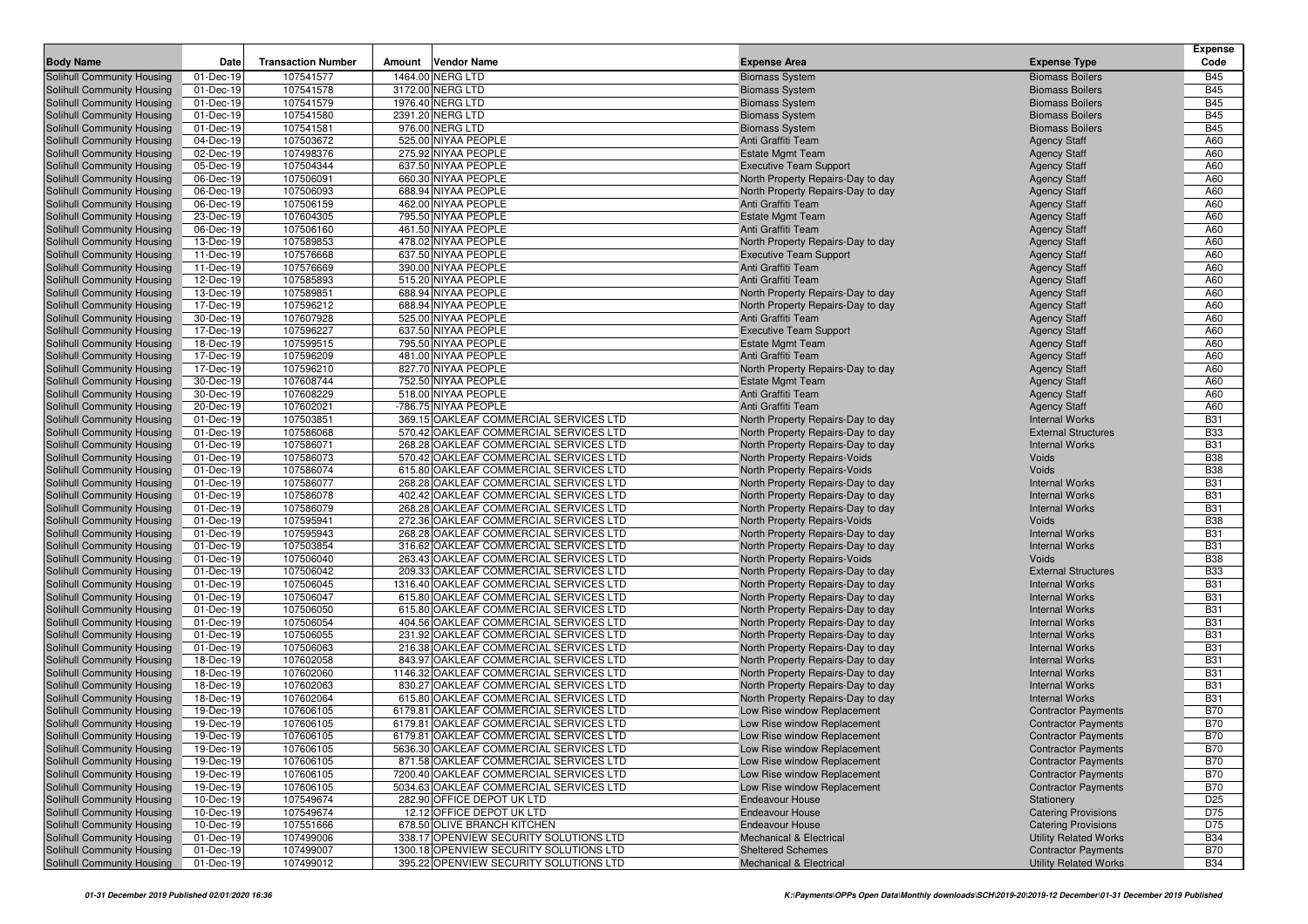|                                                          |                        |                           |                                                              |                                                              |                                                               | <b>Expense</b>           |
|----------------------------------------------------------|------------------------|---------------------------|--------------------------------------------------------------|--------------------------------------------------------------|---------------------------------------------------------------|--------------------------|
| <b>Body Name</b>                                         | Date                   | <b>Transaction Number</b> | Amount<br>Vendor Name                                        | <b>Expense Area</b>                                          | <b>Expense Type</b>                                           | Code                     |
| Solihull Community Housing                               | 01-Dec-19              | 107499013                 | 395.22 OPENVIEW SECURITY SOLUTIONS LTD                       | <b>Mechanical &amp; Electrical</b>                           | <b>Utility Related Works</b>                                  | <b>B34</b>               |
| Solihull Community Housing                               | 01-Dec-19              | 107499014                 | 395.22 OPENVIEW SECURITY SOLUTIONS LTD                       | <b>Mechanical &amp; Electrical</b>                           | <b>Utility Related Works</b>                                  | <b>B34</b>               |
| Solihull Community Housing                               | 01-Dec-19              | 107499018                 | 453.89 OPENVIEW SECURITY SOLUTIONS LTD                       | <b>Mechanical &amp; Electrical</b>                           | <b>Utility Related Works</b>                                  | <b>B34</b>               |
| Solihull Community Housing                               | 01-Dec-19              | 107499026                 | 241.19 OPENVIEW SECURITY SOLUTIONS LTD                       | <b>Mechanical &amp; Electrical</b>                           | <b>Utility Related Works</b>                                  | <b>B34</b>               |
| Solihull Community Housing                               | 01-Dec-19              | 107499034                 | 319.16 OPENVIEW SECURITY SOLUTIONS LTD                       | <b>Mechanical &amp; Electrical</b>                           | <b>Utility Related Works</b>                                  | <b>B34</b>               |
| Solihull Community Housing                               | 01-Dec-19              | 107499035                 | 338.17 OPENVIEW SECURITY SOLUTIONS LTD                       | <b>Mechanical &amp; Electrical</b>                           | <b>Utility Related Works</b>                                  | <b>B34</b>               |
| Solihull Community Housing                               | 01-Dec-19              | 107499036                 | 319.16 OPENVIEW SECURITY SOLUTIONS LTD                       | <b>Mechanical &amp; Electrical</b>                           | <b>Utility Related Works</b>                                  | <b>B34</b>               |
| Solihull Community Housing                               | 01-Dec-19              | 107499037                 | 338.17 OPENVIEW SECURITY SOLUTIONS LTD                       | <b>Mechanical &amp; Electrical</b>                           | <b>Utility Related Works</b>                                  | <b>B34</b>               |
| Solihull Community Housing                               | 01-Dec-19              | 107583696                 | 2277.00 OPENVIEW SECURITY SOLUTIONS LTD                      | <b>High Rise CCTV</b>                                        | <b>Contractor Payments</b>                                    | <b>B70</b>               |
| Solihull Community Housing                               | 01-Dec-19              | 107583697                 | 6928.11 OPENVIEW SECURITY SOLUTIONS LTD                      | <b>High Rise CCTV</b>                                        | <b>Contractor Payments</b>                                    | <b>B70</b>               |
| Solihull Community Housing                               | 01-Dec-19              | 107499050                 | 338.17 OPENVIEW SECURITY SOLUTIONS LTD                       | <b>Mechanical &amp; Electrical</b>                           | <b>Utility Related Works</b>                                  | <b>B34</b>               |
| Solihull Community Housing                               | 01-Dec-19              | 107499051                 | 338.17 OPENVIEW SECURITY SOLUTIONS LTD                       | <b>Mechanical &amp; Electrical</b>                           | <b>Utility Related Works</b>                                  | <b>B34</b>               |
| Solihull Community Housing                               | 01-Dec-19              | 107499052                 | 338.17 OPENVIEW SECURITY SOLUTIONS LTD                       | <b>Mechanical &amp; Electrical</b>                           | <b>Utility Related Works</b>                                  | <b>B34</b>               |
| Solihull Community Housing                               | 11-Dec-19              | 107595859                 | 324.49 ORBIS PROTECT LIMITED                                 | North Property Repairs-Voids                                 | Voids                                                         | <b>B38</b>               |
| Solihull Community Housing                               | 11-Dec-19              | 107595863                 | 409.61 ORBIS PROTECT LIMITED                                 | North Property Repairs-Voids                                 | Voids                                                         | <b>B38</b>               |
| Solihull Community Housing                               | 11-Dec-19              | 107595864                 | 253.31 ORBIS PROTECT LIMITED                                 | North Property Repairs-Voids                                 | Voids                                                         | <b>B38</b>               |
| Solihull Community Housing                               | 11-Dec-19              | 107595871                 | 425.24 ORBIS PROTECT LIMITED                                 | North Property Repairs-Voids                                 | Voids                                                         | <b>B38</b>               |
| Solihull Community Housing                               | 11-Dec-19              | 107595880                 | 250.08 ORBIS PROTECT LIMITED                                 | North Property Repairs-Voids                                 | Voids                                                         | <b>B38</b>               |
| Solihull Community Housing                               | 11-Dec-19              | 107595881                 | 753.47 ORBIS PROTECT LIMITED                                 | North Property Repairs-Voids                                 | Voids                                                         | <b>B38</b>               |
| Solihull Community Housing                               | 01-Dec-19              | 107541396                 | 218.81 ORBIS PROTECT LIMITED                                 | North Property Repairs-Voids                                 | Voids                                                         | <b>B38</b>               |
| Solihull Community Housing                               | 01-Dec-19              | 107541404                 | 239.37 ORBIS PROTECT LIMITED                                 | North Property Repairs-Voids                                 | Voids                                                         | <b>B38</b>               |
| Solihull Community Housing                               | 01-Dec-19              | 107541405                 | 325.80 ORBIS PROTECT LIMITED                                 | North Property Repairs-Voids                                 | Voids                                                         | <b>B38</b>               |
| Solihull Community Housing                               | 01-Dec-19              | 107541416                 | 355.03 ORBIS PROTECT LIMITED                                 | North Property Repairs-Voids                                 | Voids                                                         | <b>B38</b>               |
| Solihull Community Housing                               | 01-Dec-19              | 107541423                 | 246.09 ORBIS PROTECT LIMITED                                 | North Property Repairs-Voids                                 | Voids                                                         | <b>B38</b>               |
| Solihull Community Housing                               | 01-Dec-19              | 107541426                 | 395.00 ORBIS PROTECT LIMITED                                 | North Property Repairs-Voids                                 | Voids                                                         | <b>B38</b>               |
| Solihull Community Housing                               | 01-Dec-19              | 107541427                 | 425.23 ORBIS PROTECT LIMITED                                 | North Property Repairs-Voids                                 | Voids                                                         | <b>B38</b>               |
| Solihull Community Housing                               | 01-Dec-19              | 107541428                 | 237.68 ORBIS PROTECT LIMITED                                 | North Property Repairs-Voids                                 | Voids                                                         | <b>B38</b>               |
| Solihull Community Housing                               | 01-Dec-19              | 107541429                 | 425.23 ORBIS PROTECT LIMITED                                 | North Property Repairs-Voids                                 | Voids                                                         | <b>B38</b>               |
| Solihull Community Housing                               | 01-Dec-19<br>01-Dec-19 | 107541432<br>107541435    | 425.23 ORBIS PROTECT LIMITED<br>237.68 ORBIS PROTECT LIMITED | North Property Repairs-Voids<br>North Property Repairs-Voids | Voids<br>Voids                                                | <b>B38</b><br><b>B38</b> |
| Solihull Community Housing<br>Solihull Community Housing | 01-Dec-19              | 107541436                 | 293.29 ORBIS PROTECT LIMITED                                 | North Property Repairs-Voids                                 | Voids                                                         | <b>B38</b>               |
| Solihull Community Housing                               | 01-Dec-19              | 107541446                 | 472.13 ORBIS PROTECT LIMITED                                 | North Property Repairs-Voids                                 | Voids                                                         | <b>B38</b>               |
| Solihull Community Housing                               | 01-Dec-19              | 107541463                 | 456.50 ORBIS PROTECT LIMITED                                 | North Property Repairs-Voids                                 | Voids                                                         | <b>B38</b>               |
| Solihull Community Housing                               | 01-Dec-19              | 107541469                 | 232.14 ORBIS PROTECT LIMITED                                 | North Property Repairs-Voids                                 | Voids                                                         | <b>B38</b>               |
| Solihull Community Housing                               | 01-Dec-19              | 107541485                 | 285.03 ORBIS PROTECT LIMITED                                 | North Property Repairs-Voids                                 | Voids                                                         | <b>B38</b>               |
| Solihull Community Housing                               | 01-Dec-19              | 107541489                 | 237.07 ORBIS PROTECT LIMITED                                 | North Property Repairs-Voids                                 | Voids                                                         | <b>B38</b>               |
| Solihull Community Housing                               | 01-Dec-19              | 107541500                 | 253.31 ORBIS PROTECT LIMITED                                 | North Property Repairs-Voids                                 | Voids                                                         | <b>B38</b>               |
| Solihull Community Housing                               | 01-Dec-19              | 107541505                 | 408.88 ORBIS PROTECT LIMITED                                 | North Property Repairs-Voids                                 | Voids                                                         | <b>B38</b>               |
| Solihull Community Housing                               | 01-Dec-19              | 107541507                 | 456.50 ORBIS PROTECT LIMITED                                 | North Property Repairs-Voids                                 | Voids                                                         | <b>B38</b>               |
| Solihull Community Housing                               | 01-Dec-19              | 107541525                 | 240.81 ORBIS PROTECT LIMITED                                 | North Property Repairs-Voids                                 | Voids                                                         | <b>B38</b>               |
| Solihull Community Housing                               | 01-Dec-19              | 107541526                 | 300.20 ORBIS PROTECT LIMITED                                 | North Property Repairs-Voids                                 | Voids                                                         | <b>B38</b>               |
| <b>Solihull Community Housing</b>                        | 01-Dec-19              | 107541528                 | 237.68 ORBIS PROTECT LIMITED                                 | North Property Repairs-Voids                                 | Voids                                                         | <b>B38</b>               |
| Solihull Community Housing                               | 01-Dec-19              | 107541530                 | 293.64 ORBIS PROTECT LIMITED                                 | North Property Repairs-Voids                                 | Voids                                                         | <b>B38</b>               |
| Solihull Community Housing                               | 01-Dec-19              | 107541554                 | 244.14 ORBIS PROTECT LIMITED                                 | North Property Repairs-Voids                                 | Voids                                                         | <b>B38</b>               |
| Solihull Community Housing                               | 03-Dec-19              | 107499501                 | 2760.00 ORBIS PROTECT LIMITED                                | <b>Call Centre</b>                                           | Other Fees & Charges                                          | D <sub>59</sub>          |
| Solihull Community Housing                               | 01-Dec-19              | 107572839                 | 7097.61 PACE PETROLEUM LTD                                   | Stores-Stores and delivery                                   | <b>Stocks</b>                                                 | R <sub>10</sub>          |
| Solihull Community Housing                               | 10-Dec-19              | 107558668                 | 875.00 PARTRIDGE HOMES                                       | <b>Syrian Family Properties</b>                              | Rents                                                         | <b>B22</b>               |
| Solihull Community Housing                               | 06-Dec-19              | 107505702                 | 234.72 PENNINGTON CHOICE LTD                                 | <b>Energy Performance Certificates</b>                       | Other Fees & Charges                                          | D <sub>59</sub>          |
| Solihull Community Housing                               | 06-Dec-19              | 107505703                 | 1290.96 PENNINGTON CHOICE LTD                                | <b>Energy Performance Certificates</b>                       | <b>Other Fees &amp; Charges</b>                               | D <sub>59</sub>          |
| Solihull Community Housing                               | 04-Dec-19              | 107503460                 | 250.00 PLAIN ENGLISH CAMPAIGN LTD                            | Customer, Communication & Information Team                   | <b>Professional Fees</b>                                      | D <sub>50</sub>          |
| Solihull Community Housing                               | 23-Dec-19              | 107604286                 | 350.00 PLAIN ENGLISH CAMPAIGN LTD                            | Customer, Communication & Information Team                   | <b>Professional Fees</b>                                      | D <sub>50</sub>          |
| Solihull Community Housing                               | 01-Dec-19              | 107464078                 | -516.01 R J HARTWELL LTD                                     | <b>Sub Contractors Tax</b>                                   | <b>Creditor: Inland Revenue</b>                               | S02                      |
| Solihull Community Housing                               | 01-Dec-19              | 107503721                 | 5672.22 R J HARTWELL LTD                                     | <b>Tarmac &amp; Resurfacing Works</b>                        | <b>Contractor Payments</b>                                    | <b>B70</b>               |
| <b>Solihull Community Housing</b>                        | 01-Dec-19              | 107503721                 | -453.78 R J HARTWELL LTD                                     | Sub Contractors Tax                                          | Creditor: Inland Revenue                                      | S02                      |
| Solihull Community Housing<br>Solihull Community Housing | 01-Dec-19<br>01-Dec-19 | 107503722<br>107503722    | 8163.45 R J HARTWELL LTD<br>-653.08 R J HARTWELL LTD         | <b>Tarmac &amp; Resurfacing Works</b><br>Sub Contractors Tax | <b>Contractor Payments</b><br><b>Creditor: Inland Revenue</b> | <b>B70</b><br>S02        |
| Solihull Community Housing                               | 01-Dec-19              | 107503723                 | 8466.67 R J HARTWELL LTD                                     | Tarmac & Resurfacing Works                                   | <b>Contractor Payments</b>                                    | <b>B70</b>               |
| Solihull Community Housing                               | 01-Dec-19              | 107503723                 | -677.33 R J HARTWELL LTD                                     | Sub Contractors Tax                                          | <b>Creditor: Inland Revenue</b>                               | S02                      |
| Solihull Community Housing                               | 01-Dec-19              | 107503724                 | 7560.00 R J HARTWELL LTD                                     | <b>Tarmac &amp; Resurfacing Works</b>                        | <b>Contractor Payments</b>                                    | <b>B70</b>               |
| Solihull Community Housing                               | 01-Dec-19              | 107503724                 | -604.80 R J HARTWELL LTD                                     | Sub Contractors Tax                                          | <b>Creditor: Inland Revenue</b>                               | S02                      |
| Solihull Community Housing                               | 01-Dec-19              | 107503725                 | 2360.93 R J HARTWELL LTD                                     | Tarmac & Resurfacing Works                                   | <b>Contractor Payments</b>                                    | <b>B70</b>               |
| Solihull Community Housing                               | 01-Dec-19              | 107503725                 | -188.87 R J HARTWELL LTD                                     | Sub Contractors Tax                                          | <b>Creditor: Inland Revenue</b>                               | S02                      |
| Solihull Community Housing                               | 01-Dec-19              | 107588669                 | 4758.00 R S MILLER ROOFING (WOLVERHAMPTON) LTD               | Pitched Re-roofing                                           | <b>Contractor Payments</b>                                    | <b>B70</b>               |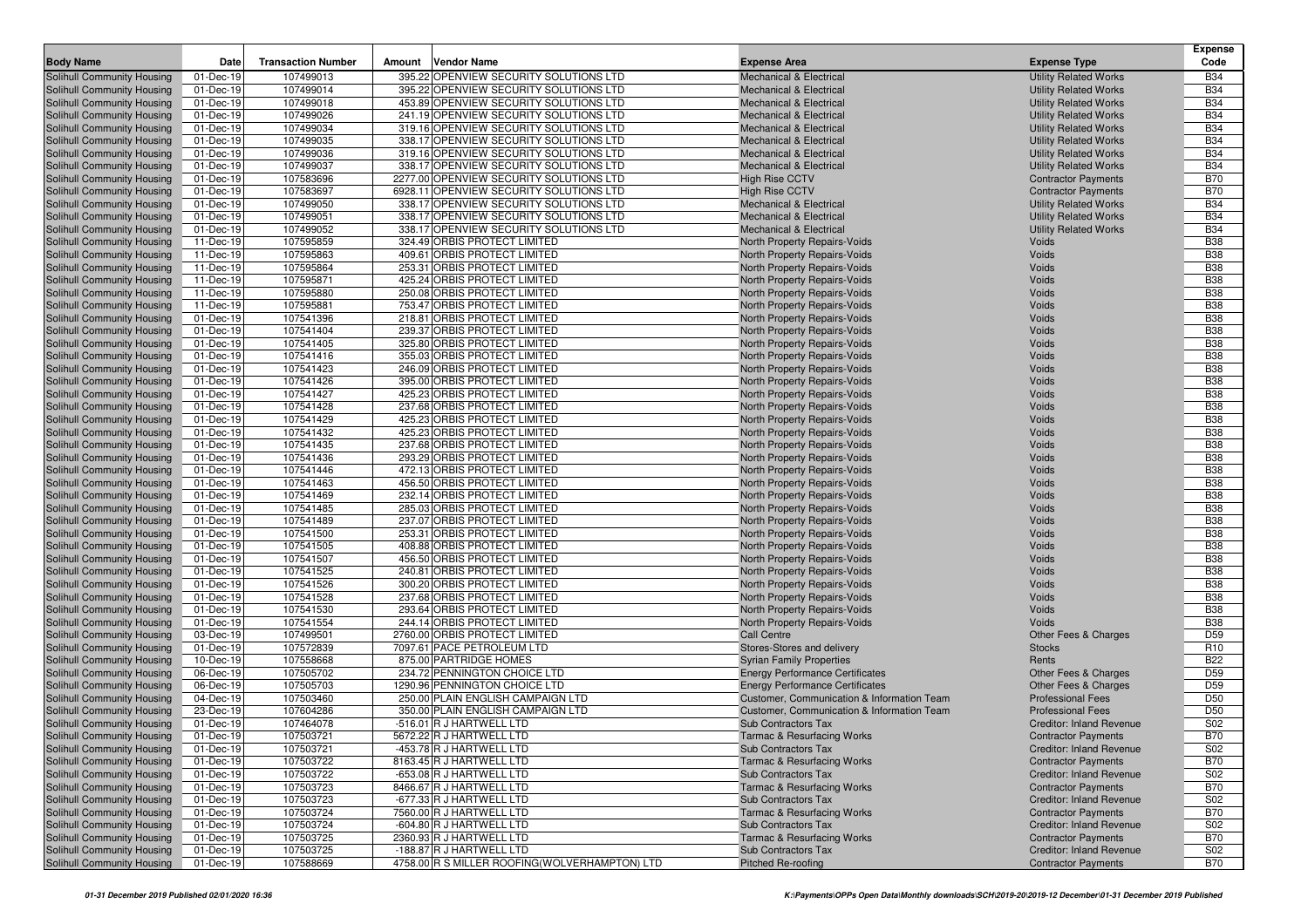|                                                          |                        |                           |                                                                                                 |                                                                              |                                                          | <b>Expense</b>           |
|----------------------------------------------------------|------------------------|---------------------------|-------------------------------------------------------------------------------------------------|------------------------------------------------------------------------------|----------------------------------------------------------|--------------------------|
| <b>Body Name</b>                                         | Date                   | <b>Transaction Number</b> | <b>Vendor Name</b><br>Amount                                                                    | <b>Expense Area</b>                                                          | <b>Expense Type</b>                                      | Code                     |
| Solihull Community Housing                               | 01-Dec-19              | 107588669                 | 4758.00 R S MILLER ROOFING (WOLVERHAMPTON) LTD                                                  | <b>Pitched Re-roofing</b>                                                    | <b>Contractor Payments</b>                               | <b>B70</b>               |
| Solihull Community Housing                               | 01-Dec-19              | 107588669                 | 4758.00 R S MILLER ROOFING (WOLVERHAMPTON) LTD                                                  | <b>Pitched Re-roofing</b>                                                    | <b>Contractor Payments</b>                               | <b>B70</b>               |
| Solihull Community Housing                               | 01-Dec-19              | 107588669                 | 4758.00 R S MILLER ROOFING(WOLVERHAMPTON) LTD                                                   | Pitched Re-roofing                                                           | <b>Contractor Payments</b>                               | <b>B70</b>               |
| Solihull Community Housing                               | 01-Dec-19              | 107588669                 | 4758.00 R S MILLER ROOFING(WOLVERHAMPTON) LTD                                                   | <b>Pitched Re-roofing</b>                                                    | <b>Contractor Payments</b>                               | <b>B70</b>               |
| Solihull Community Housing                               | 01-Dec-19              | 107588669                 | 4578.00 R S MILLER ROOFING (WOLVERHAMPTON) LTD                                                  | <b>Pitched Re-roofing</b>                                                    | <b>Contractor Payments</b>                               | <b>B70</b>               |
| Solihull Community Housing                               | 01-Dec-19              | 107588669                 | 4578.00 R S MILLER ROOFING(WOLVERHAMPTON) LTD                                                   | <b>Pitched Re-roofing</b>                                                    | <b>Contractor Payments</b>                               | <b>B70</b>               |
| Solihull Community Housing                               | 01-Dec-19              | 107588669                 | 4758.00 R S MILLER ROOFING(WOLVERHAMPTON) LTD                                                   | <b>Pitched Re-roofing</b>                                                    | <b>Contractor Payments</b>                               | <b>B70</b>               |
| Solihull Community Housing                               | 01-Dec-19              | 107588669                 | 4758.00 R S MILLER ROOFING(WOLVERHAMPTON) LTD                                                   | <b>Pitched Re-roofing</b>                                                    | <b>Contractor Payments</b>                               | <b>B70</b>               |
| Solihull Community Housing                               | 18-Dec-19<br>18-Dec-19 | 107606349                 | 4487.00 R S MILLER ROOFING (WOLVERHAMPTON) LTD<br>4478.00 R S MILLER ROOFING(WOLVERHAMPTON) LTD | <b>Pitched Re-roofing</b><br>Pitched Re-roofing                              | <b>Contractor Payments</b>                               | <b>B70</b><br><b>B70</b> |
| Solihull Community Housing<br>Solihull Community Housing | 18-Dec-19              | 107606349<br>107606349    | 4418.00 R S MILLER ROOFING(WOLVERHAMPTON) LTD                                                   | <b>Pitched Re-roofing</b>                                                    | <b>Contractor Payments</b><br><b>Contractor Payments</b> | <b>B70</b>               |
| <b>Solihull Community Housing</b>                        | 18-Dec-19              | 107606349                 | 4418.00 R S MILLER ROOFING(WOLVERHAMPTON) LTD                                                   | <b>Pitched Re-roofing</b>                                                    | <b>Contractor Payments</b>                               | <b>B70</b>               |
| Solihull Community Housing                               | 18-Dec-19              | 107606349                 | 4195.00 R S MILLER ROOFING(WOLVERHAMPTON) LTD                                                   | Pitched Re-roofing                                                           | <b>Contractor Payments</b>                               | <b>B70</b>               |
| Solihull Community Housing                               | 18-Dec-19              | 107606349                 | 6488.00 R S MILLER ROOFING (WOLVERHAMPTON) LTD                                                  | <b>Pitched Re-roofing</b>                                                    | <b>Contractor Payments</b>                               | <b>B70</b>               |
| Solihull Community Housing                               | 09-Dec-19              | 107510676                 | 266.98 RAPIDE COMMUNICATION LIMITED                                                             | North Property Repairs-Day to day                                            | <b>Mobile Telephones</b>                                 | D41                      |
| Solihull Community Housing                               | 16-Dec-19              | 107594785                 | 2332.00 REDACTED PERSONAL INFORMATION                                                           | Private Sector - Disabled Facilities Grants                                  | <b>Contractor Payments</b>                               | <b>B70</b>               |
| Solihull Community Housing                               | 16-Dec-19              | 107594287                 | 650.00 REDACTED PERSONAL INFORMATION                                                            | <b>Private Sector Leasing</b>                                                | Rents                                                    | <b>B22</b>               |
| Solihull Community Housing                               | 16-Dec-19              | 107594283                 | 2625.00 REDACTED PERSONAL INFORMATION                                                           | <b>Syrian Family Properties</b>                                              | Rents                                                    | <b>B22</b>               |
| Solihull Community Housing                               | 20-Dec-19              | 107602030                 | 1250.74 REDACTED PERSONAL INFORMATION                                                           | Housing Aid & Homelessness                                                   | <b>Tenant Medicals</b>                                   | D63                      |
| Solihull Community Housing                               | 03-Dec-19              | 107499478                 | 797.57 REDACTED PERSONAL INFORMATION                                                            | Housing Aid & Homelessness                                                   | <b>Tenant Medicals</b>                                   | D63                      |
| Solihull Community Housing                               | 06-Dec-19              | 107506202                 | 300.00 REDACTED PERSONAL INFORMATION                                                            | <b>Private Sector Leasing</b>                                                | <b>Internal Works</b>                                    | <b>B31</b>               |
| Solihull Community Housing                               | 09-Dec-19              | 107512672                 | 3544.68 REDACTED PERSONAL INFORMATION                                                           | <b>Private Sector Leasing</b>                                                | Rents                                                    | <b>B22</b>               |
| Solihull Community Housing                               | 18-Dec-19              | 107599673                 | 2915.00 REDACTED PERSONAL INFORMATION                                                           | Private Sector - Disabled Facilities Grants                                  | <b>Contractor Payments</b>                               | <b>B70</b>               |
| Solihull Community Housing                               | 17-Dec-19              | 107596245                 | 250.00 REDACTED PERSONAL INFORMATION                                                            | Income Collection Team                                                       | <b>Tenant Expenses</b>                                   | D61                      |
| Solihull Community Housing                               | 09-Dec-19              | 107512679                 | 3900.00 REDACTED PERSONAL INFORMATION                                                           | <b>Private Sector Leasing</b>                                                | Rents                                                    | <b>B22</b>               |
| Solihull Community Housing                               | 17-Dec-19              | 107596237                 | 250.00 REDACTED PERSONAL INFORMATION                                                            | Income Collection Team                                                       | <b>Tenant Expenses</b>                                   | D61                      |
| Solihull Community Housing                               | 09-Dec-19              | 107512674                 | 3544.68 REDACTED PERSONAL INFORMATION                                                           | <b>Private Sector Leasing</b>                                                | Rents                                                    | <b>B22</b>               |
| Solihull Community Housing                               | 09-Dec-19              | 107512676                 | 3544.68 REDACTED PERSONAL INFORMATION                                                           | <b>Private Sector Leasing</b>                                                | Rents                                                    | <b>B22</b>               |
| Solihull Community Housing                               | 23-Dec-19              | 107602665                 | 6594.00 REDACTED PERSONAL INFORMATION                                                           | Private Sector - Disabled Facilities Grants                                  | <b>Contractor Payments</b>                               | <b>B70</b>               |
| Solihull Community Housing                               | 17-Dec-19              | 107596243                 | 250.00 REDACTED PERSONAL INFORMATION                                                            | <b>Income Collection Team</b>                                                | <b>Tenant Expenses</b>                                   | D61                      |
| Solihull Community Housing<br>Solihull Community Housing | 17-Dec-19              | 107596246                 | 250.00 REDACTED PERSONAL INFORMATION                                                            | <b>Income Collection Team</b>                                                | <b>Tenant Expenses</b>                                   | D61                      |
| Solihull Community Housing                               | 02-Dec-19<br>16-Dec-19 | 107498373<br>107594784    | 3544.68 REDACTED PERSONAL INFORMATION<br>3000.00 REDACTED PERSONAL INFORMATION                  | <b>Private Sector Leasing</b><br>Private Sector - Disabled Facilities Grants | Rents                                                    | <b>B22</b><br><b>B70</b> |
| Solihull Community Housing                               | 06-Dec-19              | 107506204                 | 6000.00 REDACTED PERSONAL INFORMATION                                                           | Private Sector - Disabled Facilities Grants                                  | <b>Contractor Payments</b><br><b>Contractor Payments</b> | <b>B70</b>               |
| Solihull Community Housing                               | 05-Dec-19              | 107503740                 | 342.01 REED                                                                                     | <b>Call Centre</b>                                                           | <b>Agency Staff</b>                                      | A60                      |
| Solihull Community Housing                               | 05-Dec-19              | 107503741                 | 545.45 REED                                                                                     | <b>Call Centre</b>                                                           | <b>Agency Staff</b>                                      | A60                      |
| Solihull Community Housing                               | 02-Dec-19              | 107498663                 | 547.47 REED                                                                                     | Money Advice Team                                                            | <b>Agency Staff</b>                                      | A60                      |
| Solihull Community Housing                               | 02-Dec-19              | 107498407                 | 558.98 REED                                                                                     | <b>Call Centre</b>                                                           | <b>Agency Staff</b>                                      | A60                      |
| Solihull Community Housing                               | 02-Dec-19              | 107498405                 | 235.92 REED                                                                                     | <b>Call Centre</b>                                                           | <b>Agency Staff</b>                                      | A60                      |
| Solihull Community Housing                               | 09-Dec-19              | 107512669                 | 386.14 REED                                                                                     | <b>Call Centre</b>                                                           | <b>Agency Staff</b>                                      | A60                      |
| Solihull Community Housing                               | 09-Dec-19              | 107512668                 | 566.34 REED                                                                                     | <b>Call Centre</b>                                                           | <b>Agency Staff</b>                                      | A60                      |
| Solihull Community Housing                               | 10-Dec-19              | 107550670                 | 564.06 REED                                                                                     | Money Advice Team                                                            | <b>Agency Staff</b>                                      | A60                      |
| Solihull Community Housing                               | 16-Dec-19              | 107594782                 | 558.98 REED                                                                                     | <b>Call Centre</b>                                                           | <b>Agency Staff</b>                                      | A60                      |
| Solihull Community Housing                               | 16-Dec-19              | 107594783                 | 238.25 REED                                                                                     | <b>Call Centre</b>                                                           | <b>Agency Staff</b>                                      | A60                      |
| Solihull Community Housing                               | 16-Dec-19              | 107594781                 | 330.98 REED                                                                                     | <b>Call Centre</b>                                                           | <b>Agency Staff</b>                                      | A60                      |
| Solihull Community Housing                               | 18-Dec-19              | 107599618                 | 427.19 REED                                                                                     | <b>Money Advice Team</b>                                                     | <b>Agency Staff</b>                                      | A60                      |
| Solihull Community Housing                               | 18-Dec-19              | 107599620                 | 713.37 REED                                                                                     | Money Advice Team                                                            | <b>Agency Staff</b>                                      | A60                      |
| Solihull Community Housing                               | 23-Dec-19              | 107604326                 | 338.33 REED                                                                                     | <b>Call Centre</b>                                                           | <b>Agency Staff</b>                                      | A60                      |
| Solihull Community Housing                               | 23-Dec-19              | 107604315                 | 459.69 REED                                                                                     | <b>Call Centre</b>                                                           | <b>Agency Staff</b>                                      | A60                      |
| Solihull Community Housing                               | 23-Dec-19              | 107604323                 | 235.92 REED                                                                                     | <b>Call Centre</b>                                                           | <b>Agency Staff</b>                                      | A60                      |
| Solihull Community Housing                               | 23-Dec-19              | 107604325<br>107604322    | 389.82 REED                                                                                     | <b>Call Centre</b>                                                           | <b>Agency Staff</b>                                      | A60<br>A60               |
| Solihull Community Housing                               | 23-Dec-19<br>23-Dec-19 | 107604314                 | 235.92 REED<br>390.28 REED                                                                      | <b>Call Centre</b><br><b>Call Centre</b>                                     | <b>Agency Staff</b>                                      | A60                      |
| Solihull Community Housing                               | 30-Dec-19              |                           |                                                                                                 |                                                                              | <b>Agency Staff</b>                                      | A60                      |
| Solihull Community Housing<br>Solihull Community Housing | 02-Dec-19              | 107608743<br>107498434    | 353.04 REED<br>313.00 RESOURCE PRINT SOLUTIONS                                                  | <b>Call Centre</b><br>Customer, Communication & Information Team             | <b>Agency Staff</b><br>Printing                          | D80                      |
| Solihull Community Housing                               | 17-Dec-19              | 107596206                 | 1029.00 RESOURCING GROUP                                                                        | Home Improvement Agency                                                      | <b>Agency Staff</b>                                      | A60                      |
| Solihull Community Housing                               | 09-Dec-19              | 107526667                 | 1036.00 RESOURCING GROUP                                                                        | Home Improvement Agency                                                      | <b>Agency Staff</b>                                      | A60                      |
| Solihull Community Housing                               | 09-Dec-19              | 107510674                 | 1008.00 RESOURCING GROUP                                                                        | Home Improvement Agency                                                      | <b>Agency Staff</b>                                      | A60                      |
| Solihull Community Housing                               | 09-Dec-19              | 107510671                 | 896.00 RESOURCING GROUP                                                                         | Home Improvement Agency                                                      | <b>Agency Staff</b>                                      | A60                      |
| Solihull Community Housing                               | 09-Dec-19              | 107526671                 | 1036.00 RESOURCING GROUP                                                                        | Home Improvement Agency                                                      | <b>Agency Staff</b>                                      | A60                      |
| Solihull Community Housing                               | 09-Dec-19              | 107526673                 | 210.00 RESOURCING GROUP                                                                         | Home Improvement Agency                                                      | <b>Agency Staff</b>                                      | A60                      |
| Solihull Community Housing                               | 11-Dec-19              | 107580665                 | 1900.00 RG+P                                                                                    | New Build - Coleshill Heath School Extra Care                                | <b>Contractor Payments</b>                               | <b>B70</b>               |
| Solihull Community Housing                               | 10-Dec-19              | 107549863                 | 1131.58 ROYAL MAIL                                                                              | <b>Endeavour House</b>                                                       | Postages                                                 | D <sub>21</sub>          |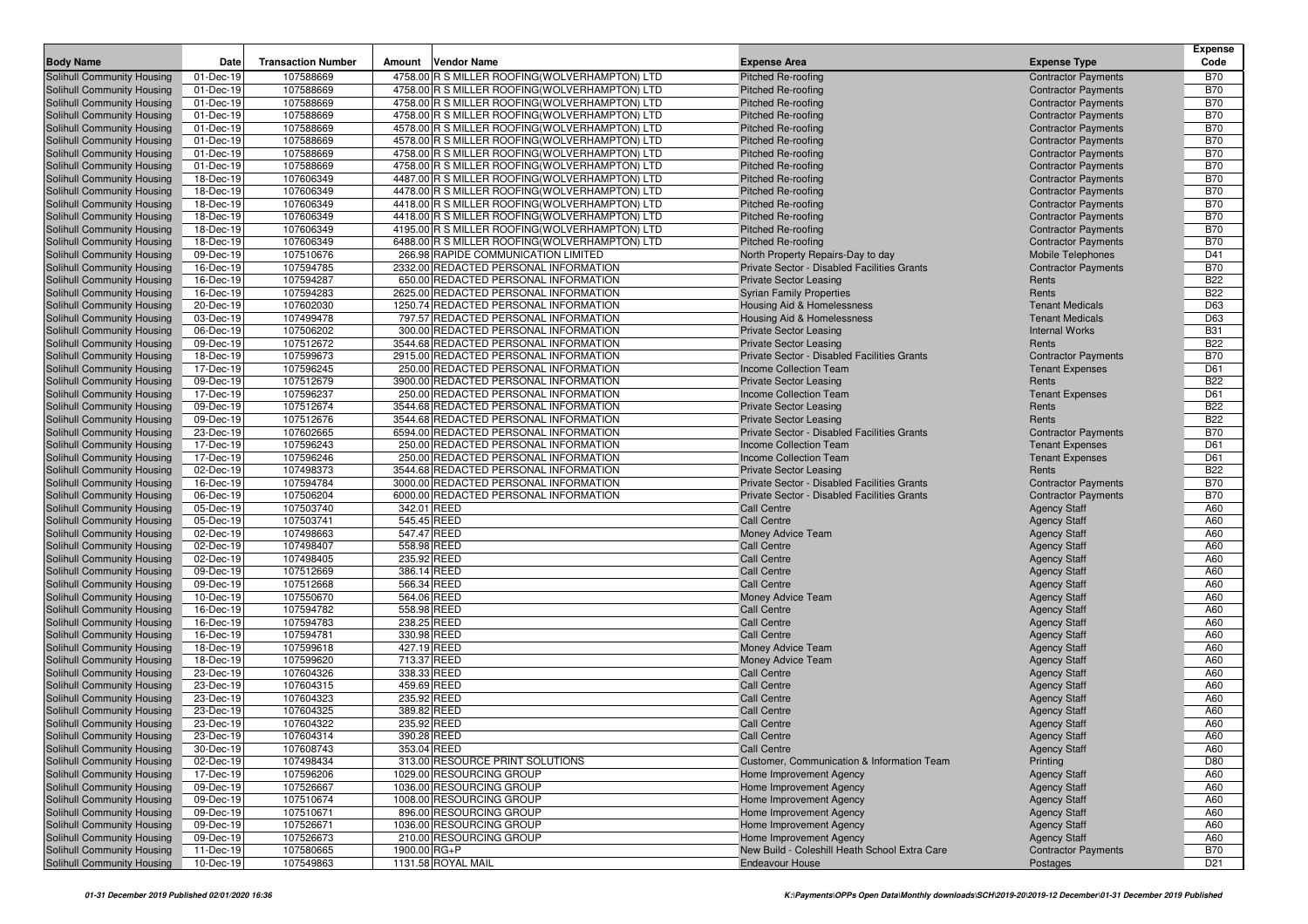|                                                          |                        |                           |                                                                |                                                                        |                                                      | <b>Expense</b>                |
|----------------------------------------------------------|------------------------|---------------------------|----------------------------------------------------------------|------------------------------------------------------------------------|------------------------------------------------------|-------------------------------|
| <b>Body Name</b>                                         | Date                   | <b>Transaction Number</b> | <b>Vendor Name</b><br>Amount                                   | <b>Expense Area</b>                                                    | <b>Expense Type</b>                                  | Code                          |
| Solihull Community Housing                               | 19-Dec-19              | 107601021                 | 1930.74 ROYAL MAIL                                             | <b>Endeavour House</b>                                                 | Postages                                             | D <sub>21</sub>               |
| Solihull Community Housing                               | 03-Dec-19              | 107499473                 | 522.58 SCOTTISH POWER                                          | Homelessness                                                           | Electricity                                          | <b>B11</b>                    |
| Solihull Community Housing                               | 16-Dec-19              | 107594291                 | 600.00 SELLICK PARTNERSHIP LTD                                 | <b>Welfare Reform Work</b>                                             | <b>Agency Staff</b>                                  | A60                           |
| Solihull Community Housing                               | 16-Dec-19              | 107594292                 | 600.00 SELLICK PARTNERSHIP LTD                                 | <b>Welfare Reform Work</b>                                             | <b>Agency Staff</b>                                  | A60                           |
| Solihull Community Housing                               | 16-Dec-19              | 107594296                 | 600.00 SELLICK PARTNERSHIP LTD                                 | <b>Welfare Reform Work</b>                                             | <b>Agency Staff</b>                                  | A60                           |
| Solihull Community Housing                               | 13-Dec-19              | 107589842                 | 600.00 SELLICK PARTNERSHIP LTD                                 | <b>Welfare Reform Work</b>                                             | <b>Agency Staff</b>                                  | A60                           |
| Solihull Community Housing                               | 23-Dec-19              | 107604284                 | 600.00 SELLICK PARTNERSHIP LTD                                 | <b>Welfare Reform Work</b>                                             | <b>Agency Staff</b>                                  | A60                           |
| Solihull Community Housing                               | 30-Dec-19              | 107610282                 | 540.00 SELLICK PARTNERSHIP LTD                                 | <b>Welfare Reform Work</b>                                             | <b>Agency Staff</b>                                  | A60                           |
| Solihull Community Housing                               | 18-Dec-19              | 107599513                 | 1500.00 SINGLETON CLAMP & PARTNERS LTD<br>4227.69 SOLIHULL MBC | <b>Feasibility Works</b>                                               | <b>Contractor Payments</b><br>Creditor: Solihull MBC | <b>B70</b><br><b>S09</b>      |
| Solihull Community Housing<br>Solihull Community Housing | 10-Dec-19<br>05-Dec-19 | 107548669<br>107504294    | 1298.66 SOLIHULL MBC (COUNCIL TAX)                             | Payroll - Payable to SMBC                                              | <b>Council Tax</b>                                   | <b>B21</b>                    |
| Solihull Community Housing                               | 05-Dec-19              | 107504320                 | 403.53 SOLIHULL MBC (COUNCIL TAX)                              | North Property Repairs-Voids<br>North Property Repairs-Voids           | <b>Council Tax</b>                                   | <b>B21</b>                    |
| Solihull Community Housing                               | 05-Dec-19              | 107504181                 | 649.08 SOLIHULL MBC (COUNCIL TAX)                              | North Property Repairs-Voids                                           | <b>Council Tax</b>                                   | <b>B21</b>                    |
| Solihull Community Housing                               | 05-Dec-19              | 107504259                 | 661.26 SOLIHULL MBC (COUNCIL TAX)                              | North Property Repairs-Voids                                           | <b>Council Tax</b>                                   | <b>B21</b>                    |
| Solihull Community Housing                               | 05-Dec-19              | 107504164                 | 462.19 SOLIHULL MBC (COUNCIL TAX)                              | North Property Repairs-Voids                                           | <b>Council Tax</b>                                   | <b>B21</b>                    |
| Solihull Community Housing                               | 05-Dec-19              | 107504312                 | 1097.31 SOLIHULL MBC (COUNCIL TAX)                             | North Property Repairs-Voids                                           | <b>Council Tax</b>                                   | <b>B21</b>                    |
| Solihull Community Housing                               | 05-Dec-19              | 107504197                 | 480.80 SOLIHULL MBC (COUNCIL TAX)                              | North Property Repairs-Voids                                           | <b>Council Tax</b>                                   | <b>B21</b>                    |
| Solihull Community Housing                               | 05-Dec-19              | 107504282                 | 597.61 SOLIHULL MBC (COUNCIL TAX)                              | North Property Repairs-Voids                                           | <b>Council Tax</b>                                   | <b>B21</b>                    |
| Solihull Community Housing                               | 05-Dec-19              | 107504293                 | 590.24 SOLIHULL MBC (COUNCIL TAX)                              | North Property Repairs-Voids                                           | <b>Council Tax</b>                                   | <b>B21</b>                    |
| Solihull Community Housing                               | 05-Dec-19              | 107504257                 | 379.44 SOLIHULL MBC (COUNCIL TAX)                              | North Property Repairs-Voids                                           | <b>Council Tax</b>                                   | <b>B21</b>                    |
| Solihull Community Housing                               | 05-Dec-19              | 107504258                 | 430.31 SOLIHULL MBC (COUNCIL TAX)                              | North Property Repairs-Voids                                           | <b>Council Tax</b>                                   | <b>B21</b>                    |
| Solihull Community Housing                               | 05-Dec-19              | 107504196                 | 280.47 SOLIHULL MBC (COUNCIL TAX)                              | North Property Repairs-Voids                                           | <b>Council Tax</b>                                   | <b>B21</b>                    |
| Solihull Community Housing                               | 05-Dec-19              | 107504221                 | 316.20 SOLIHULL MBC (COUNCIL TAX)                              | North Property Repairs-Voids                                           | <b>Council Tax</b>                                   | <b>B21</b>                    |
| Solihull Community Housing                               | 05-Dec-19              | 107504238                 | 334.84 SOLIHULL MBC (COUNCIL TAX)                              | North Property Repairs-Voids                                           | <b>Council Tax</b>                                   | <b>B21</b>                    |
| <b>Solihull Community Housing</b>                        | 05-Dec-19              | 107504256                 | 347.24 SOLIHULL MBC (COUNCIL TAX)                              | North Property Repairs-Voids                                           | <b>Council Tax</b>                                   | <b>B21</b>                    |
| Solihull Community Housing                               | 05-Dec-19              | 107504281                 | 345.99 SOLIHULL MBC (COUNCIL TAX)                              | North Property Repairs-Voids                                           | <b>Council Tax</b>                                   | <b>B21</b>                    |
| Solihull Community Housing                               | 05-Dec-19              | 107504237                 | 252.96 SOLIHULL MBC (COUNCIL TAX)                              | North Property Repairs-Voids                                           | <b>Council Tax</b>                                   | <b>B21</b>                    |
| Solihull Community Housing                               | 05-Dec-19              | 107504300                 | 327.21 SOLIHULL MBC (COUNCIL TAX)                              | North Property Repairs-Voids                                           | <b>Council Tax</b>                                   | <b>B21</b>                    |
| Solihull Community Housing                               | 23-Dec-19              | 107602667                 | 4978.33 SOLIHULL METROPOLITAN BOROUGH COUNCIL                  | <b>Estate Mgmt Team</b>                                                | <b>ICT Software</b>                                  | D31                           |
| Solihull Community Housing                               | 10-Dec-19              | 107557670                 | 775.00 SOLIHULL UNITED REFORMED CHURCH                         | <b>Syrian Family Properties</b>                                        | Rents                                                | <b>B22</b>                    |
| Solihull Community Housing                               | 06-Dec-19              | 107505839                 | 775.00 SOLIHULL UNITED REFORMED CHURCH                         | <b>Syrian Family Properties</b>                                        | Rents                                                | <b>B22</b>                    |
| Solihull Community Housing                               | 03-Dec-19              | 107499436                 | 450.33 SPARK ENERGY SUPPLY LTD                                 | Homelessness<br>Stores-Stores and delivery                             | Electricity                                          | <b>B11</b><br>R <sub>10</sub> |
| Solihull Community Housing<br>Solihull Community Housing | 06-Dec-19<br>02-Dec-19 | 107572838<br>107498657    | 2517.60 SUPRA UK LTD<br>2500.00 SURVEY SOLUTIONS               | <b>Feasibility Works</b>                                               | <b>Stocks</b><br><b>Contractor Payments</b>          | <b>B70</b>                    |
| Solihull Community Housing                               | 18-Dec-19              | 107599512                 | 3400.00 SURVEY SOLUTIONS                                       | <b>Feasibility Works</b>                                               | <b>Contractor Payments</b>                           | <b>B70</b>                    |
| Solihull Community Housing                               | 06-Dec-19              | 107506156                 | 1065.75 THE OYSTER PARTNERSHIP LTD                             | Housing Aid & Homelessness                                             | <b>Agency Staff</b>                                  | A60                           |
| Solihull Community Housing                               | 03-Dec-19              | 107499484                 | 1073.00 THE OYSTER PARTNERSHIP LTD                             | Housing Aid & Homelessness                                             | <b>Agency Staff</b>                                  | A60                           |
| Solihull Community Housing                               | 17-Dec-19              | 107596250                 | 884.50 THE OYSTER PARTNERSHIP LTD                              | Housing Aid & Homelessness                                             | <b>Agency Staff</b>                                  | A60                           |
| Solihull Community Housing                               | 20-Dec-19              | 107602036                 | 1073.00 THE OYSTER PARTNERSHIP LTD                             | Housing Aid & Homelessness                                             | <b>Agency Staff</b>                                  | A60                           |
| Solihull Community Housing                               | 20-Dec-19              | 107602038                 | 1073.00 THE OYSTER PARTNERSHIP LTD                             | Housing Aid & Homelessness                                             | <b>Agency Staff</b>                                  | A60                           |
| Solihull Community Housing                               | 19-Dec-19              | 107601016                 | 2090.64 TOTAL GAS & POWER LTD                                  | <b>Endeavour House</b>                                                 | Electricity                                          | <b>B11</b>                    |
| Solihull Community Housing                               | 19-Dec-19              | 107601016                 | 88.51 TOTAL GAS & POWER LTD                                    | 137-139 Warwick Rd (Social Rent)                                       | Electricity                                          | <b>B11</b>                    |
| Solihull Community Housing                               | 19-Dec-19              | 107601016                 | 484.76 TOTAL GAS & POWER LTD                                   | <b>Biomass System</b>                                                  | Electricity                                          | <b>B11</b>                    |
| Solihull Community Housing                               | 19-Dec-19              | 107601016                 | 729.32 TOTAL GAS & POWER LTD                                   | Ipswich House                                                          | Electricity                                          | <b>B11</b>                    |
| Solihull Community Housing                               | 19-Dec-19              | 107601016                 | 691.42 TOTAL GAS & POWER LTD                                   | Saxon Court                                                            | Electricity                                          | <b>B11</b>                    |
| Solihull Community Housing                               | 19-Dec-19              | 107601016                 | 35675.02 TOTAL GAS & POWER LTD                                 | Low Rise (inc. Safe & Sound)                                           | Electricity                                          | <b>B11</b>                    |
| Solihull Community Housing                               | 19-Dec-19              | 107601016                 | 112.22 TOTAL GAS & POWER LTD                                   | <b>Auckland Hall</b>                                                   | Electricity                                          | <b>B11</b>                    |
| Solihull Community Housing                               | 19-Dec-19              | 107601016                 | 80.58 TOTAL GAS & POWER LTD                                    | <b>Crabtree Hall</b>                                                   | Electricity                                          | <b>B11</b>                    |
| Solihull Community Housing                               | 19-Dec-19              | 107601016                 | 93.45 TOTAL GAS & POWER LTD                                    | Whar Hall Farm Community Hall                                          | Electricity                                          | <b>B11</b>                    |
| Solihull Community Housing                               | 19-Dec-19<br>19-Dec-19 | 107601016                 | 628.45 TOTAL GAS & POWER LTD                                   | Homelessness                                                           | Electricity                                          | <b>B11</b><br><b>B11</b>      |
| Solihull Community Housing<br>Solihull Community Housing | 19-Dec-19              | 107601016<br>107601016    | 715.22 TOTAL GAS & POWER LTD<br>1216.90 TOTAL GAS & POWER LTD  | <b>Frontline Offices</b>                                               | Electricity                                          | <b>B11</b>                    |
| Solihull Community Housing                               | 19-Dec-19              | 107601016                 | 132.93 TOTAL GAS & POWER LTD                                   | <b>Kingshurst Office</b>                                               | Electricity                                          | <b>B11</b>                    |
| Solihull Community Housing                               | 19-Dec-19              | 107601016                 | 1631.65 TOTAL GAS & POWER LTD                                  | <b>Cesspool Emptying</b><br>Business Support - MST Back Office Support | Electricity<br>Electricity                           | <b>B11</b>                    |
| Solihull Community Housing                               | 19-Dec-19              | 107601016                 | 64.23 TOTAL GAS & POWER LTD                                    | North Property Repairs-Voids                                           | Electricity                                          | <b>B11</b>                    |
| Solihull Community Housing                               | 19-Dec-19              | 107601016                 | 5.67 TOTAL GAS & POWER LTD                                     | <b>Feasibility Works</b>                                               | Electricity                                          | <b>B11</b>                    |
| Solihull Community Housing                               | 19-Dec-19              | 107601046                 | 380.77 TOTAL GAS & POWER LTD                                   | <b>Endeavour House</b>                                                 | Gas                                                  | <b>B10</b>                    |
| Solihull Community Housing                               | 19-Dec-19              | 107601046                 | 687.19 TOTAL GAS & POWER LTD                                   | Saxon Court                                                            | Gas                                                  | <b>B10</b>                    |
| Solihull Community Housing                               | 19-Dec-19              | 107601046                 | 2310.69 TOTAL GAS & POWER LTD                                  | Low Rise (inc. Safe & Sound)                                           | Gas                                                  | <b>B10</b>                    |
| Solihull Community Housing                               | 19-Dec-19              | 107601046                 | 80.27 TOTAL GAS & POWER LTD                                    | Whar Hall Farm Community Hall                                          | Gas                                                  | <b>B10</b>                    |
| Solihull Community Housing                               | 19-Dec-19              | 107601046                 | 131.01 TOTAL GAS & POWER LTD                                   | Homelessness                                                           | Gas                                                  | <b>B10</b>                    |
| Solihull Community Housing                               | 19-Dec-19              | 107601046                 | 80.18 TOTAL GAS & POWER LTD                                    | Kingshurst Office                                                      | Gas                                                  | <b>B10</b>                    |
| Solihull Community Housing                               | 19-Dec-19              | 107601046                 | 304.69 TOTAL GAS & POWER LTD                                   | Business Support - MST Back Office Support                             | Gas                                                  | <b>B10</b>                    |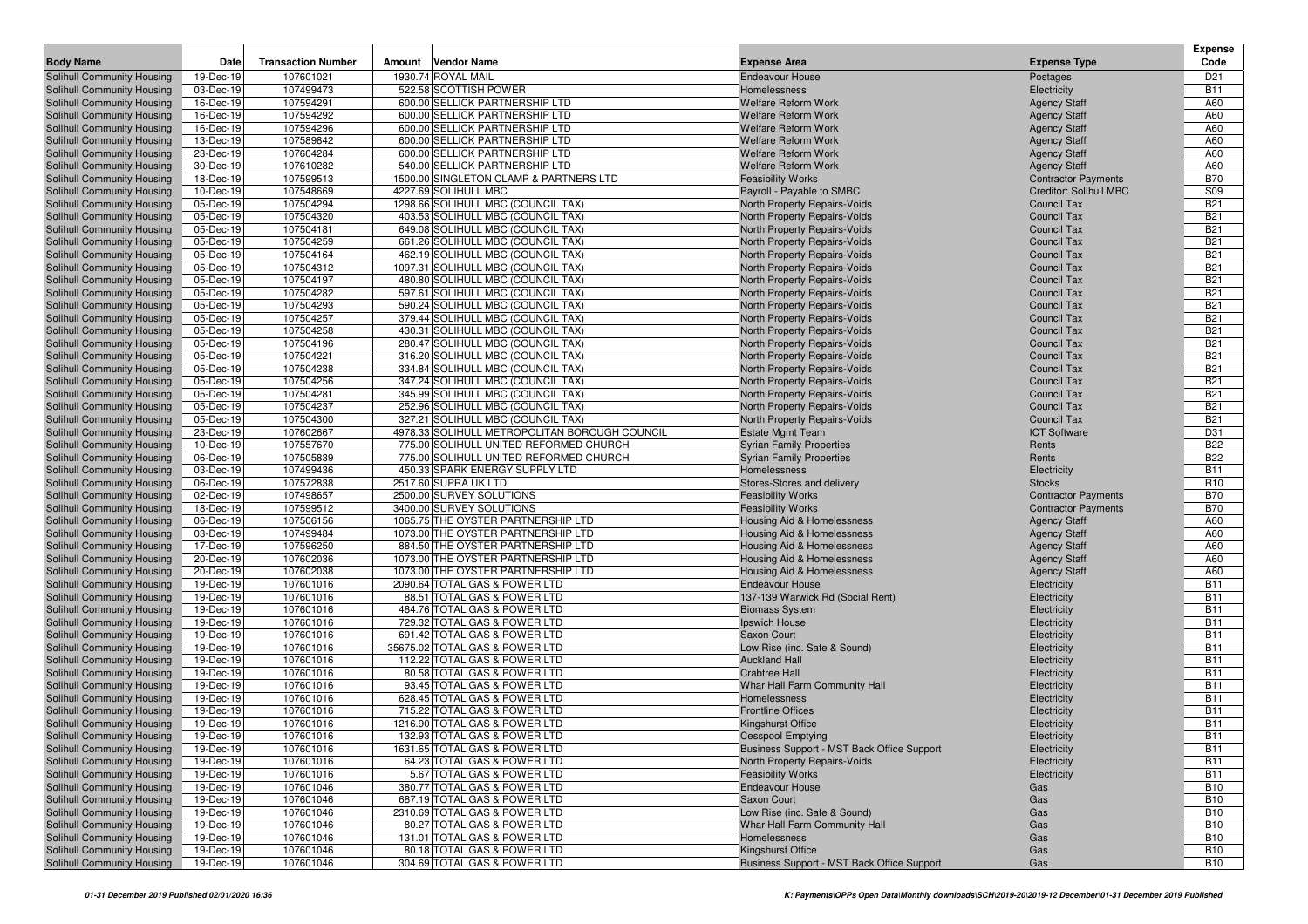| <b>Body Name</b>                                         | Date                   | <b>Transaction Number</b> | Amount | Vendor Name                                                        | <b>Expense Area</b>                                            | <b>Expense Type</b>                                      | <b>Expense</b><br>Code   |
|----------------------------------------------------------|------------------------|---------------------------|--------|--------------------------------------------------------------------|----------------------------------------------------------------|----------------------------------------------------------|--------------------------|
| Solihull Community Housing                               | 16-Dec-19              | 107594280                 |        | 825.00 TOUCHWOOD LETTINGS                                          | <b>Syrian Family Properties</b>                                | Rents                                                    | <b>B22</b>               |
| Solihull Community Housing                               | 04-Dec-19              | 107503078                 |        | 3000.00 TRANSUNION INTERNATIONAL UK LTD                            | <b>Completion of Star Survey</b>                               | <b>Grants &amp; Subscriptions</b>                        | D92                      |
| Solihull Community Housing                               | 17-Dec-19              | 107595997                 |        | 16020.90 TRAVELODGE                                                | Housing Aid & Homelessness                                     | <b>B&amp;B Accommodation</b>                             | <b>B23</b>               |
| Solihull Community Housing                               | 01-Dec-19              | 107586088                 |        | 3868.90 TYRER BUILDING CONTRACTORS                                 | Kitchens                                                       | <b>Contractor Payments</b>                               | <b>B70</b>               |
| Solihull Community Housing                               | 01-Dec-19              | 107586089                 |        | 2266.65 TYRER BUILDING CONTRACTORS                                 | Kitchens                                                       | <b>Contractor Payments</b>                               | <b>B70</b>               |
| Solihull Community Housing                               | 01-Dec-19              | 107586090                 |        | 2923.65 TYRER BUILDING CONTRACTORS                                 | Kitchens                                                       | <b>Contractor Payments</b>                               | <b>B70</b>               |
| Solihull Community Housing                               | 01-Dec-19              | 107586091                 |        | 1576.86 TYRER BUILDING CONTRACTORS                                 | Kitchens                                                       | <b>Contractor Payments</b>                               | <b>B70</b>               |
| Solihull Community Housing                               | 01-Dec-19              | 107503726                 |        | 4002.56 TYRER BUILDING CONTRACTORS                                 | <b>Public Sector - Major Adaptations</b>                       | <b>Contractor Payments</b>                               | <b>B70</b>               |
| Solihull Community Housing                               | 01-Dec-19              | 107503727                 |        | 4550.01 TYRER BUILDING CONTRACTORS                                 | <b>Public Sector - Major Adaptations</b>                       | <b>Contractor Payments</b>                               | <b>B70</b>               |
| Solihull Community Housing                               | 04-Dec-19              | 107586092                 |        | 4628.11 TYRER BUILDING CONTRACTORS                                 | Kitchens                                                       | <b>Contractor Payments</b>                               | <b>B70</b>               |
| <b>Solihull Community Housing</b>                        | 03-Dec-19              | 107586093                 |        | 1327.27 TYRER BUILDING CONTRACTORS                                 | Kitchens                                                       | <b>Contractor Payments</b>                               | <b>B70</b>               |
| Solihull Community Housing                               | 18-Dec-19              | 107602011                 |        | 9382.88 TYRER BUILDING CONTRACTORS                                 | <b>Public Sector - Major Adaptations</b>                       | <b>Contractor Payments</b>                               | <b>B70</b>               |
| Solihull Community Housing                               | 18-Dec-19              | 107602012                 |        | 8101.57 TYRER BUILDING CONTRACTORS                                 | <b>Public Sector - Major Adaptations</b>                       | <b>Contractor Payments</b>                               | <b>B70</b>               |
| Solihull Community Housing                               | 19-Dec-19              | 107606261                 |        | 282.49 TYRER BUILDING CONTRACTORS                                  | <b>MST</b> -Structural Works                                   | <b>Contractor Payments</b>                               | <b>B70</b>               |
| Solihull Community Housing                               | 03-Dec-19              | 107606262                 |        | 20110.82 TYRER BUILDING CONTRACTORS                                | <b>MST</b> -Structural Works                                   | <b>Contractor Payments</b>                               | <b>B70</b>               |
| Solihull Community Housing                               | 24-Dec-19              | 107606263                 |        | 27684.83 TYRER BUILDING CONTRACTORS                                | <b>MST</b> -Structural Works                                   | <b>Contractor Payments</b>                               | <b>B70</b>               |
| Solihull Community Housing                               | 02-Dec-19              | 107498647                 |        | 276.80 UTILITA ENERGY LTD                                          | <b>Private Sector Leasing</b>                                  | Electricity                                              | <b>B11</b>               |
| Solihull Community Housing                               | 19-Dec-19              | 107600094                 |        | 345.69 UTILITA ENERGY LTD                                          | Homelessness                                                   | Electricity                                              | <b>B11</b>               |
| Solihull Community Housing                               | 20-Dec-19              | 107602102                 |        | 207.55 UTILITA ENERGY LTD                                          | <b>Private Sector Leasing</b>                                  | Gas                                                      | <b>B10</b>               |
| Solihull Community Housing                               | 20-Dec-19              | 107602102                 |        | 65.88 UTILITA ENERGY LTD                                           | <b>Private Sector Leasing</b>                                  | Electricity                                              | <b>B11</b>               |
| Solihull Community Housing                               | 16-Dec-19              | 107594774                 |        | 65.45 UTILITA ENERGY LTD                                           | <b>Private Sector Leasing</b>                                  | Gas                                                      | <b>B10</b>               |
| Solihull Community Housing                               | 16-Dec-19              | 107594774                 |        | 321.65 UTILITA ENERGY LTD                                          | <b>Private Sector Leasing</b>                                  | Electricity                                              | <b>B11</b>               |
| Solihull Community Housing                               | 19-Dec-19              | 107600095<br>107498645    |        | 261.46 UTILITA ENERGY LTD                                          | Homelessness                                                   | Electricity                                              | <b>B11</b><br><b>B10</b> |
| Solihull Community Housing<br>Solihull Community Housing | 02-Dec-19<br>02-Dec-19 | 107498645                 |        | 642.43 UTILITA ENERGY LTD<br>42.44 UTILITA ENERGY LTD              | <b>Private Sector Leasing</b>                                  | Gas                                                      | <b>B11</b>               |
| Solihull Community Housing                               | 02-Dec-19              | 107498645                 |        | -313.38 UTILITA ENERGY LTD                                         | <b>Private Sector Leasing</b><br><b>Private Sector Leasing</b> | Electricity<br>Gas                                       | <b>B10</b>               |
| Solihull Community Housing                               | 02-Dec-19              | 107498645                 |        | -20.70 UTILITA ENERGY LTD                                          | <b>Private Sector Leasing</b>                                  | Electricity                                              | <b>B11</b>               |
| Solihull Community Housing                               | 16-Dec-19              | 107594778                 |        | 3.92 UTILITA ENERGY LTD                                            | <b>Private Sector Leasing</b>                                  | Gas                                                      | <b>B10</b>               |
| Solihull Community Housing                               | 16-Dec-19              | 107594778                 |        | 289.35 UTILITA ENERGY LTD                                          | <b>Private Sector Leasing</b>                                  | Electricity                                              | <b>B11</b>               |
| Solihull Community Housing                               | 03-Dec-19              | 107499435                 |        | 334.16 UTILITA ENERGY LTD                                          | Homelessness                                                   | Electricity                                              | <b>B11</b>               |
| Solihull Community Housing                               | 09-Dec-19              | 107522675                 |        | 705.74 VOICESCAPE                                                  | <b>Income Collection Team</b>                                  | <b>ICT Software</b>                                      | D31                      |
| Solihull Community Housing                               | 02-Dec-19              | 107498658                 |        | 9645.46 WARRIOR DOORS                                              | <b>Sheltered Schemes</b>                                       | <b>Contractor Payments</b>                               | <b>B70</b>               |
| Solihull Community Housing                               | 02-Dec-19              | 107498656                 |        | 3899.00 WARRIOR DOORS                                              | <b>Sheltered Schemes</b>                                       | <b>Contractor Payments</b>                               | <b>B70</b>               |
| Solihull Community Housing                               | 19-Dec-19              | 107600108                 |        | 1639.00 WARRIOR DOORS                                              | <b>Sheltered Schemes</b>                                       | <b>Contractor Payments</b>                               | <b>B70</b>               |
| Solihull Community Housing                               | 19-Dec-19              | 107600108                 |        | 13101.00 WARRIOR DOORS                                             | <b>Sheltered Schemes</b>                                       | <b>Contractor Payments</b>                               | <b>B70</b>               |
| <b>Solihull Community Housing</b>                        | 10-Dec-19              | 107549665                 |        | 617.68 WATER PLUS LTD                                              | Whar Hall Farm Community Hall                                  | Water                                                    | <b>B12</b>               |
| Solihull Community Housing                               | 10-Dec-19              | 107549665                 |        | -308.84 WATER PLUS LTD                                             | Whar Hall Farm Community Hall                                  | Water                                                    | <b>B12</b>               |
| Solihull Community Housing                               | 10-Dec-19              | 107548671                 |        | 744.99 WATER PLUS LTD                                              | <b>Endeavour House</b>                                         | Water                                                    | <b>B12</b>               |
| Solihull Community Housing                               | 16-Dec-19              | 107594319                 |        | 1265.59 WATER PLUS LTD                                             | Business Support - MST Back Office Support                     | Water                                                    | <b>B12</b>               |
| Solihull Community Housing                               | 05-Dec-19              | 107602052                 |        | 8351.33 WATES CONSTRUCTION LTD                                     | <b>Cyclical Maintenance</b>                                    | <b>Contractor Payments</b>                               | <b>B70</b>               |
| Solihull Community Housing                               | 05-Dec-19              | 107602053                 |        | 7366.03 WATES CONSTRUCTION LTD                                     | <b>Cyclical Maintenance</b>                                    | <b>Contractor Payments</b>                               | <b>B70</b>               |
| <b>Solihull Community Housing</b>                        | 16-Dec-19              | 107602054                 |        | 314.39 WATES CONSTRUCTION LTD                                      | <b>Cyclical Maintenance</b>                                    | <b>Contractor Payments</b>                               | <b>B70</b>               |
| Solihull Community Housing                               | 16-Dec-19              | 107602055                 |        | 2324.12 WATES CONSTRUCTION LTD                                     | <b>Cyclical Maintenance</b>                                    | <b>Contractor Payments</b>                               | <b>B70</b>               |
| Solihull Community Housing                               | 18-Dec-19<br>18-Dec-19 | 107602056                 |        | 17832.88 WATES CONSTRUCTION LTD                                    | Low Rise - Envelope Programme                                  | <b>Contractor Payments</b>                               | <b>B70</b><br><b>B70</b> |
| Solihull Community Housing<br>Solihull Community Housing | 01-Dec-19              | 107600584<br>107498953    |        | 13755.51 WATES CONSTRUCTION LTD<br>34672.72 WATES CONSTRUCTION LTD | Low Rise - Envelope Programme<br>Low Rise - Envelope Programme | <b>Contractor Payments</b><br><b>Contractor Payments</b> | <b>B70</b>               |
| Solihull Community Housing                               | 01-Dec-19              | 107498954                 |        | 34672.72 WATES CONSTRUCTION LTD                                    | Low Rise - Envelope Programme                                  | <b>Contractor Payments</b>                               | <b>B70</b>               |
| Solihull Community Housing                               | 01-Dec-19              | 107498955                 |        | 34672.72 WATES CONSTRUCTION LTD                                    | Low Rise - Envelope Programme                                  | <b>Contractor Payments</b>                               | <b>B70</b>               |
| Solihull Community Housing                               | 16-Dec-19              | 107602057                 |        | 3938.24 WATES CONSTRUCTION LTD                                     | <b>Cyclical Maintenance</b>                                    | <b>Contractor Payments</b>                               | <b>B70</b>               |
| Solihull Community Housing                               | 16-Dec-19              | 107594230                 |        | 276.19 WETTONS CLEANING SERVICES LTD                               | <b>Private Sector Leasing</b>                                  | Cleaning                                                 | <b>B50</b>               |
| Solihull Community Housing                               | 03-Dec-19              | 107499504                 |        | 2593.51 WETTONS CLEANING SERVICES LTD                              | Saxon Court                                                    | Cleaning                                                 | <b>B50</b>               |
| Solihull Community Housing                               | 01-Dec-19              | 107503717                 |        | 1526.49 WOODHULL ROOFING LTD                                       | North Property Repairs-Day to day                              | <b>External Structures</b>                               | <b>B33</b>               |
| Solihull Community Housing                               | 01-Dec-19              | 107499171                 |        | 758.50 WOODHULL ROOFING LTD                                        | North Property Repairs-Day to day                              | <b>External Structures</b>                               | <b>B33</b>               |
| Solihull Community Housing                               | 01-Dec-19              | 107499172                 |        | 462.08 WOODHULL ROOFING LTD                                        | North Property Repairs-Day to day                              | <b>External Structures</b>                               | <b>B33</b>               |
| Solihull Community Housing                               | 01-Dec-19              | 107499173                 |        | 571.87 WOODHULL ROOFING LTD                                        | North Property Repairs-Day to day                              | <b>External Structures</b>                               | <b>B33</b>               |
| Solihull Community Housing                               | 01-Dec-19              | 107499174                 |        | 444.20 WOODHULL ROOFING LTD                                        | North Property Repairs-Day to day                              | <b>External Structures</b>                               | <b>B33</b>               |
| Solihull Community Housing                               | 01-Dec-19              | 107499175                 |        | 238.73 WOODHULL ROOFING LTD                                        | North Property Repairs-Day to day                              | <b>External Structures</b>                               | <b>B33</b>               |
| Solihull Community Housing                               | 01-Dec-19              | 107499176                 |        | 1603.22 WOODHULL ROOFING LTD                                       | North Property Repairs-Day to day                              | <b>External Structures</b>                               | <b>B33</b>               |
| Solihull Community Housing                               | 01-Dec-19              | 107499177                 |        | 318.16 WOODHULL ROOFING LTD                                        | North Property Repairs-Day to day                              | <b>External Structures</b>                               | <b>B33</b>               |
| Solihull Community Housing                               | 01-Dec-19              | 107542694                 |        | 447.24 WOODHULL ROOFING LTD                                        | North Property Repairs-Day to day                              | <b>External Structures</b>                               | <b>B33</b>               |
| Solihull Community Housing                               | 01-Dec-19              | 107542695                 |        | 700.55 WOODHULL ROOFING LTD                                        | North Property Repairs-Day to day                              | <b>External Structures</b>                               | <b>B33</b>               |
| Solihull Community Housing                               | 01-Dec-19              | 107542696                 |        | 736.48 WOODHULL ROOFING LTD                                        | North Property Repairs-Day to day                              | <b>External Structures</b>                               | <b>B33</b>               |
| Solihull Community Housing                               | 01-Dec-19              | 107595939                 |        | 800.57 WOODHULL ROOFING LTD                                        | North Property Repairs-Day to day                              | <b>External Structures</b>                               | <b>B33</b>               |